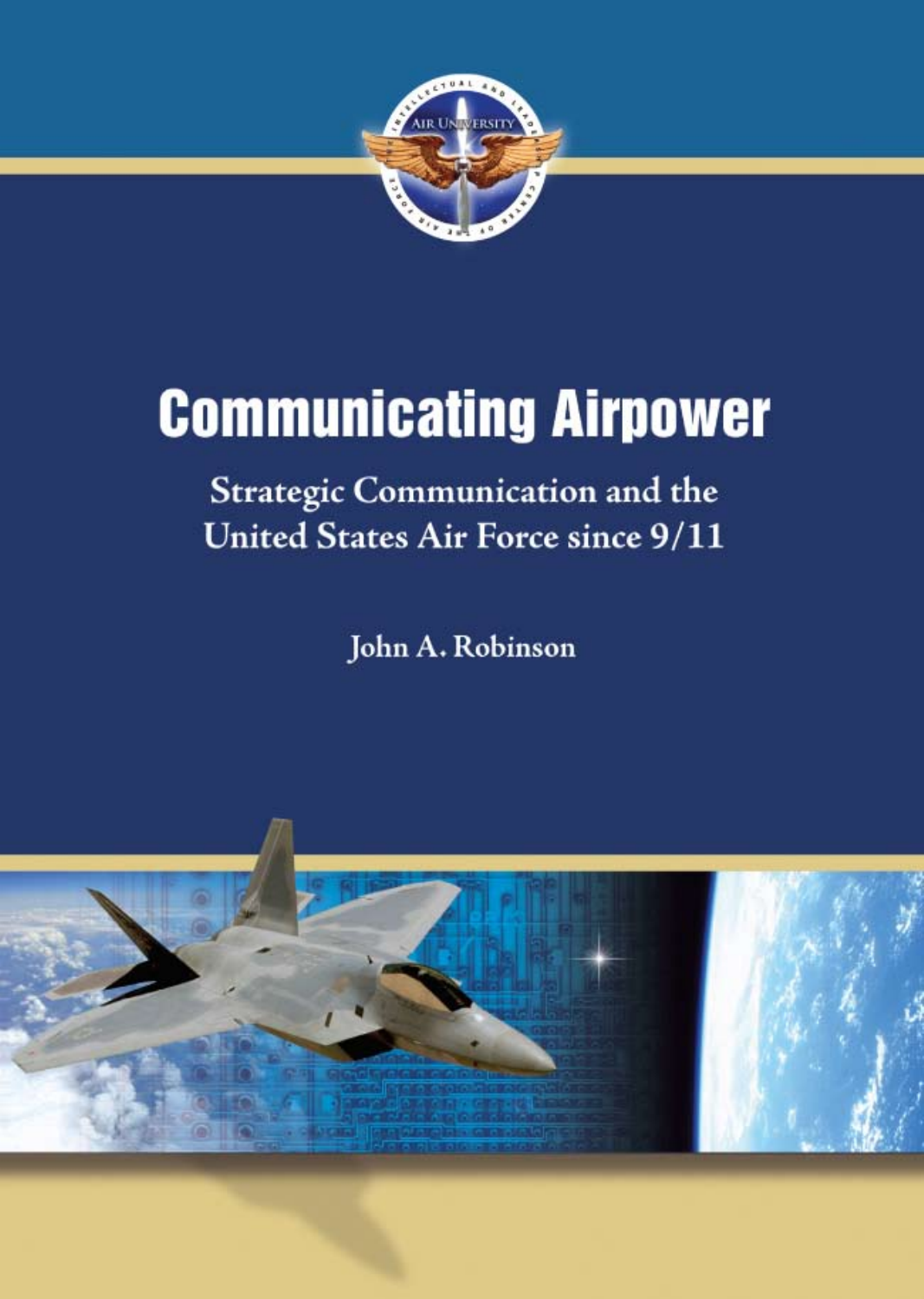# **Air University**

# **air force RESEARCH INSTITUTE**



# **Communicating Airpower**

# *Strategic Communication and the United States Air Force since 9/11*

John A. Robinson

Air Force Research Institute Maxwell Air Force Base, Alabama 36112-6026

August 2008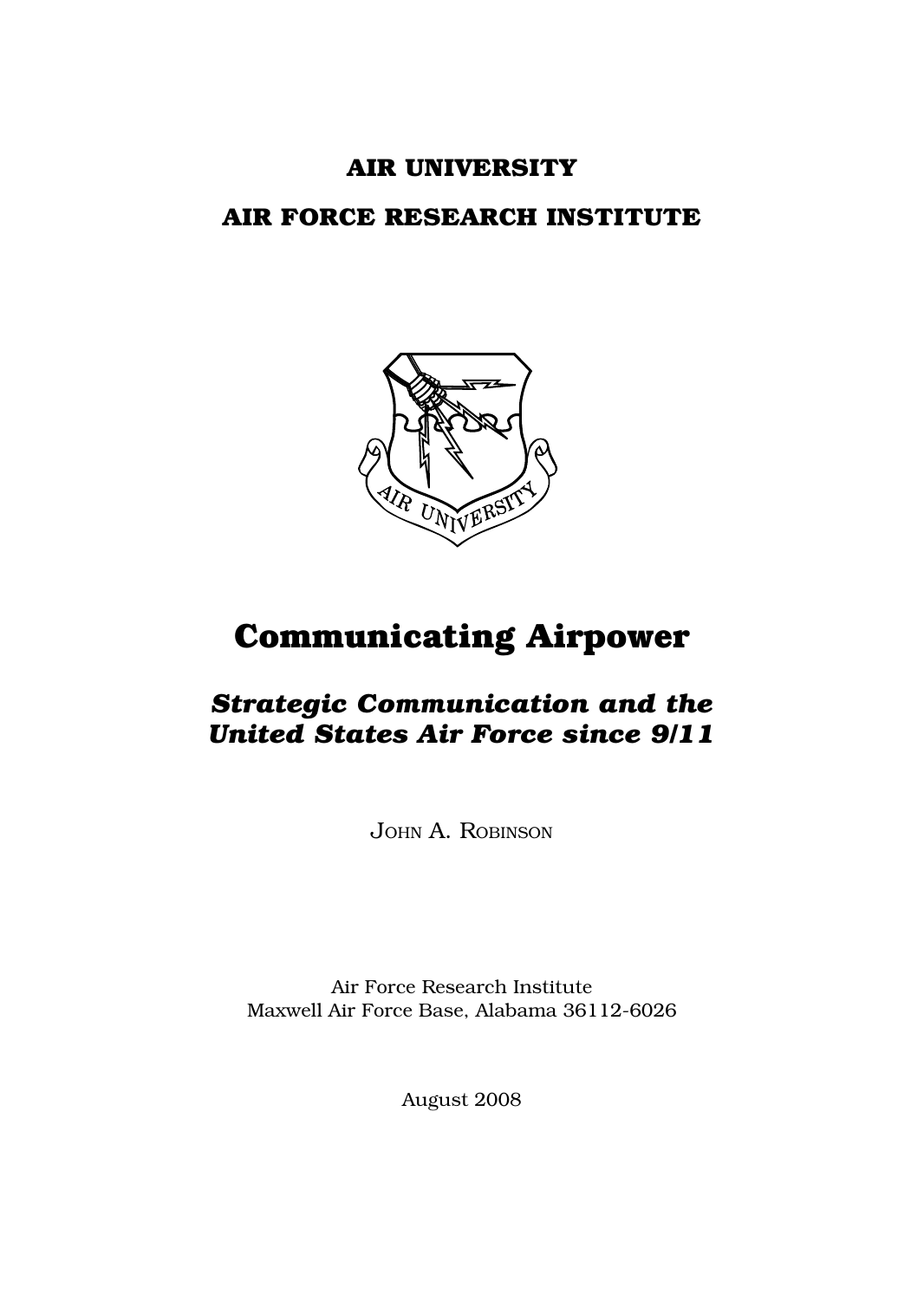#### **Disclaimer**

Opinions, conclusions, and recommendations expressed or implied within are solely those of the author and do not necessarily represent the views of the Air Force Research Institute, Air University, the United States Air Force, the Department of Defense, or any other US government agency. Cleared for public release: distribution unlimited.

This paper is available electronically at the Air University Research Web site (https://research.maxwell.af.mil/).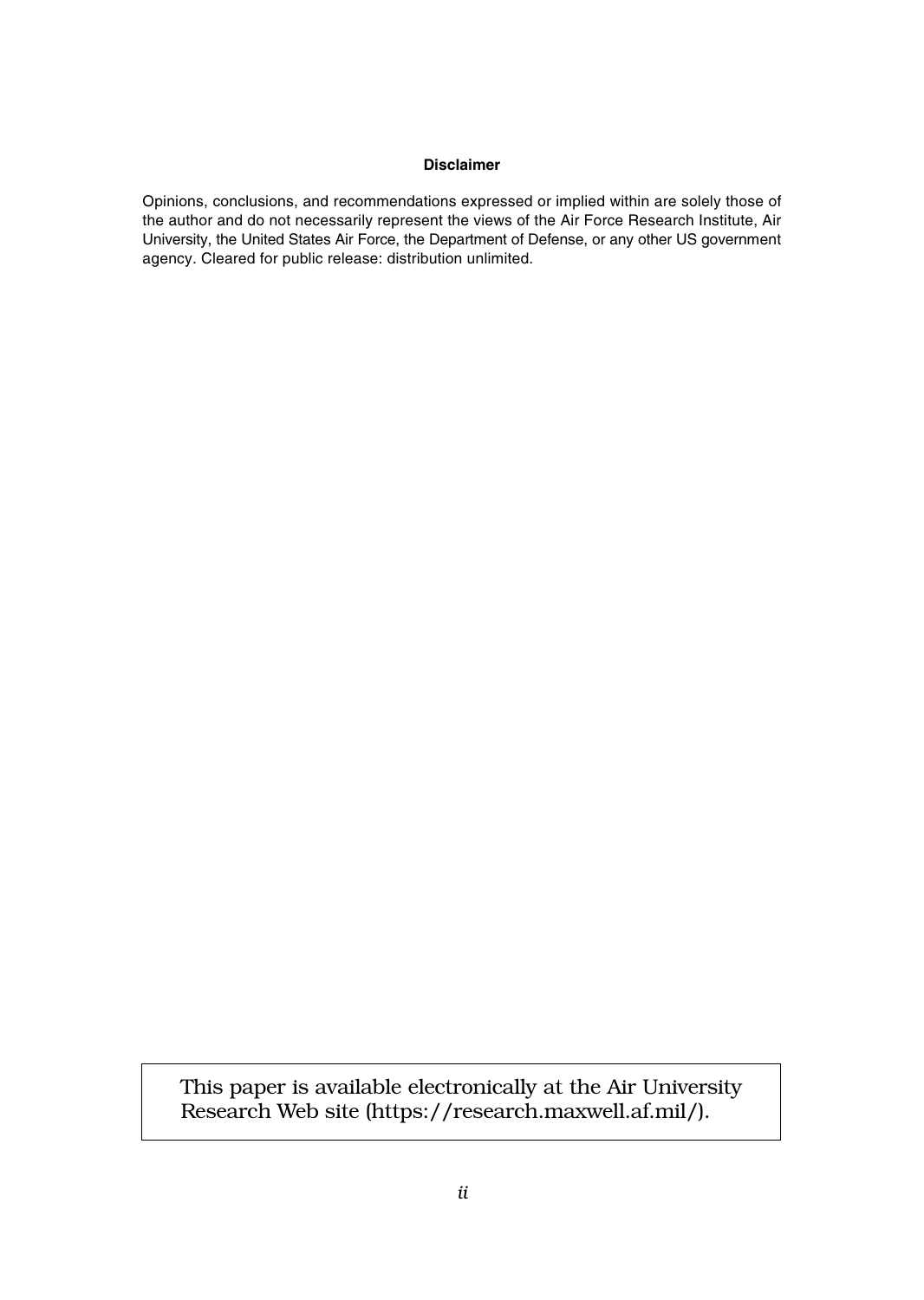# **Contents**

Page

| DISCLAIMER                                             | ii                  |
|--------------------------------------------------------|---------------------|
|                                                        | $\boldsymbol{\eta}$ |
| INTRODUCTION                                           | 1                   |
| A BRIEF HISTORY OF STRATEGIC                           | 2                   |
| AIR FORCE STRATEGIC COMMUNICATION<br>EFFORTS           | 8                   |
| AN ALTERNATIVE MODEL: US NAVY                          | 24                  |
| RECOMMENDATIONS FOR AIR FORCE<br>COMMUNICATION EFFORTS | 29                  |
|                                                        | 35                  |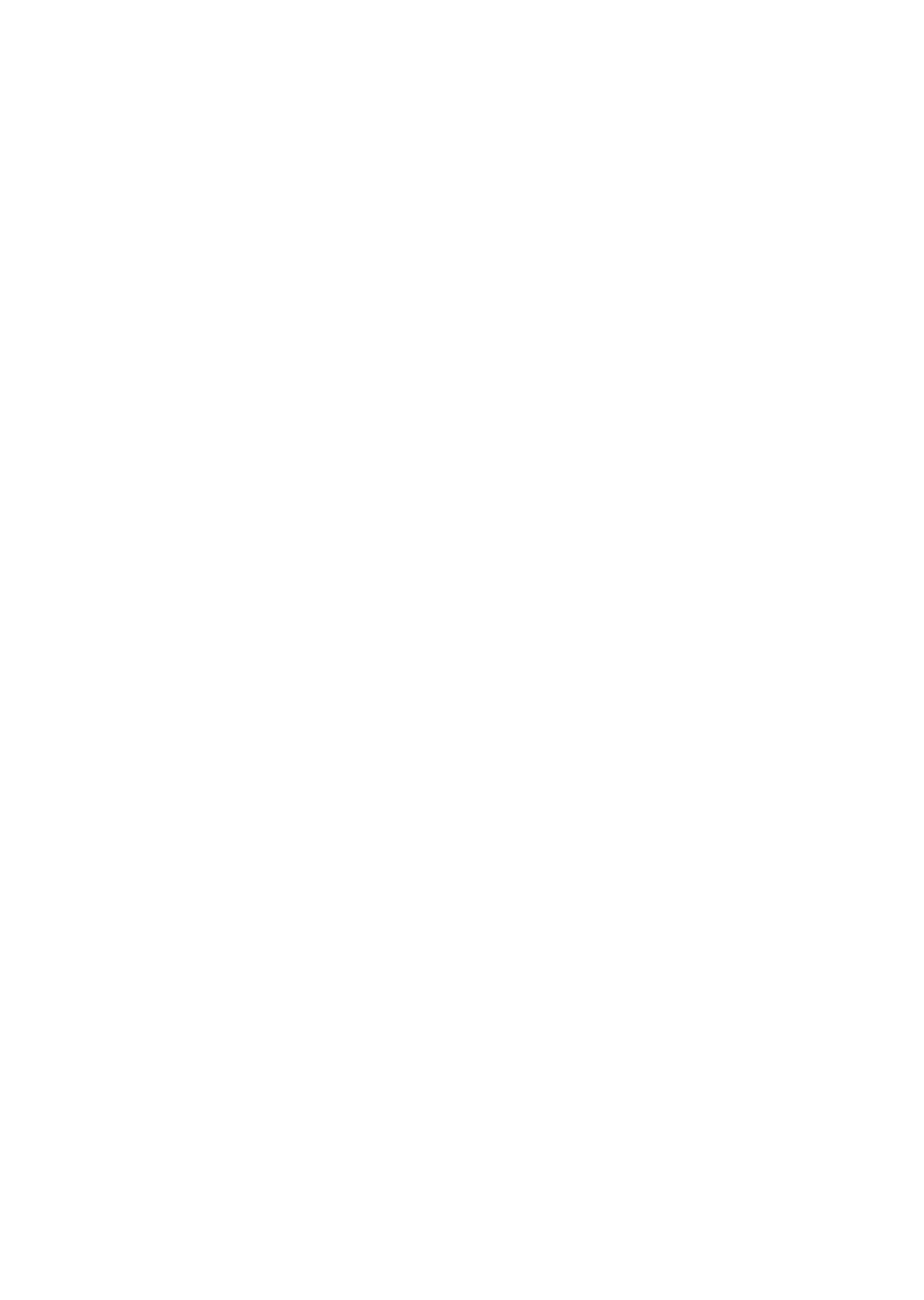## **Foreword**

During the Cold War, the Air Force had a fairly easy time explaining its mission to the American public. It also had a coherent public affairs structure to help execute that mission. The new threat environment in the aftermath of the 9/11 attacks, combined with steep personnel cuts to its public affairs community, have dramatically altered the communication challenge for the Air Force. To effectively operate in this new climate with an emphasis on strategic communication, the Air Force has tinkered with a few organizational models to strengthen the communication function.

The Air Force Research Institute (AFRI) asked the knowledgeable Washington editor John A. Robinson to analyze Air Force communications and provide some lessons that might help the Air Force communicate with the nation. Robinson is the managing editor of *Defense Daily* and is also a lieutenant commander public affairs officer in the Navy Reserve. He has a bachelor of arts in government from the University of Notre Dame, a master of arts in international affairs from The Johns Hopkins University School of Advanced International Studies, and a master of arts in national security and strategic studies from the Naval War College.

As the ground campaigns in Iraq and Afghanistan drag on, perceptions of the Air Force contribution to those efforts and the larger global war on terrorism will play an increasing role in how it is understood by the American public as well as leaders in the Pentagon and Congress. Robinson concludes that the Air Force needs to redouble its communication efforts. It needs to abandon the vague theoretical construct of strategic communication, rebuild the public affairs community, and focus on better explaining the relevance of airpower in current and future wars. He feels that it was an important story to tell, not only for the Airmen proudly defending the nation but also for the public, whose support is crucial.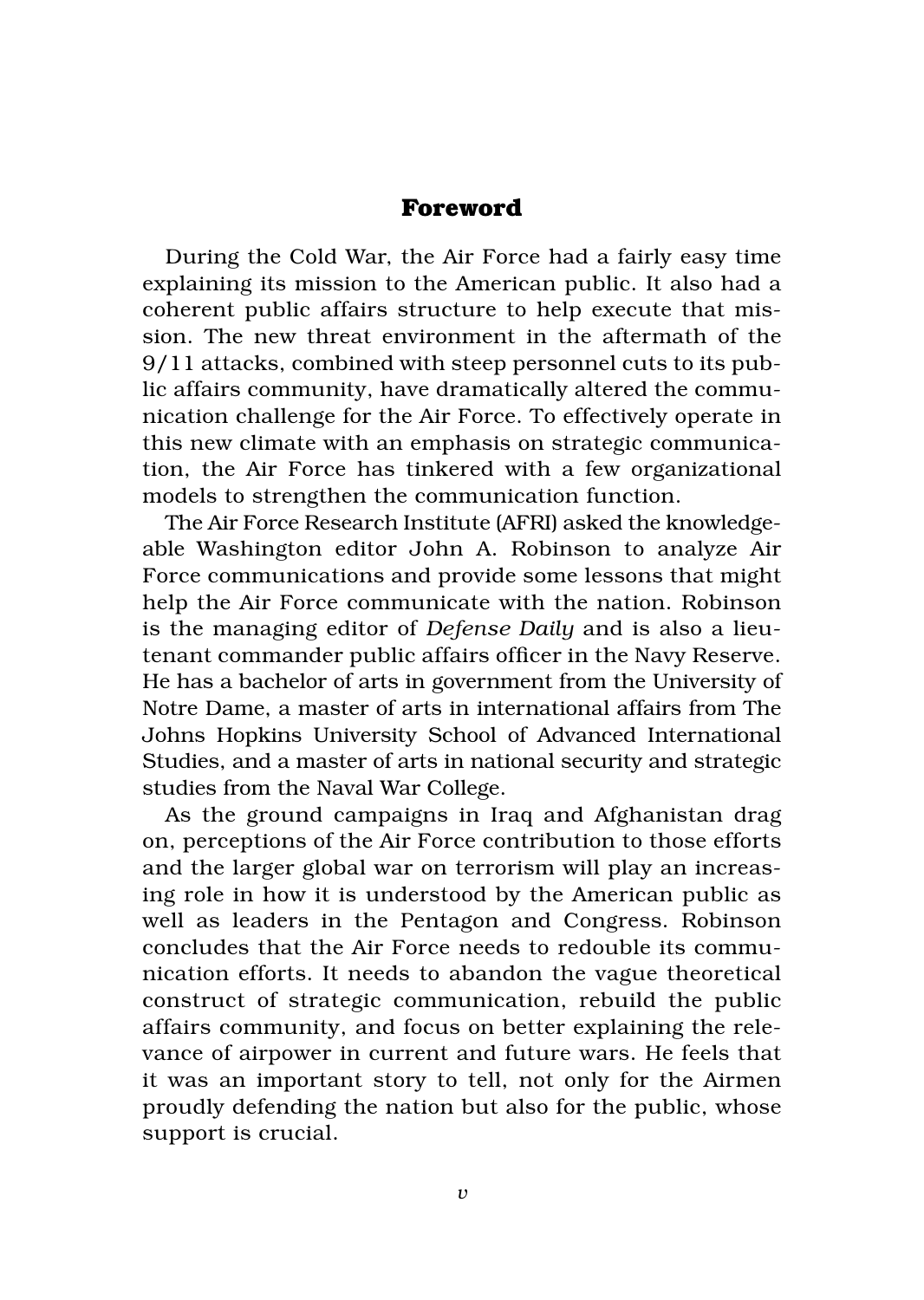AFRI collected these thoughts from Robinson in order to distribute them to Air Force public affairs offices and those most affected by and interested in his observations.

Lau L. Monteusen

Deputy Chief of Research Air Force Research Institute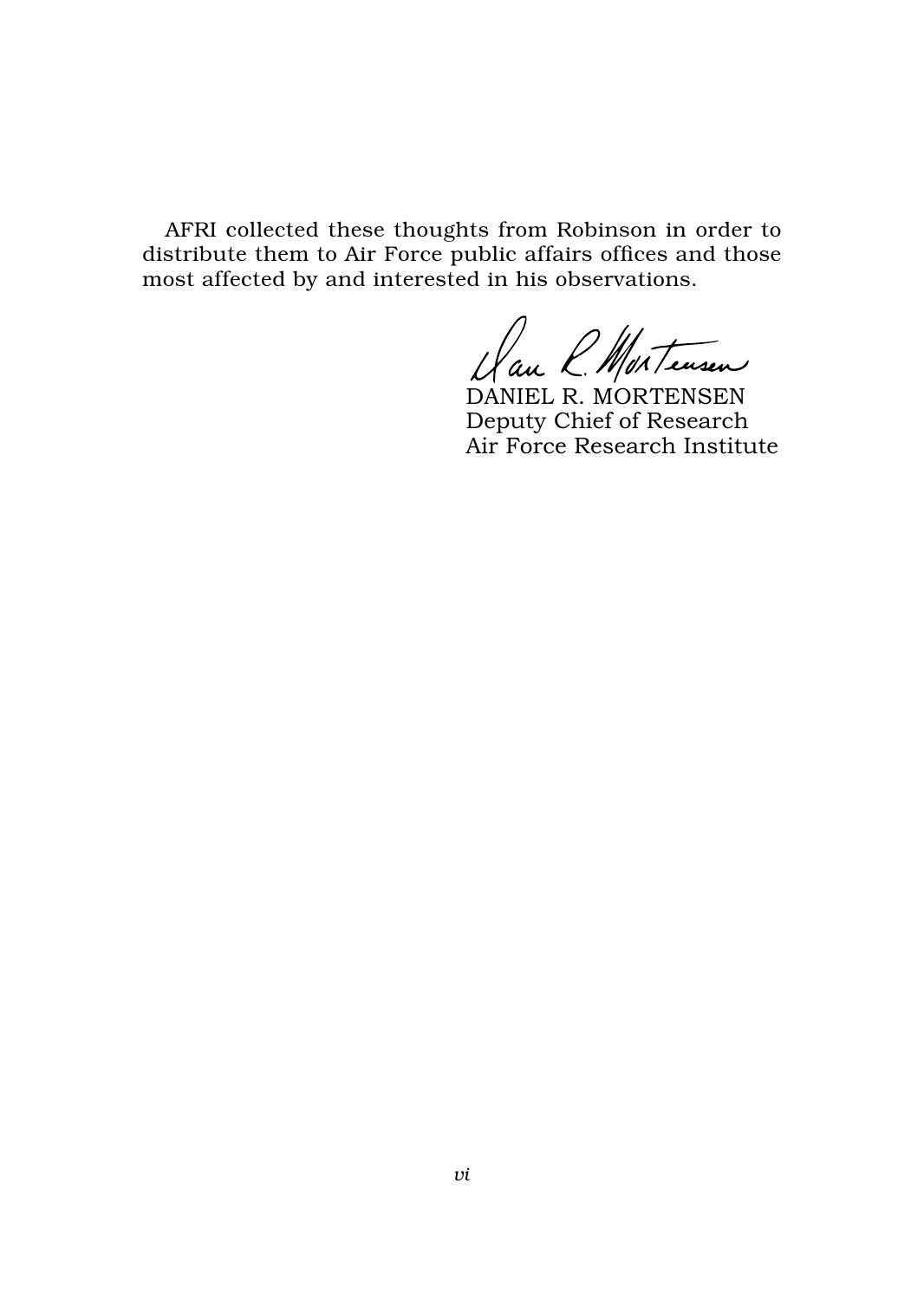# **Introduction**

"Robot air attack squadron bound for Iraq," roared the top headline of the 15 July 2006 *Drudge Report* Web site.<sup>1</sup> The exposure from such a high-visibility placement at the top of one of the most widely viewed Web sites would seem to be boundless.2 In fact, the *Drudge Report*'s collection of Web links is the top referrer of Web traffic to the *Washington Post*. 3 However, it is a Sunday afternoon, on the eve of a week dominated by debate over the Iraq War, when the robotic air squadron story surfaces. The only hardware mentioned during congressional discussions on Iraq that week is armored vehicles for American ground forces, with no mention of the Air Force's uninhabited aerial vehicles. Armed flying robots would normally make an enticing story for the media to cover and the American people to follow, but this particular news was lost amid the noise of the Iraq debate inside the Beltway.

About a month later on the presidential campaign trial, airpower is under assault. Senator Barack Obama tells a restaurant full of diners in New Hampshire that he will finish the job in Afghanistan by sending more troops "so we're not just air-raiding villages and killing civilians, which is causing enormous pressure over there."4 While Obama's remarks about airpower are swirling on political news sites, Gen George Casey, chief of staff of the Army, is talking to the National Press Club in Washington, DC. He methodically describes an environment of "persistent conflict" and the need to "reset" the Army for years to come, all of which is reported in the media.<sup>5</sup>

In the span of a month, one could draw some quick conclusions from these reports: the Air Force is participating in the Iraq War with a robotic armada about which no one is really interested, a top presidential contender is concerned that airpower is killing civilians in Afghanistan, and the Army is the service that needs the most help. Such news stories highlight a serious problem for the Air Force: it is widely misunderstood.

To explore this disconnect between the Air Force and the American people, this study examines the service's recent communication efforts. In so doing it will focus on the Air Force's public affairs capability and the relatively new strategic communication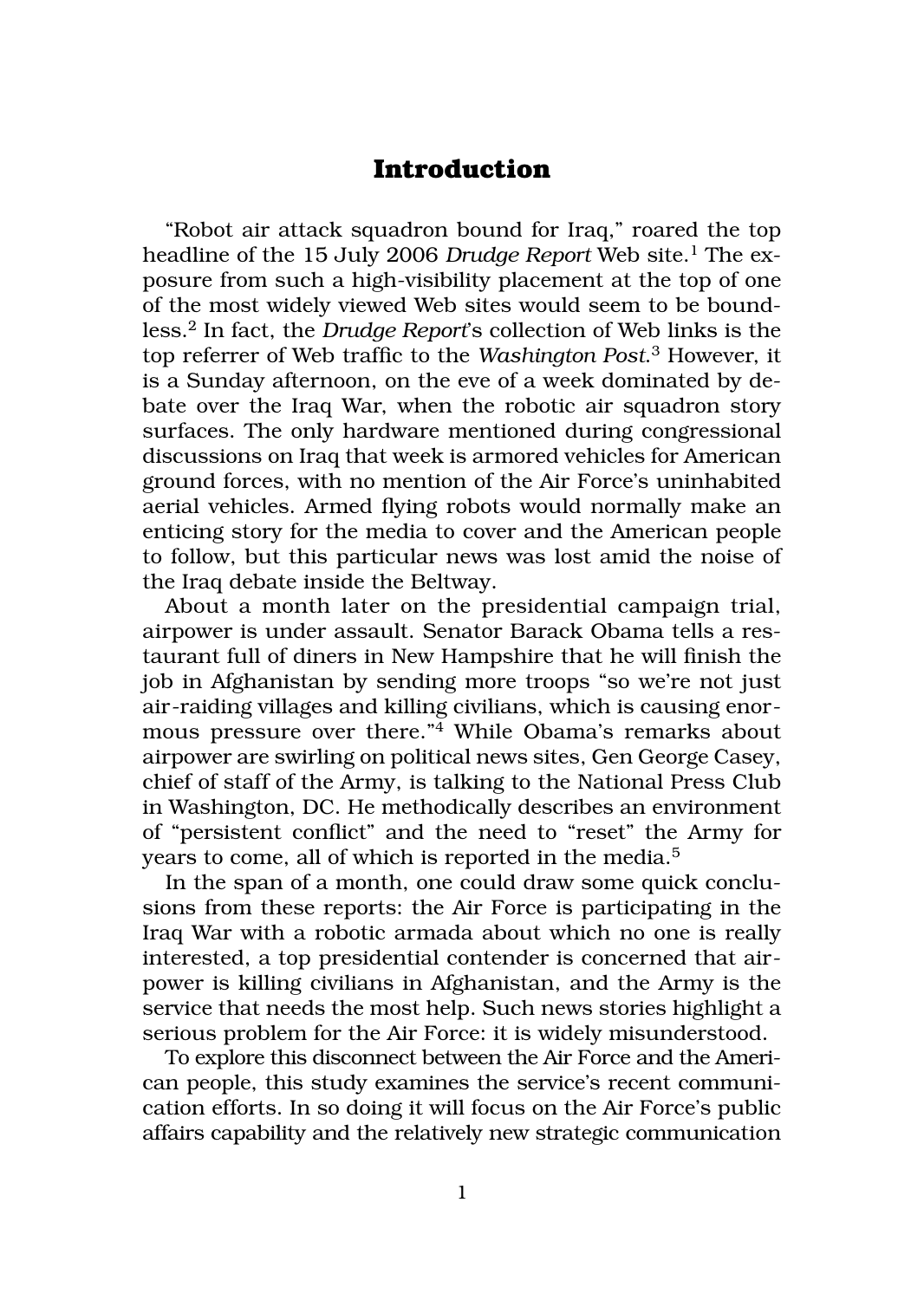concept. Public affairs is the primary communication organization of the service, similar to the public relations function of a large corporation. Strategic communication is a concept that has gained a lot of traction in the American government since 9/11. Although many different definitions of the concept are still percolating in government, it typically refers to synchronizing and coordinating the many different activities of an organization in order to communicate with and influence important audiences. Thus, while public affairs activities are a part of this new concept, they are only a small piece of the whole strategic communication picture.

This study first provides a brief history of the strategic communication concept, then covers its implementation in the Air Force, provides an alternative model for armed service communication by examining US Navy public affairs, and, finally, offers recommendations to help the Air Force better tell its story. It finds that Air Force leaders should begin rebuilding the public affairs community, end the focus on strategic communication, understand that no amount of spin or messaging can fix real problems, and assume a more proactive posture in communicating with the American people.

# **A Brief History of Strategic Communication**

As with many of the sweeping initiatives undertaken by the US government in recent years, the sudden desire to drastically improve American communication efforts dates to the 9/11 terrorist attacks. Faced with an asymmetric terrorist threat, US officials found they were starting from scratch to reshape their communication capabilities in a brand new strategic landscape. Soon this emphasis on improving the US government's ability to influence through communication activities was adopted by the military branches, raising important questions about just who the American government should try to reach only foreign audiences with a message of American friendship, or the domestic audience as well with sound bites of armed service advocacy. This section covers the renewed interest in communication on the part of the US government following 9/11 and the birth of a new buzzword: strategic communication.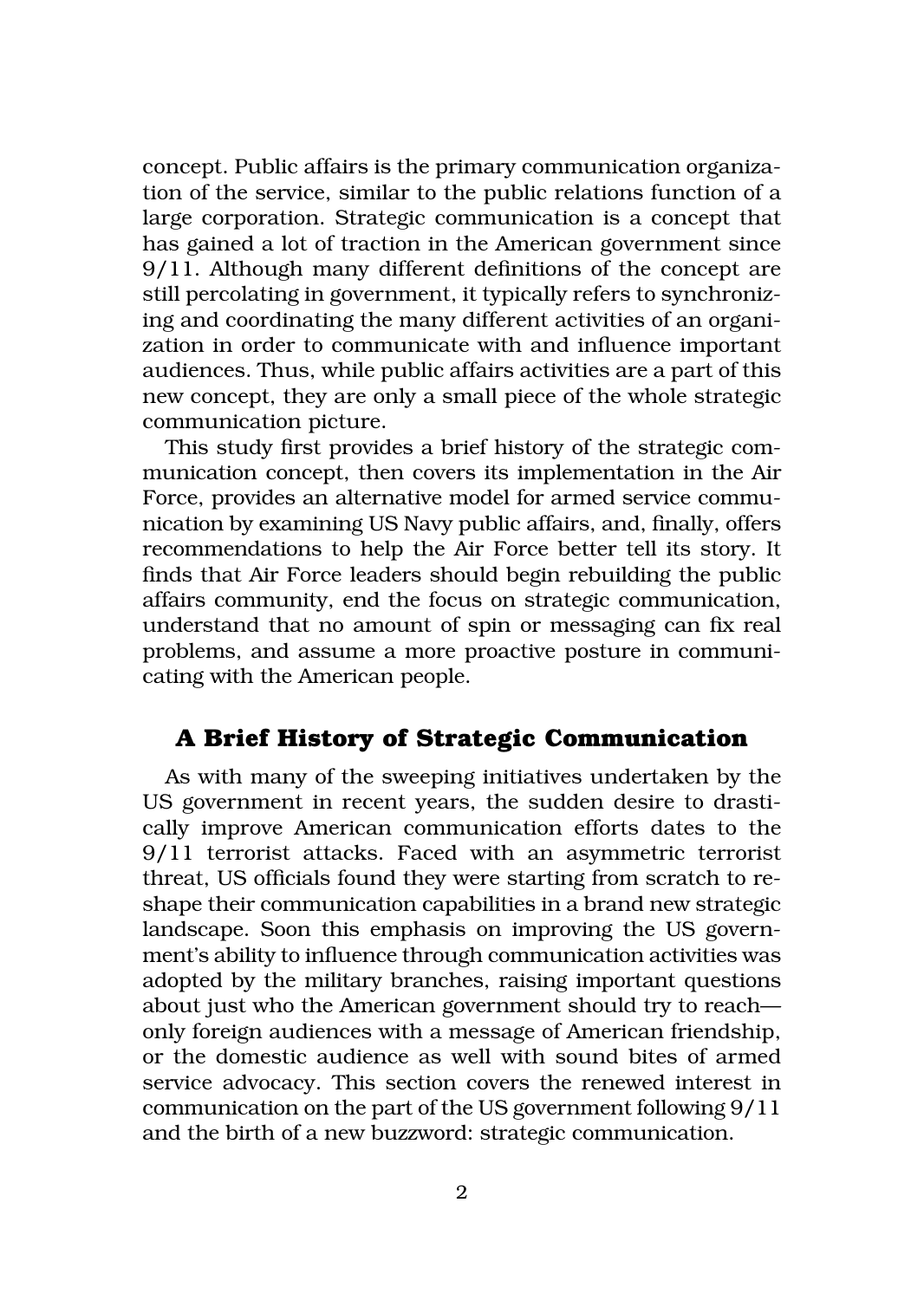## **Post-9/11 Efforts to Improve Communication with Foreign Audiences**

It was so much easier for the government to communicate at home and abroad during the Cold War. The American public, for the most part, understood the communist threat and seemed to tolerate overt attempts by the US government to influence foreign audiences. The US Information Agency (USIA), through programs like the Voice of America (VOA) radio network, transmitted news and other information about the United States to international audiences. The VOA's mission, codified in law in 1976, was to "present a balanced and comprehensive projection of significant American thought and institutions."6 During the Cold War, the radio network served as a centerpiece of American public diplomacy, a term used to describe a country's promotion of its national interest through understanding, informing, and influencing foreign audiences.

The American military during the Cold War also played some role in such influence efforts. As a component of wider US policy, the military often "communicated" with foreign audiences simply by moving conventional forces, generally as a gesture of support for an ally or to deter an adversary. During this time, military public affairs officials generally stuck to their knitting of keeping the American public informed on the "train and equip" aspects of the services, rarely delving into the world of public diplomacy.

When the Berlin Wall finally came down in 1989 and Winston Churchill's "Iron Curtain" began to fade away, the United States' coherent government approach to communicating with foreign audiences started to unravel. The US public diplomacy budget was dismantled by steep cuts. According to one report, the State Department had slashed public diplomacy funding by 26 percent and staffing by 35 percent during the 1980s and 1990s.7 Today, the CIA information operations staff is onetenth the size it was during the  $1980s$ .<sup>8</sup>

Perhaps most indicative of the loss of interest in communicating about the United States to foreign audiences was the disbanding of the USIA in 1999. In explaining the decision to fold the agency into the State Department and create an undersecretary of state for public diplomacy, the Pres. Bill Clinton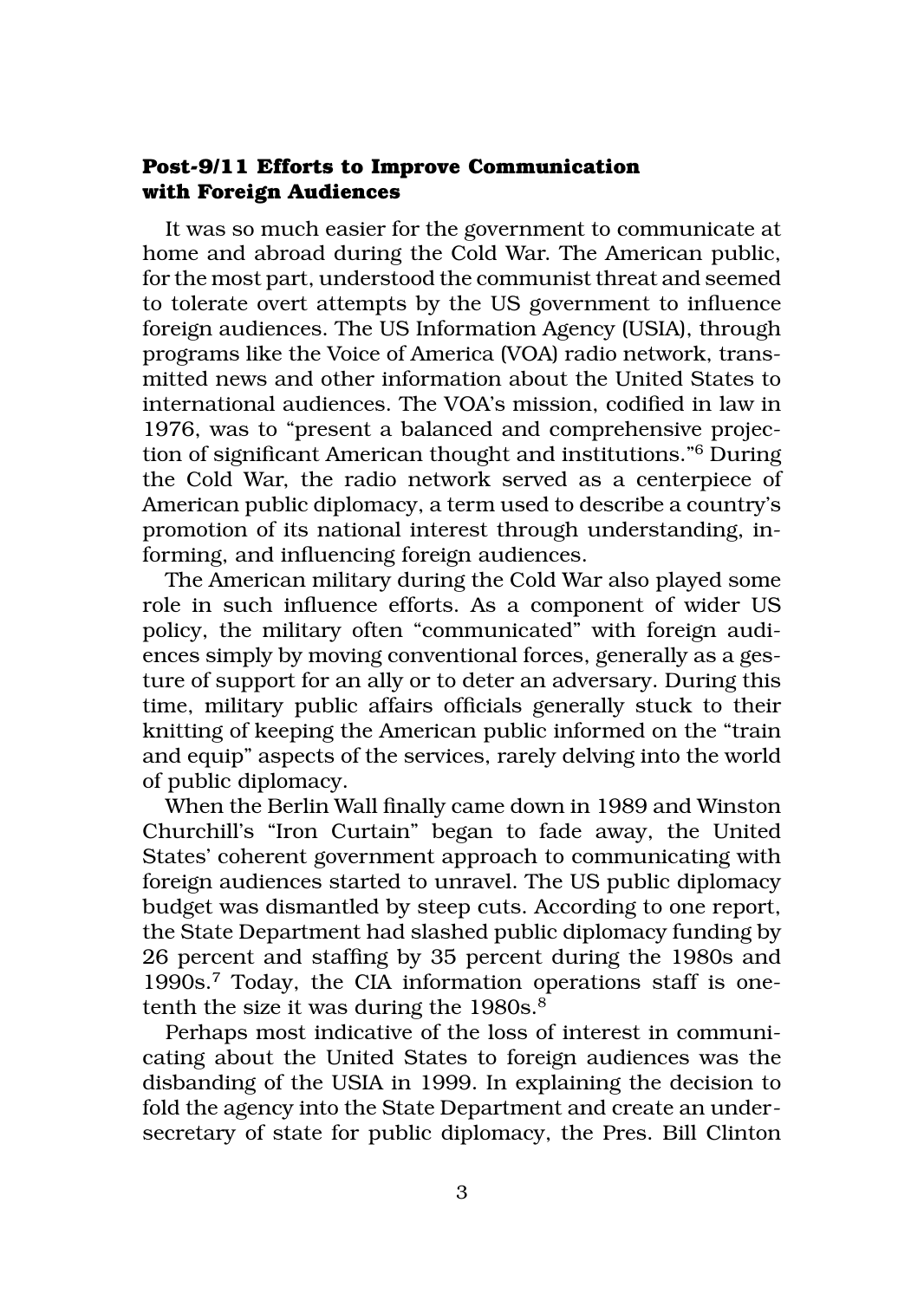administration noted that it put a "very high priority on public diplomacy," seeing the move as a way to better integrate such efforts with foreign policy.9 The administration listed support for NATO enlargement, sanctions on Iraq, and addressing global climate change as examples of effective public diplomacy.10 In explaining these changes, the administration made no mention of the bubbling threat of Muslim fundamentalism and the monumental task of improving the US image in Arab and other predominantly Islamic nations. The terrorist attacks of 11 September 2001 changed all of this.

As US government leaders crafted their strategy to protect the nation against this new threat, improving the American image overseas was identified as a key task. However, these leaders found themselves working from a dead start given the drastic public diplomacy cuts since the Cold War ended. Early on, the Pres. George W. Bush administration saw some success by setting up the Office of Global Communications (OGC) to "coordinate strategic communications overseas that integrates the president's themes while truthfully depicting American and Administration policies."11 With offices in London and Pakistan as well as Washington, the office was designed to rebut disinformation put out by the Taliban and its sympathizers in the early days following 9/11. Widely viewed as a success by administration officials, the OGC would also mark the beginning of an enduring interest in having all facets of government, including the military, communicate "strategically."

However, the interest in such communication would suffer a temporary setback one year later. In an effort in late 2001 to fill the void left by the State Department's lack of a capability to influence foreign audiences, the Pentagon formed the Office of Strategic Influence (OSI). The office closed months later in 2002 after word of its existence leaked to the media, and many questioned whether the OSI was a blatant Department of Defense (DOD) propaganda arm.12 Still, the fascination with strategically communicating lived on in the Pentagon lexicon. Top DOD leaders, including Defense Secretary Donald Rumsfeld, claimed that "strategic communication" was needed to win the war on terror.13 This line of thought continues with Rumsfeld even today. In his first major public address since leaving the DOD, he called for the creation of a strategic communication agency in the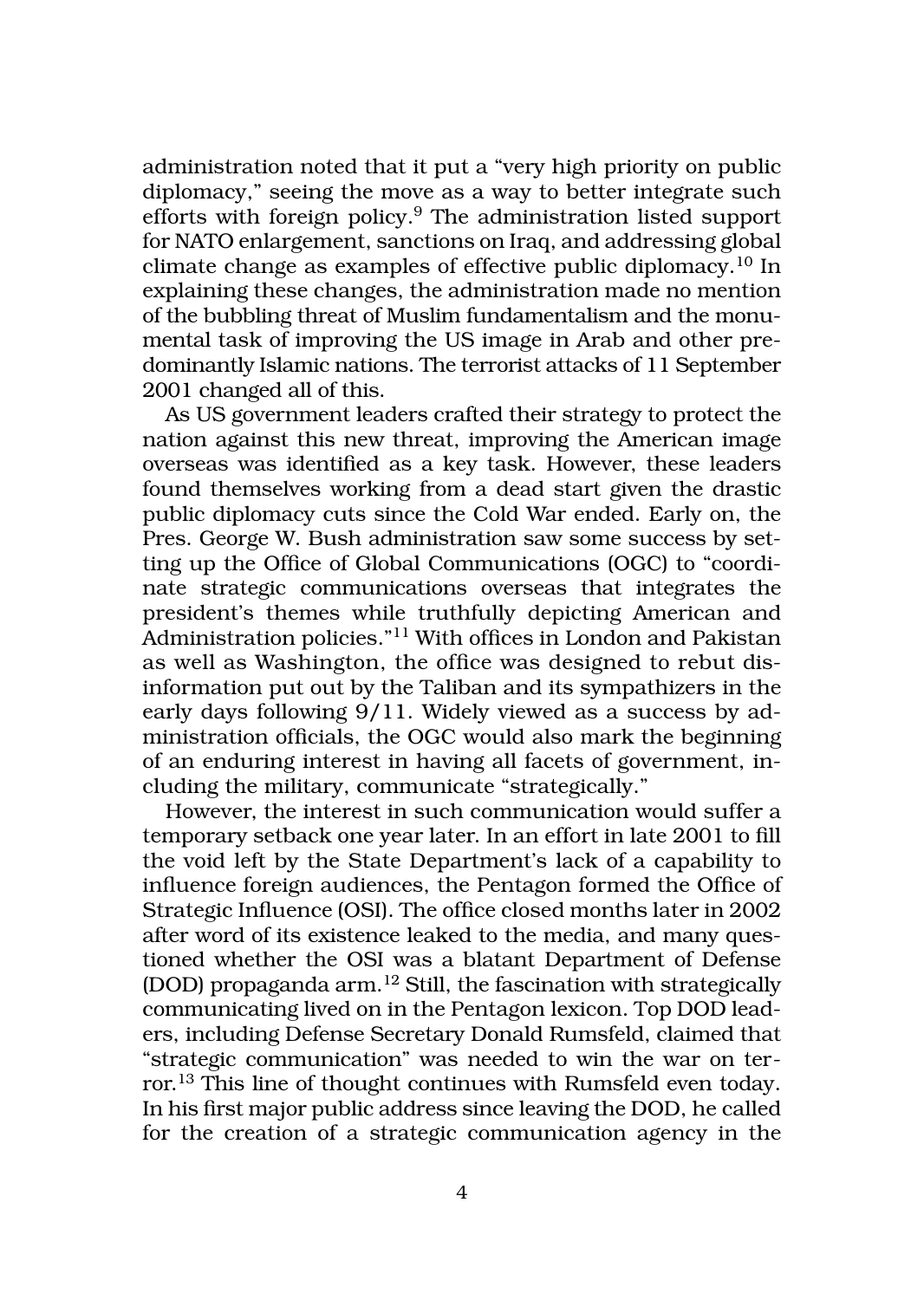government designed to battle radical Muslim ideology spread via the Internet.14 Tapping new Internet technologies, the agency would spread the message of democracy, much as the USIA did during the Cold War.15

# **Military Services Adopt Strategic Communication for Domestic Audiences**

Taking a cue from the Pentagon leadership, it was not long before the military services started referencing strategic communication in their own efforts. The joint doctrine on strategic communication describes it as "focused United States Government (USG) efforts to understand and engage key audiences in order to create, strengthen, or preserve conditions favorable for the advancement of USG interests, policies and objectives through the use of coordinated programs, plans, themes, messages, and policies synchronized with the actions of all elements of national power."16 Lost in much of the enthusiasm to embrace strategic communication was the fact that, as used by Rumsfeld and other government leaders, its focus was often to sharpen the delivery of messages to foreign audiences. It was therefore most applicable to commanders operating in combat environments overseas. However, the military services adopted the concept to guide communication activities in support of their Title 10 "organize, train, and equip" duties to supply military forces to those combatant commanders. As such, the primary audience of the military service's strategic communication programs became the American public and, by extension, Congress. To reference the thinking of the military strategist Carl von Clausewitz, the American public is the "center of gravity" for the military, which can't survive, much less win a global war, without the public's support.

This melding of the foreign and domestic audiences poses a problem for the military, according to one former military leader. "The American public does not want to be communicated to strategically," said S. R. Pietropaoli, a former Navy chief of information who is now the executive director of the Naval League of the United States. "They want straight talk."17 Nevertheless, strategic communication quickly worked its way into the mili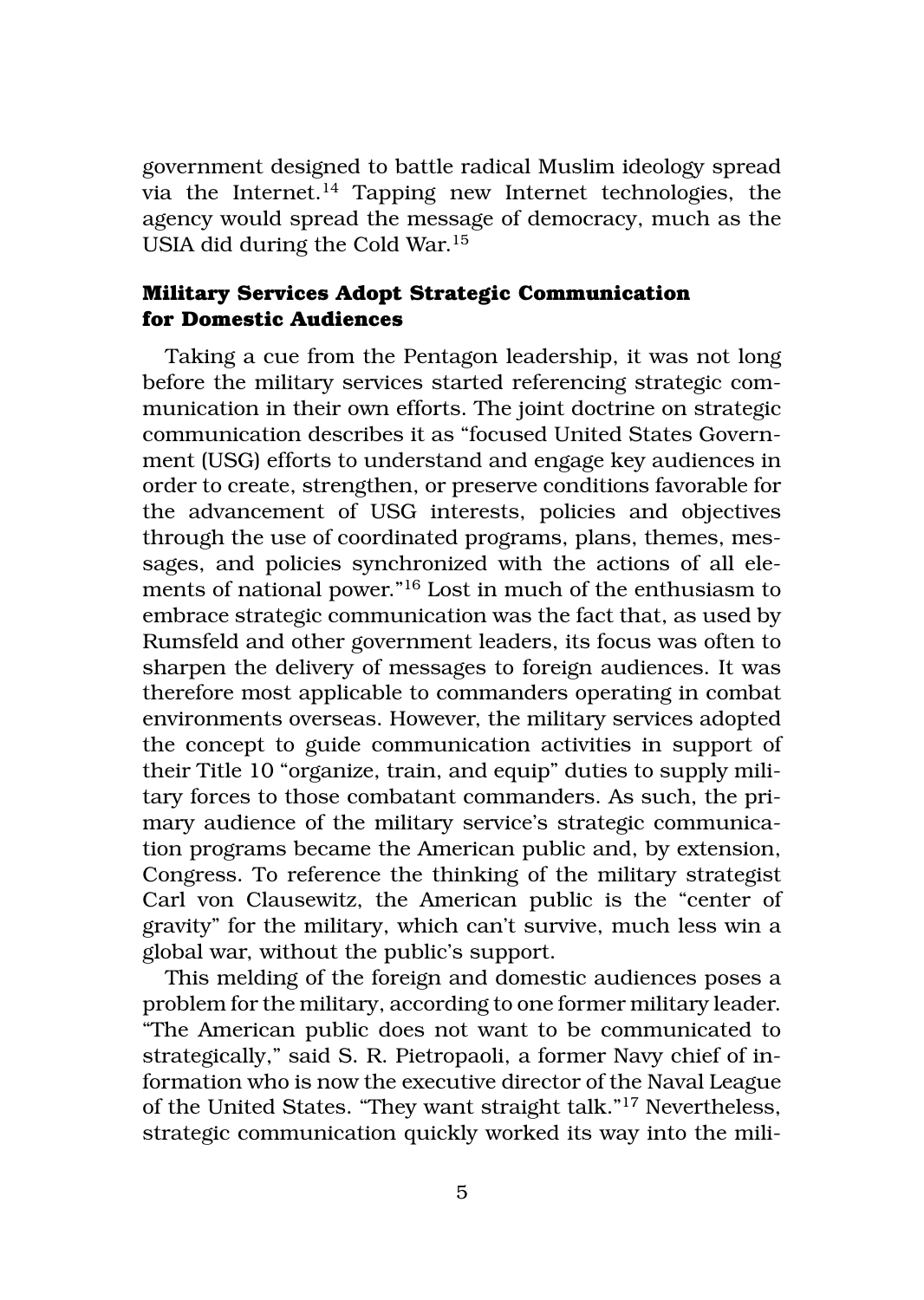tary lexicon of all the services and began to influence the way in which they communicated with the American people.

## **Continuing Efforts despite Confusion and Setbacks**

Some seven years after strategic communication became a phrase du jour in military circles, little is settled on the topic, and there is some evidence its luster may be fading. Indeed, the Air Force last year quietly dropped the "strategic" from the title of its Office of Strategic Communication, renaming it the Directorate of Communication.18 However, numerous references to strategic communication abound in the new directorate's products and in literature on the public affairs career field.<sup>19</sup> As recently as last year, Rumsfeld lamented the "absence of a strategic communication framework" for the US government in a speech on the new media age.20 Rumsfeld added that the public affairs structure in the military was ill equipped to operate in the new demands of a 24-hour-a-day, seven-day-a-week news cycle. This is especially true, he said, considering that America's enemies require little organization or technology to get their messages out. He also criticized US military public affairs as "reactive, not proactive." Given the constraints and expectations from the press for perfection in government, Rumsfeld said there was "no tolerance for innovation" in the area. Challenges for building a strong public affairs community are also daunting, he added. Oftentimes, public affairs officers are thrown into an operational environment with little training and background in facing the "realities of digital and broadcast media," Rumsfeld said. He also admitted what many have thought for a long time: public affairs jobs "have not proven to be career enhancing." Given the penalty military personnel can pay for saying the wrong thing and having it blasted around the world by the press, Rumsfeld noted that "military people are intelligent; they'll move away from those careers."<sup>21</sup>

Rumsfeld's words are unlikely to help public affairs career field recruiting, but his low marks for military communication efforts do seem to be supported by recent research. Amid the growth in popularity of the strategic communication concept in the military since 9/11, the credibility of the military in the eyes of the US public has steadily declined in recent years.<sup>22</sup> One explanation for the erosion in credibility may be the perception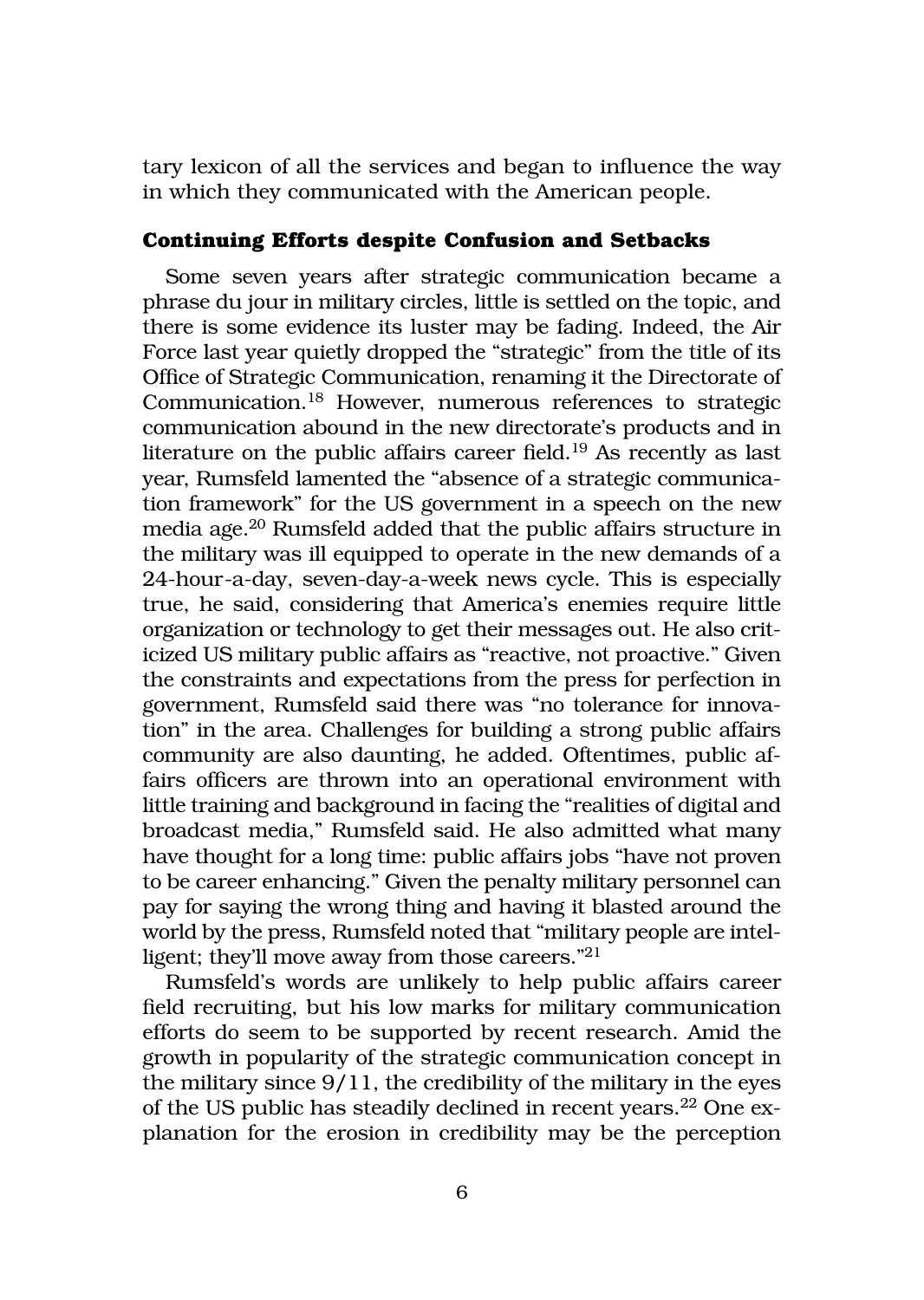that the Iraq War is simply not worth the cost.23 Some critics of the war have latched onto President Bush's now infamous "Mission Accomplished" speech, aboard an aircraft carrier at the conclusion of major combat operations, as a premature and misguided declaration of victory.24 One popular cable commentator frequently closes out his one-hour program by reminding viewers how many days have passed since Bush made the declaration.25 The American people may be transferring some of this dissatisfaction with the course of the war and its costs to their opinions of the military.

It is also worth exploring whether the confusion over defining strategic communication—and precisely who the target audience is for this new concept—is why it may be falling out of favor. For example, Congress is starting to raise serious questions about the direction of strategic communication. In fact, two key congressional committees deleted a \$3 million request from the Office of the Secretary of Defense (OSD) to implement the "Quadrennial Defense Review Strategic Communication Execution Roadmap" in 2007. The House Appropriations Committee denied funding simply because it was an "unsupported program initiative." The Senate Armed Services Committee rejected the funding for a more revealing reason: that some of the components of strategic communication—public diplomacy, public affairs and information operations—are "separate and distinct functions." It added that "any attempt to integrate them could compromise the integrity of each of these functions."26

In another recent sign that the larger debate over strategic communication is just beginning, the new chairman of the Joint Chiefs of Staff, Adm Mike Mullen, has suggested a "course correction" for such efforts. In late 2007, he signed out a memorandum on the topic noting that he was "increasingly concerned with the military's fixation" on the term "strategic."<sup>27</sup> In recommending several organizational changes to the DOD's Strategic Communication Integration Group (SCIG), Mullen argues that having a professional communicator to lead the group is critical. He states that the military's professional communicators need to be in charge of such an effort, much as naval aviators are properly charged with commanding aircraft carriers.<sup>28</sup> Mullen acknowledges that putting a communicator in charge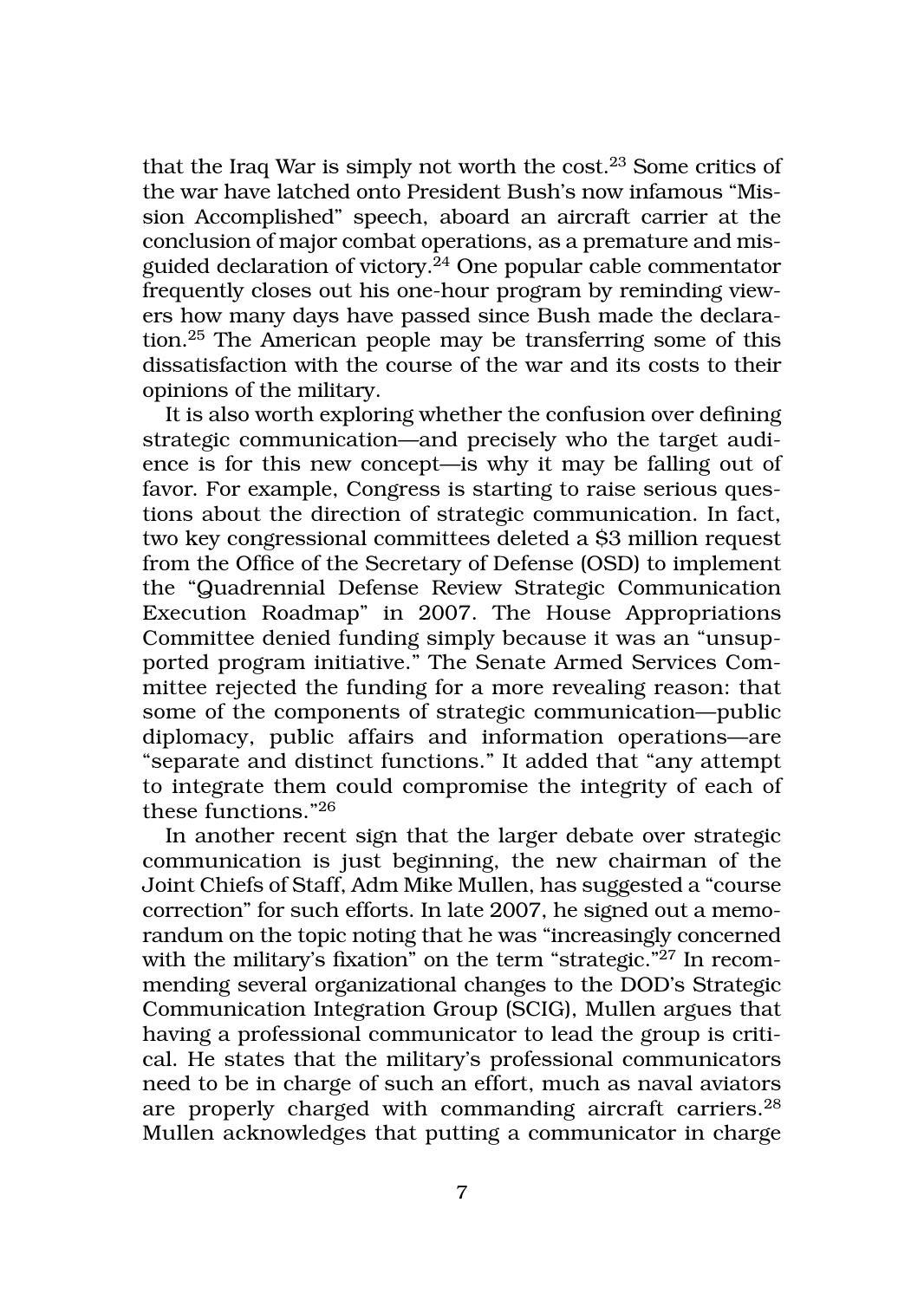of the SCIG will be opposed by those who argue that strategic communication is bigger than public affairs but concludes that no one is better suited to lead an effort aimed at communicating effectively than a person who has spent an entire professional career doing just that.

#### **Conclusion**

Although the US Congress and Mullen may be having second thoughts about strategic communication, the concept has dominated American communication efforts since 9/11. Beginning with President Bush's OGC and extending to the military services' own efforts to explain their requirements to organize, train, and equip their forces, the idea of better coordinating communication efforts to influence various audiences is seen as a prerequisite for governmental success. However, this recognition of the importance of communication in theory has not been matched by success in practice. From Admiral Pietropaoli's admonition that Americans just want "straight talk" to Rumsfeld's public declarations of the impotency of DOD communication efforts, it appears the sudden interest in strategic communication may be shortlived. But as US senators and other governmental leaders ponder the future of the seven-year-old concept, the Air Force is still championing its own strategic communication efforts.

## **Air Force Strategic Communication Efforts**

Historically, the Air Force approach to public affairs has not been radically different from the other services. For the most part, a senior career public affairs general officer led a community of Airmen charged with delivering truthful information to the American people, and sometimes foreign audiences, to enhance understanding of and appreciation for the service's role in US national security. However, both the leadership of and approach to Air Force communication have changed since the beginning of the Bush administration in 2001 as the service has experimented with different models for public affairs. This section explores Air Force communication efforts since 2001 and the Air Force's adoption of the strategic communication concept.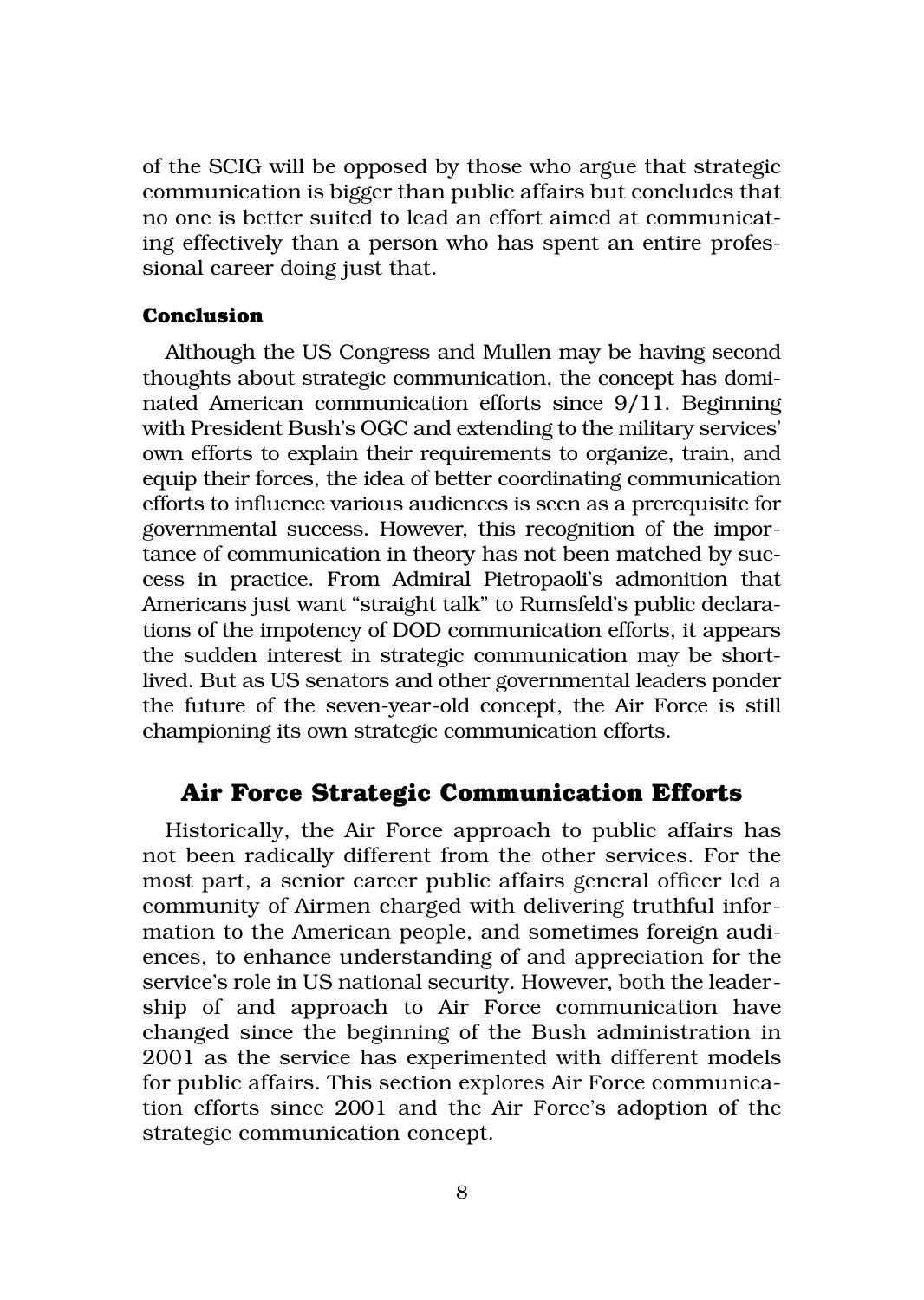#### **Early Days: Trying the Corporate Model**

With a long record in private industry, Rumsfeld was enamored with applying useful corporate models to the DOD as part of his effort to transform the Pentagon. Public Affairs was not impervious to this line of thought. For the Air Force, the first major change to its communication activities occurred in March 2002 when Gen John Jumper, Air Force chief of staff, pulled together the previously separate functions of marketing, public affairs, and the long-range issues team in order to improve the speed and accuracy of Air Force communication.<sup>29</sup> Air Force secretary Jim Roche's special assistant, Bill Bodie, was selected to lead the effort.

Bodie had worked as a spokesman for Roche at defense contractor Northrop Grumman before the two came to the Air Force. Looking back to his time in the Pentagon, Bodie said the new corporate-flavored organization showed some initial success. He pointed to an effort that used traditional damage controls tactics to contain a friendly-fire incident involving an Air National Guard pilot and Canadian soldiers in Afghanistan. In addition, he said that much of the fallout over various scandals at the Air Force Academy was kept in check by using traditional media relations tactics.30

At the time, the Air Force had a one-star career public affairs officer—Brig Gen Ron Rand—serving as director of public affairs under Bodie. Having a one-star public affairs officer was valuable, especially in generating coverage on sensitive military operations, Bodie said.31 During the buildup to Operation Iraqi Freedom (OIF), for example, Rand went to Saudi Arabia and was able to generate a limited amount of media coverage for Air Force operations. Rand deployed with then–lieutenant general T. Michael Moseley, the combined forces air component commander. A lower-ranking officer may have been less likely to persuade typically media-shy operators to provide media access, but Rand was able to convince the air operations center personnel of the importance of telling the airpower story. According to sources, Moseley was so pleased with the media coverage of the Air Force role in OIF that he remarked, "I wish I had 12 Ron Rands."32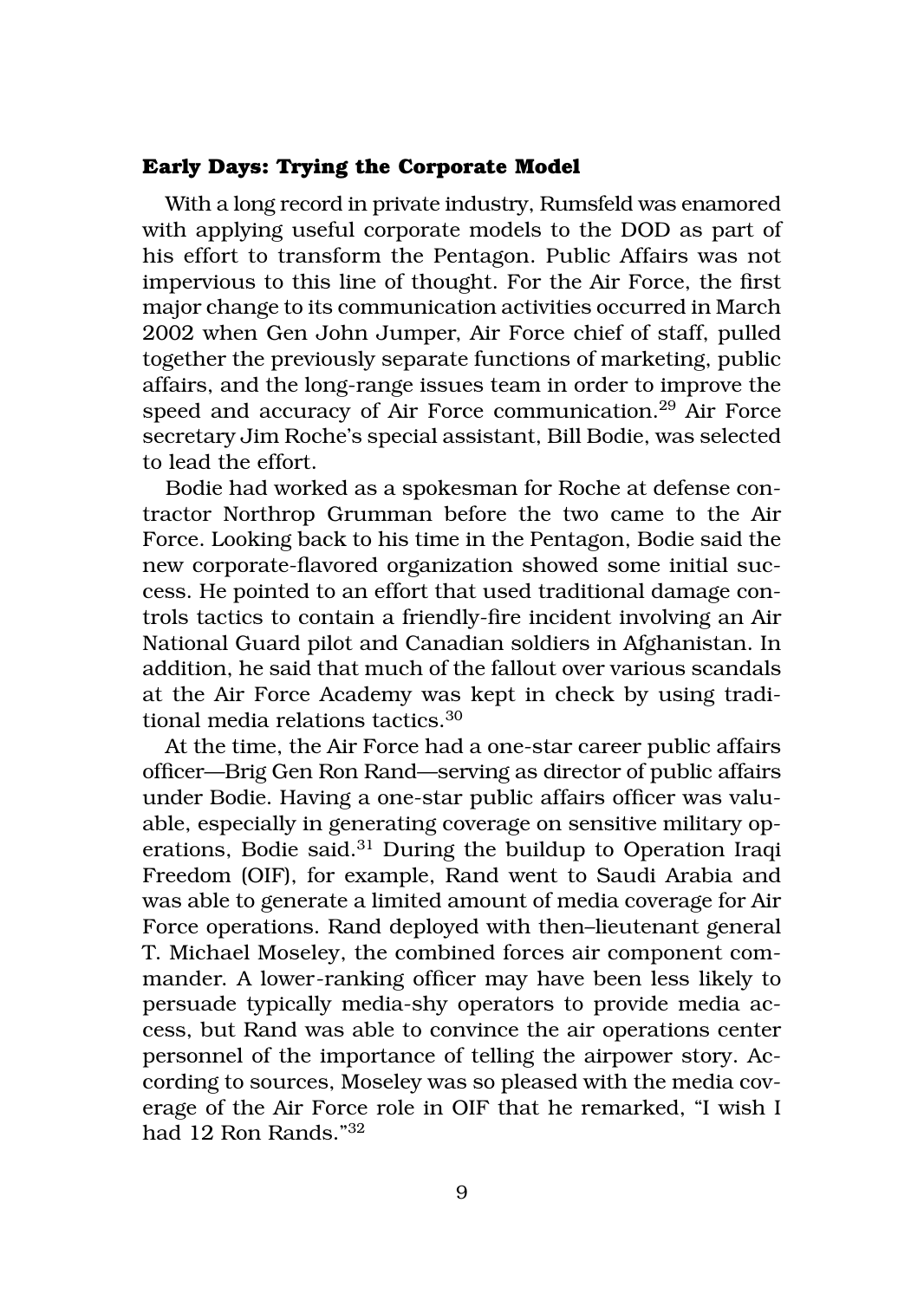As in the first Gulf War, American airpower was on full display during OIF. But unlike the earlier conflict with Saddam Hussein, the Air Force had few publicized incidents of civilian casualties during the early major combat portions of OIF to draw worldwide criticism. Still, there were missed opportunities. Even though the top Air Force leadership fully supported media embeds, "we still had commanders not supporting the program," Bodie said. "We were not as successful getting the word out [on the importance of the media embed program] in the chain of command."33 In addition, there were diplomatic hurdles beyond the Air Force's control that prevented getting media into Saudi Arabia. That country's leaders were wary of publicizing the fact that the American Air Force was running the air campaign from their soil.34 The British also prohibited media coverage from Diego Garcia, a British territory that served as another operational hub for the Air Force in OIF.35 Though the Air Force was generally pleased with the publicity it received, its coverage paled in comparison to the images of ground combat embedded with soldiers and marines brought into American living rooms by media members. The Navy and Marine Corps were also able to generate more than their fair share of coverage thanks to an aggressive embed program for their ships. During the course of Operation Enduring Freedom (OEF) in Afghanistan and OIF in Iraq, the Navy embedded more than 800 journalists on ships participating in combat operations.36 In OEF, embedded media accompanied the first conventional ground forces that traveled to Afghanistan from amphibious ships. During OIF, about 50 media were embedded on each of the six carriers that launched the initial strikes in Iraq.<sup>37</sup>

#### **Lingering Damage from the Tanker Scandal**

Later in 2003, the Air Force faced a challenge to its reputation as the tanker lease acquisition scandal unfolded. Just days after President Bush had signed into law an arrangement to lease 20 aerial refueling airplanes from Boeing and buy up to an additional 80, the company fired Darleen Druyun, a former top acquisition official in the Air Force, for inappropriate conversations regarding her employment while she was still working for the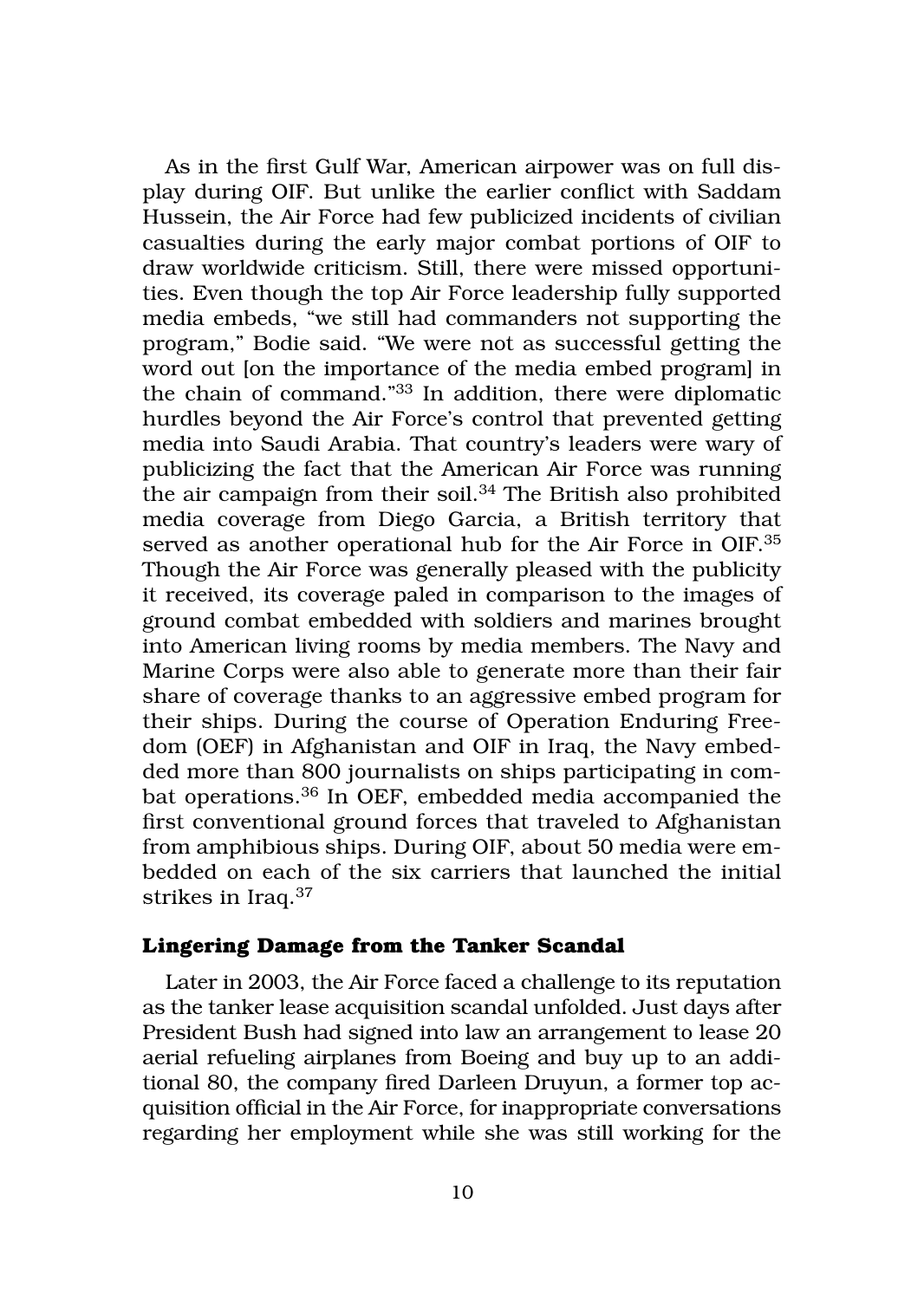service. Her firing, along with that of Boeing's chief financial officer, touched off a massive scandal that continues to leave a dark cloud over the Air Force acquisition community. Looking back, Bodie acknowledged that the Air Force made "political errors" in trying to manage the problem that "made for an impossible situation" no matter how the communication function was organized. The scandal had wide-ranging consequences, prompting closer congressional scrutiny of the entire Air Force budget and even preventing a four-star Air Force general from being assigned as a combatant commander.<sup>38</sup> The service's reputation was now tainted in the eyes of one of its most important audiences: Congress.

Bodie believes that "the real lesson of the tanker scandal is that an executive agency will not be able to take the offensive when it is opposed by a senior member of Congress."<sup>39</sup> In theory, the Air Force could have been more effective in educating the media and Congress on its innovative acquisition approach to modernizing its tanker fleet. To some extent, it had accomplished that. After all, a tanker deal had been signed into law before the corporate scandal unraveled and prompted a chain of investigations that ultimately killed the deal. In the end, Senator John McCain proved to be a formidable opponent unlikely to be defeated by even the soundest public affairs plan.

The Air Force, to its credit, took some important steps to remedy the image of corruption. For example, it created a director of transparency position to advise the secretariat on procurement matters. Much of that progress was quickly undone, however, when the Government Accountability Office last year found infirmities in the competition for the Air Force's search and rescue helicopter.<sup>40</sup> Still carrying much of the baggage from the tanker scandal, the Air Force has been blasted by its detractors, ranging from opponents of Pentagon spending to longtime critics of the service.<sup>41</sup> Citing the problems of the Air Force rescue helicopter program competition as well as the development of a Navy ship, McCain recently introduced acquisition reform legislation to fix what he sees as a "dysfunctional" acquisition process.42 McCain is also exploring whether there was collusion between defense contractor Boeing and the Air Force over extending the production line of the C-17 cargo aircraft.43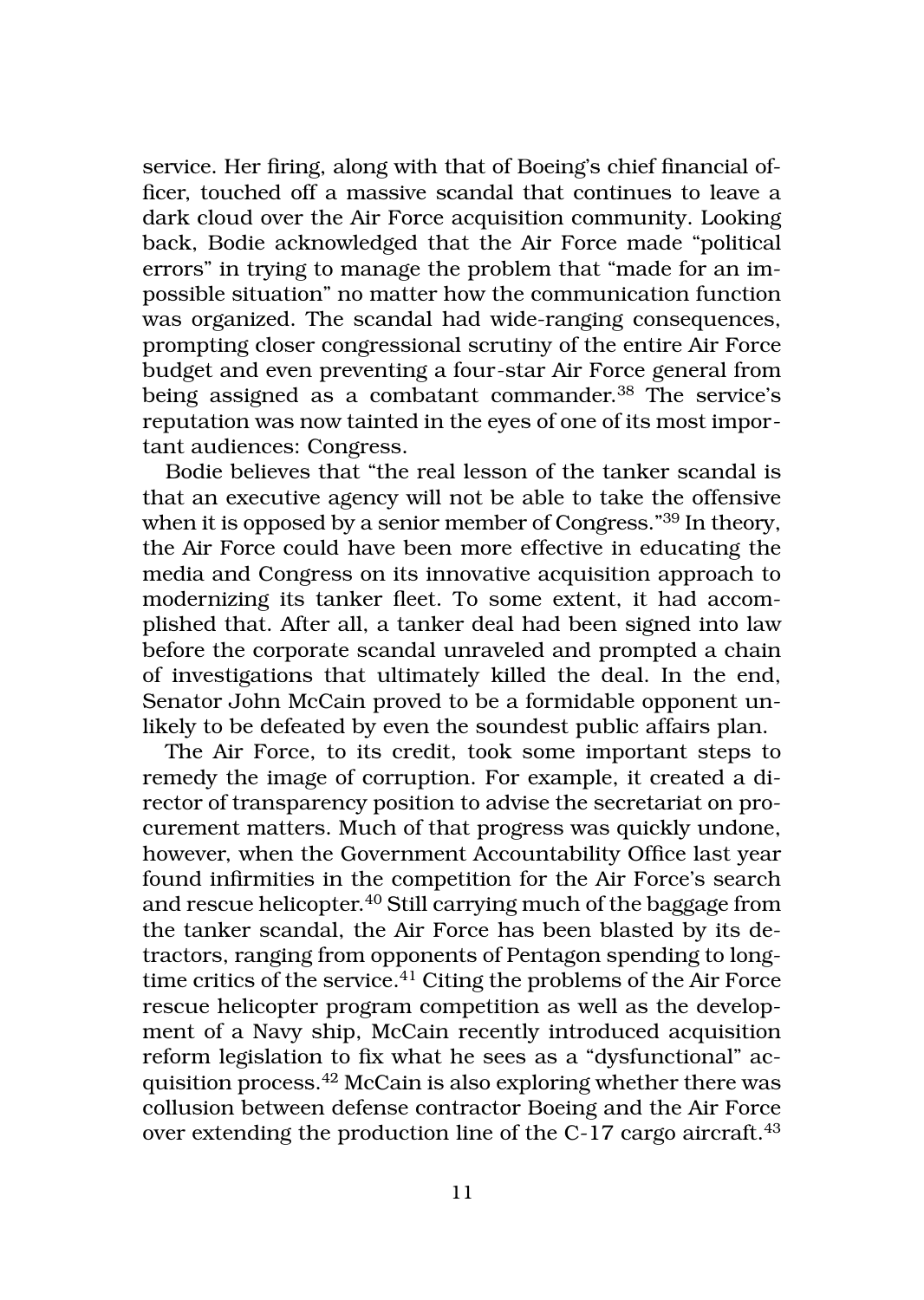Fair or not, the notion that the Air Force has a corrupt acquisition culture gained momentum amid the C-17 investigation and later suicide of a top acquisition official. That tragedy occurred two weeks after a front-page story in the *Washington Post* raised questions about a financial arrangement the Air Force had set up for him.44 The day the story broke in the press, key influencers in Washington think tanks were already claiming the incident would continue to cast a cloud over the acquisition community.45 Perceptions worsened when the story made its way to the opinion pages of the *New York Times* in its Sunday edition. The opinion piece reminded the public that the "full story" of the tanker scandal "is even now still unknown."46

At this writing, the Air Force still has done little to quell the rehashed tanker scandal stories brought back to life after the tragic death of the acquisition official. The incident shows that the emphasis on strategic planning is misguided when unexpected incidents can inflict far-reaching damage on the Air Force's reputation. Before the Air Force can discuss how it is relevant to the future, it still has to do a better job explaining how it is fixing past problems.

#### **Air Force Public Affairs' Bad Reputation**

Bodie, who left the Pentagon in May 2004 amid the aftermath of the tanker scandal, sees a fundamental problem for the public affairs community, regardless of whatever organizational construct is put in place for Air Force communication. "Public affairs has a terrible reputation inside the Air Force," he said. "The pilots really look down on the public affairs people, which is unfortunate." It was not always this way. For a long time, Air Force public affairs was the envy of the other services. "When I came into this business in the 1960s, the Air Force was the best in the business, hands down," said Kendell Pease, the former long-time Navy chief of information who is now the head of government relations and public affairs at defense contractor General Dynamics. Pease recalled taking his first media training course from the Air Force in the early 1980s. He said he had to pay his own way for the course because the subject matter was such a foreign concept to the Navy. "These guys had been doing this [media training] for years; they were way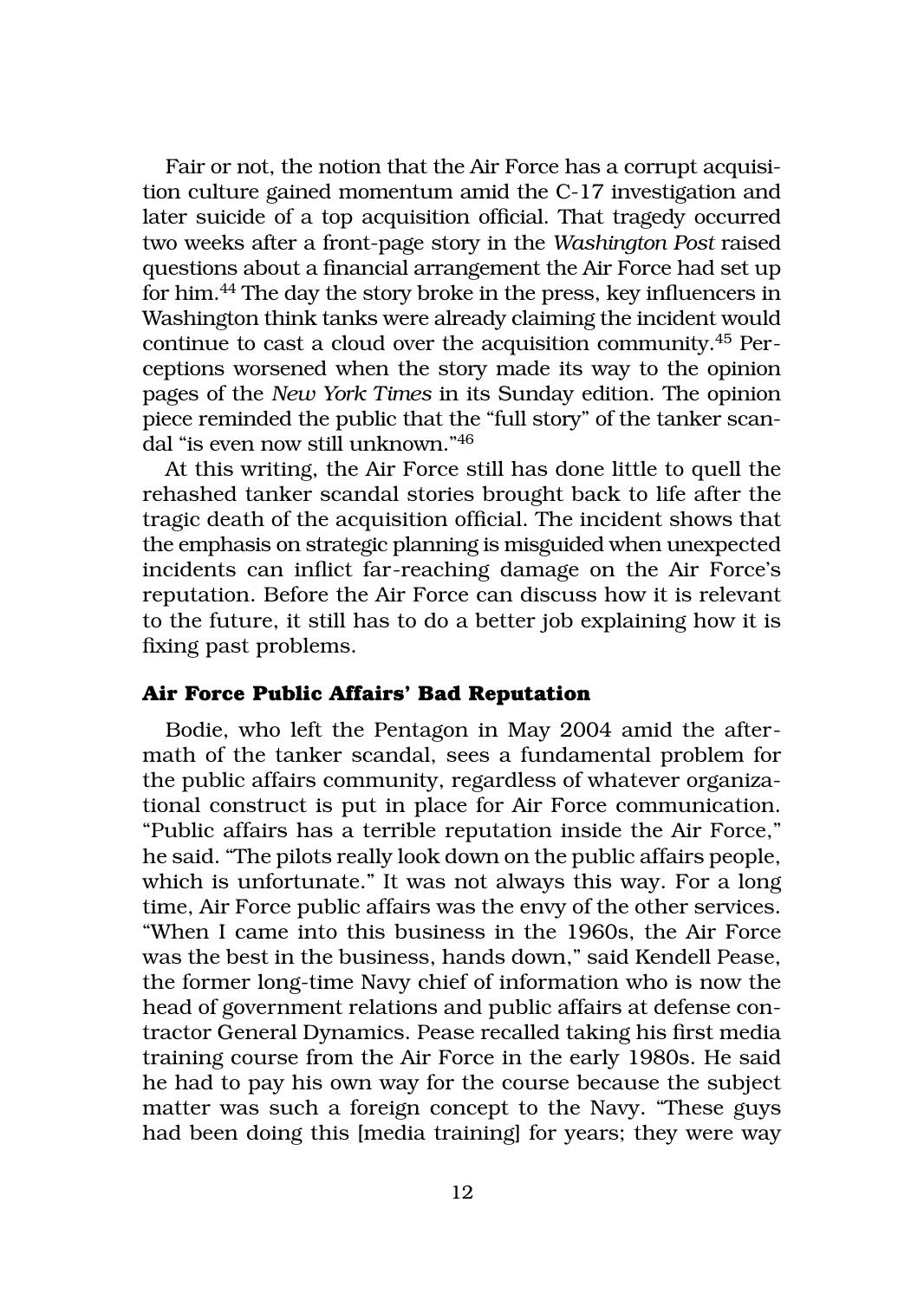ahead of the curve," Pease said. After completing the course, he became the first media trainer in the Navy.47

As Roche's closest adviser during his tenure as Air Force secretary, Bodie frequently heard of frustration with public affairs from top general officers. There was an element of the fighter pilot über alles mentality at work, he said. Top Air Force officers were convinced that innovation and imagination—the types of skills that are highly effective in war fighting—could be applied to public affairs but were not going to be developed by a career public affairs officer. Bodie said that the Air Force has "a highly developed social hierarchy and public affairs is at the bottom of that list."48 Given such a mind-set in the Air Force leadership, it is hard to see how the public affairs community can be effective no matter what the organizational construct.

Despite the strong feelings for Rand in some corners of the Air Force, his role had been weakened in the corporate-model approach endorsed by Roche and Jumper. Even though Rand was still leading the community as a one-star general, he was a bit of an odd man out. As the Air Force's top communicator, Bodie—not Rand—was the communication representative in high-level meetings. The public affairs community had thus lost that direct link to the leadership. Top operators had to pay attention to Bodie and the service's communication efforts because they knew he had the ear of the secretary, but there was now a new administrative layer between Rand and the service leadership. There was also the obvious problem that, as a political appointee slot, Bodie's position might only last until the end of the Bush administration. F. Whitten Peters, who preceded Roche as Air Force secretary, said he greatly valued having a seasoned public affairs officer like Rand directly advising him. In particular, he found the relationships Rand had developed with the Pentagon press over his career as "extremely valuable" in helping the Air Force get its message out.49

#### **The Pilots Are Put in Charge**

The bond between career public affairs officers and the Air Force leadership was soon to rupture even more. After Rand retired in January 2004, the Air Force selected Brig Gen Fred Roggero as his replacement. Roggero is a pilot who had no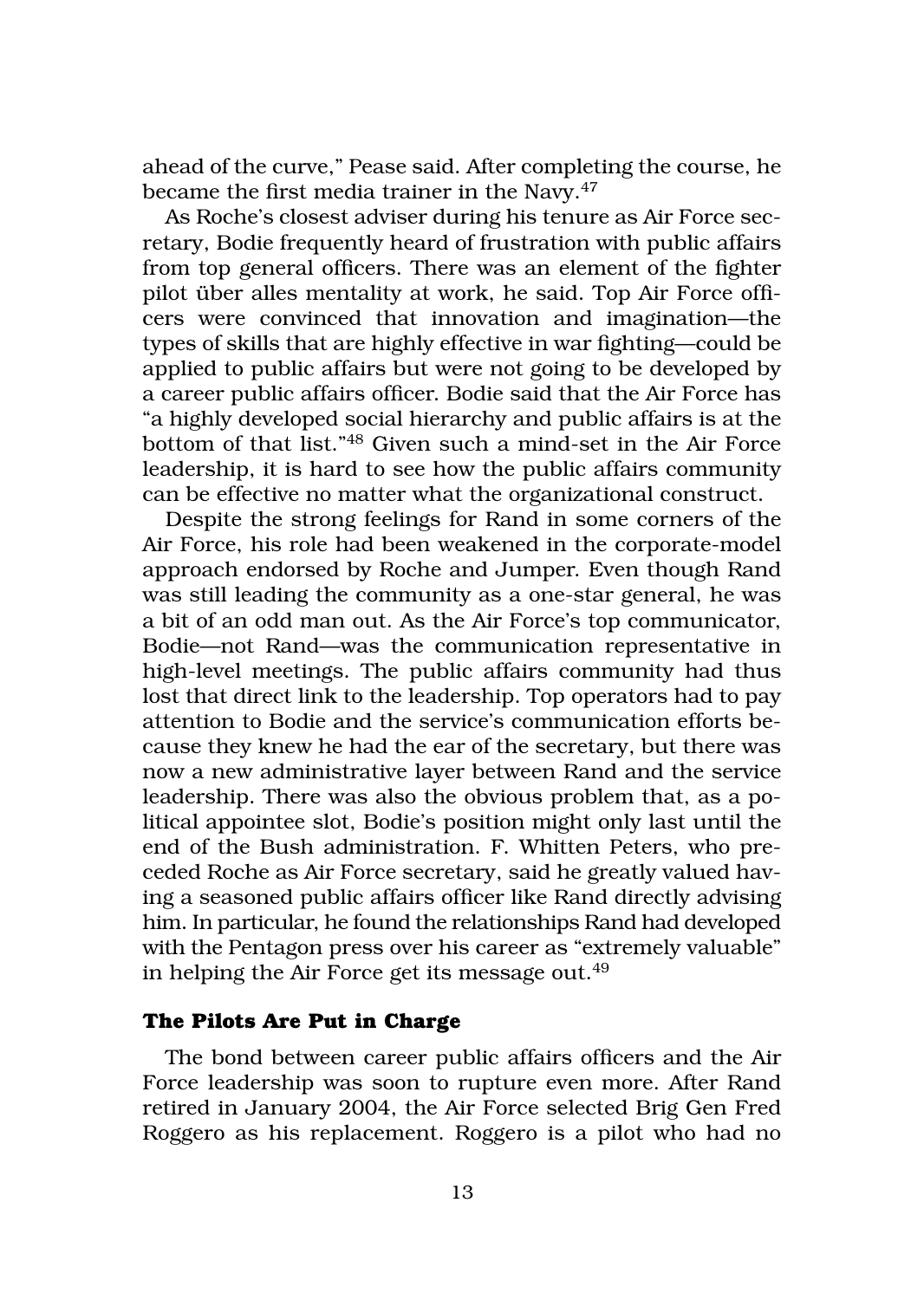experience in public affairs, although he had recently led the Air Force's advertising and marketing program. Whether there were qualified public affairs officers who could have replaced Rand is debatable. According to one retired senior public affairs officer, there were good candidates.50 However, Bodie said there were no public affairs officers in the community who would be competitive in the eyes of an Air Force one-star board. He supported Roggero's selection. "The idea was to keep him in place to 'mind the store' while others got the appropriate 'seasoning' " in other jobs to make them competitive in a general officer selection board, Bodie said. However, he did not expect pilots to continue to hold the top public affairs slot for three consecutive rotations, as later happened.<sup>51</sup>

One potential impact of such a trend is the effect it could have on retaining public affairs officers in the Air Force. An incentive for retention in many functional areas is the fact that the communities are led by a general officer of that discipline. Seeing an opportunity for advancement and feeling that their particular career field is valued by the Air Force, that community's officers are thus encouraged to continue their military service. The fact that three consecutive promotion cycles passed over public affairs colonels is not likely to send a positive message to the community.

Since 1975, the head of Air Force public affairs has consistently been a public affairs officer, with only three exceptions.<sup>52</sup> Gen Merrill McPeak, one of the Air Force chiefs of staff who did not use a career public affairs general officer to lead the career field, said he did not think the director of the public affairs office merited a general officer billet. With fewer such billets to hand out at the time, he wanted the available assignments to focus on operations, the service's core competency.53

Even though most in the public affairs community would prefer a career uniformed public affairs officer running the service's communication activities, one option would be to have a career public affairs civilian in the slot, according to one retired senior Air Force public affairs officer. "Anything is better than having an operator in there," he said. "That's a failed structure."54

Bodie, the only person close to the leadership with any public affairs experience, departed for the private sector in May 2004, not long after Roggero arrived. That left the Air Force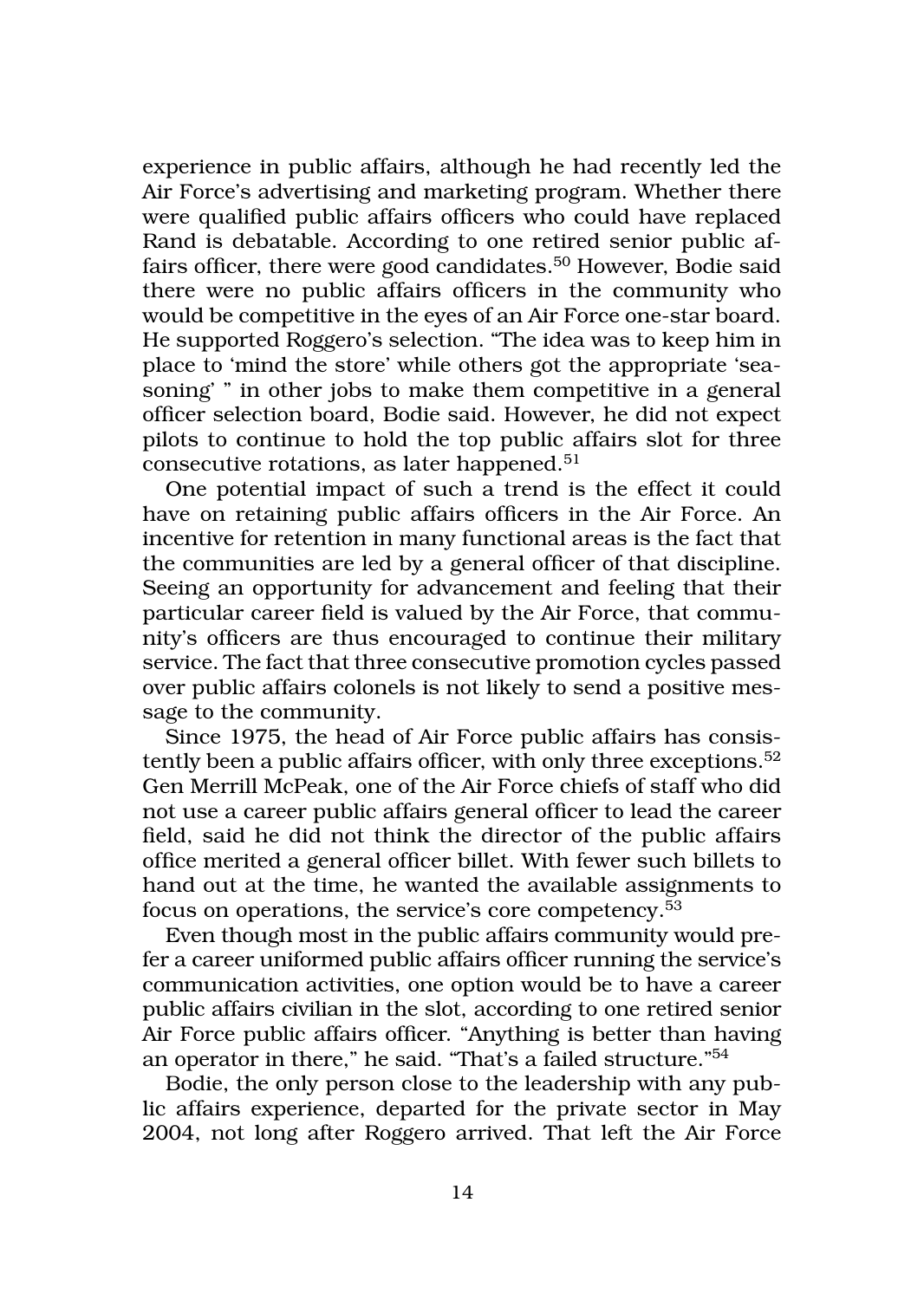with a one-star operator reporting to the Air Force secretary and chief of staff on the service's communication activities. This situation mirrored what had been occurring in Iraq, where operators were acting as primary spokespersons for the coalition since before combat operations started. As the war began to go badly, however, concern over improving the whole communication effort began to get closer attention from operational commanders. Maj Gen Erv Lessel recalled a 2004 meeting with his new boss, Gen George Casey, not long after he had been tapped as the military spokesperson for the coalition in Iraq. "[Casey] told me I needed to focus on strategic communication that it was broken and needed to be fixed," Lessel said. "As I walked out of that office, my first question was, if I'm going to fix it, what is strategic communication?"55

#### **The Air Force Takes on Strategic Communication**

It was a domestic disaster and not the global war on terrorism that triggered the creation of the Air Force's Office of Strategic Communication. As images of US Coast Guard and Navy helicopters rescuing the victims of Hurricane Katrina flooded television screens in September 2005, senior Air Force leaders wondered why the Air Force's support to the recovery effort was not getting its due. New Air Force chief of staff General Moseley decided it was time for the service to "go on offense" to get its message out.56 In November, two months after Katrina, Moseley announced the official standup of the Office of Strategic Communication, which would coordinate the Air Force's various communication career fields, to include those in the public affairs and multimedia functions. Moseley vowed that the current 56-person public affairs staff serving at the Air Force headquarters in the Pentagon would be doubled as part of the change, and the new strategic communication division would be headed by a two-star general.<sup>57</sup> Moseley also pledged to "take strategic communication to the next level," calling for all Airmen to be more aggressive in telling the Air Force story. In addition, he called on the service to better employ classic outreach efforts such as speeches in the community by senior leaders.<sup>58</sup>

To lead the new organization, Moseley selected Lessel, the same man whom the top US commander in Iraq had recently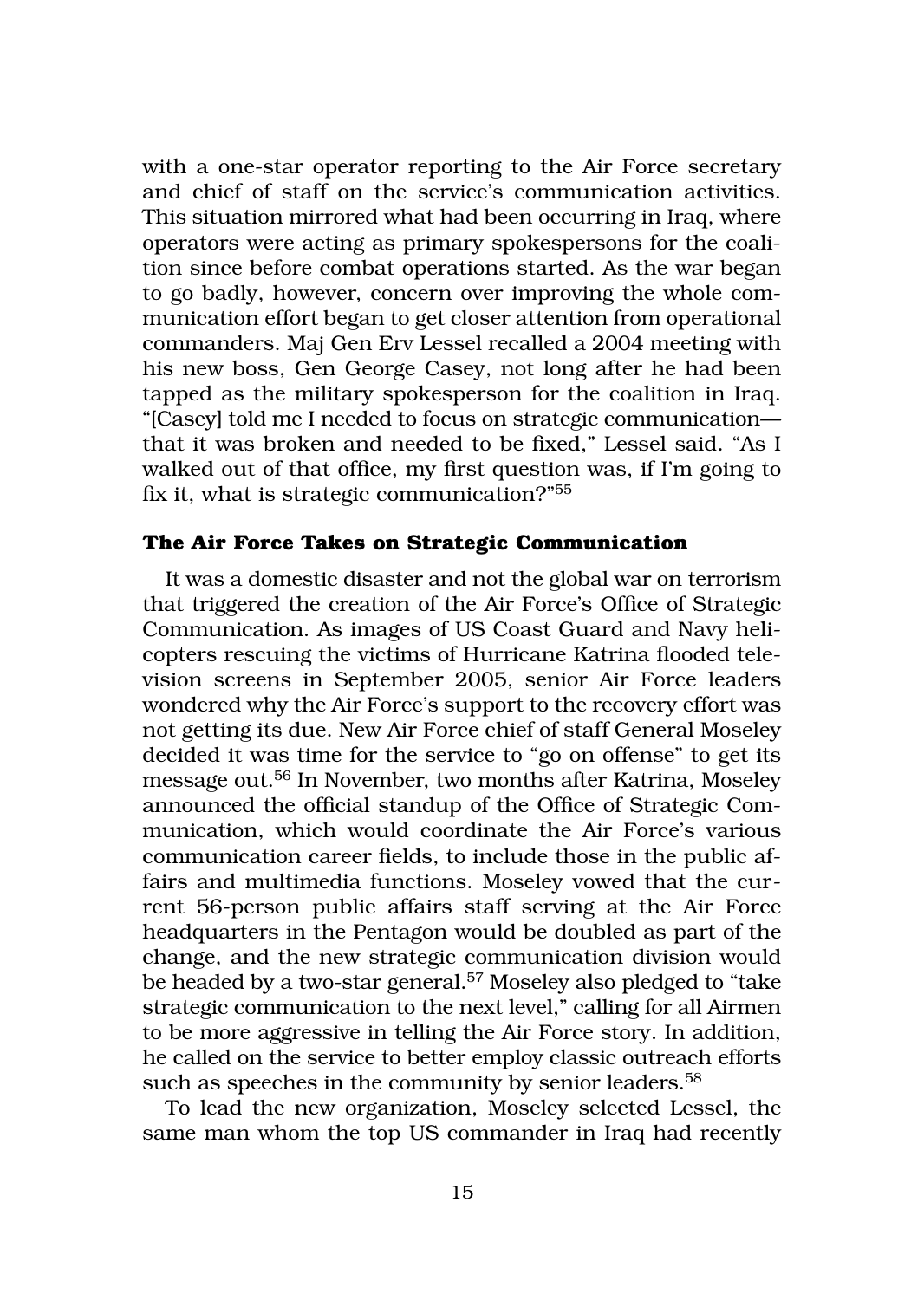picked to fix his wartime strategic communication problems. Lessel, a career pilot who was the director of plans and programs at Air Force Materiel Command, Wright-Patterson Air Force Base, Ohio, when he was chosen, was soon to promote to two stars. Moseley also selected Col Michelle Johnson, another career pilot who would eventually be promoted to brigadier general, as Lessel's de facto deputy and director of public affairs. Moseley described both as "wonderful people" who were "perfect" for the jobs.59 However, there was little professional communication experience in the background of either, other than Lessel's brief stint in Iraq, that would suggest they were qualified to run a massive public affairs operation in a volatile media environment. The media landscape was more challenging than ever, with the ground war in Iraq dominating news headlines, and the Air Force was still reeling from the tanker acquisition scandal.

The Air Force settled on a definition for strategic communication, seeing it as "actions of informing and appropriately influencing key audiences by synchronizing and integrating communication efforts to deliver truthful, timely, accurate and credible information." The Air Force has since worked to embed this strategic communication mantra into its training materials. Its public affairs development and training guide puts a top priority in "developing . . . strategic communicators[s]," defined as people who are "not only able to 'tell the story' but [who] can actually shape the communication battle space using integrated, synchronized communication. They accomplish this by delivering truthful, credible, accurate and timely information that can appropriately influence key audiences."60

In the period from the start-up of the new strategic communication office in 2005 and the holding of a "strategic communication summit" in late 2006, the headlines from Iraq only got worse. Much of the coverage focused on mounting casualties on the ground, the need to better protect ground forces there, and the mapping of a strategy to end the war. Even though the news was generally bad in Iraq, there was a feeling among Air Force leaders that there was a lack of awareness for the service's contribution to the mission. $61$  "We make it look easy," Moseley said. "It's not easy."62 The Air Force was a victim of its own success, added Air Force secretary Michael Wynne.<sup>63</sup> Both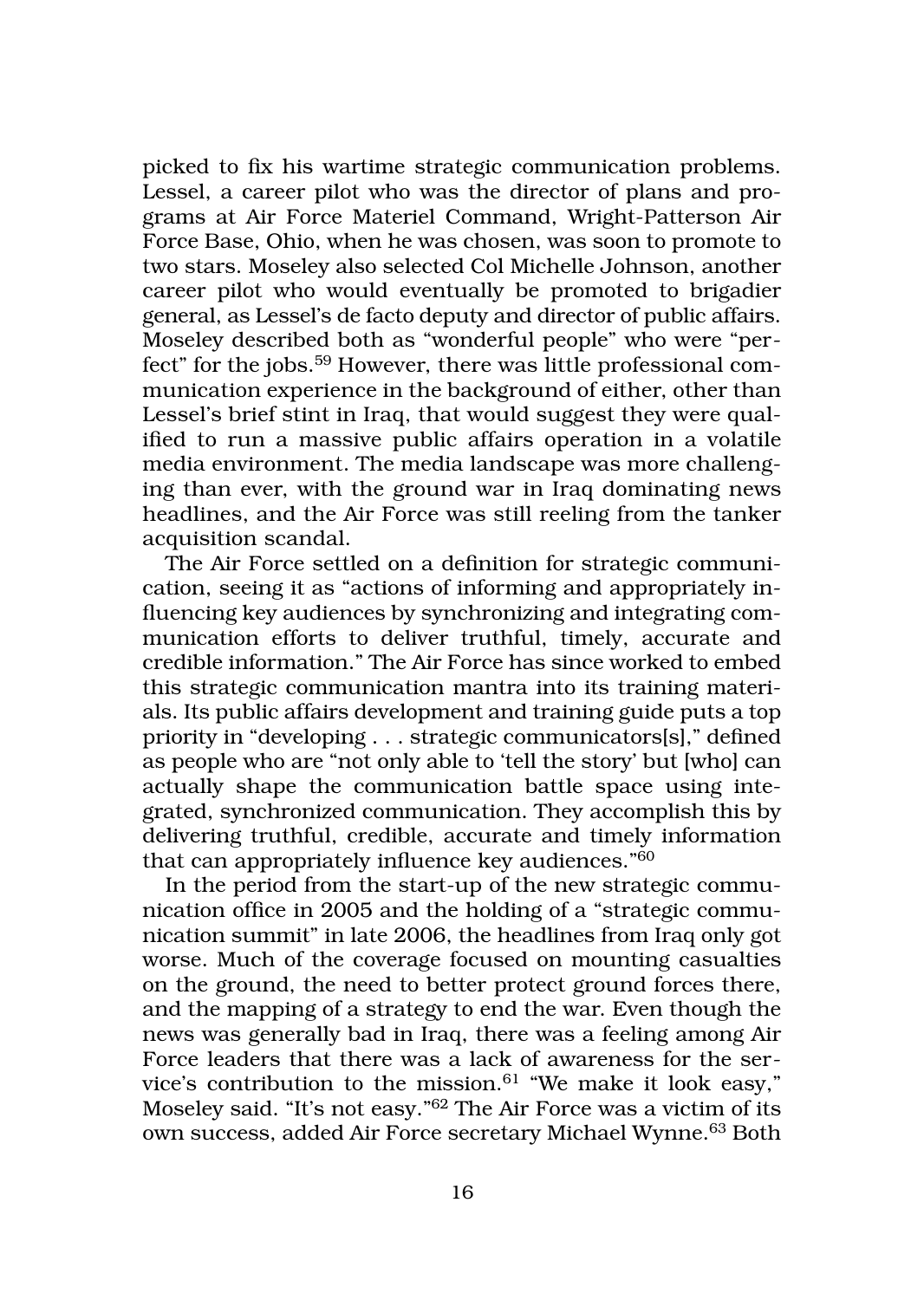leaders seemed to suggest that if only the Air Force tried harder to get its message across, its voice would be heard. To this end, the Air Force published "The Air Force Story," a glossy 10-page brochure for all Airmen.64 The brochure essentially provided talking points about Air Force history, interesting facts and figures about the service, and capabilities the Air Force provides for the nation's security today and into the future.

At the strategic communication summit, Moseley urged Airmen to send a "constant and unrelenting" message about not only the service's contribution to the current war on terrorism but also to the strategic defense of the country. Another overriding theme of the conference was the need to convince the public that a modernized Air Force was critical in sustaining Air Force dominance in the skies.<sup>65</sup> The implication was clear: if the Air Force cannot effectively communicate the need to modernize, there would be long-term adverse implications to its budget and to national security.

For all the talk of improved communication, very little was said at the summit by the senior Air Force leaders about bolstering the public affairs community. By putting a two-star general in the new strategic communication job, Moseley believed he was recognizing the government-wide emphasis on communicating better. However, he arguably undervalued the role of public affairs to carry out the task. In fact, the service was in the throes of carrying out a major reduction of personnel in the community. According to one flag officer, the Air Force totally misread the push into strategic communication. "[Strategic communication] is a philosophical process; it is not about creating organizations," the official said. "The Air Force did not seem to understand that."66

#### **Experiments to Get the Message Out**

"Our audiences don't get us," acknowledged Maj Gen Bill Chambers, the Air Force's new director of communication, in a recent interview.67 A career navigator with no experience in public affairs, Chambers took the reins of the nascent communication directorate from Lessel after completing a year-long assignment in Afghanistan in 2007. The renaming of the Office of Strategic Communication to the Directorate of Communica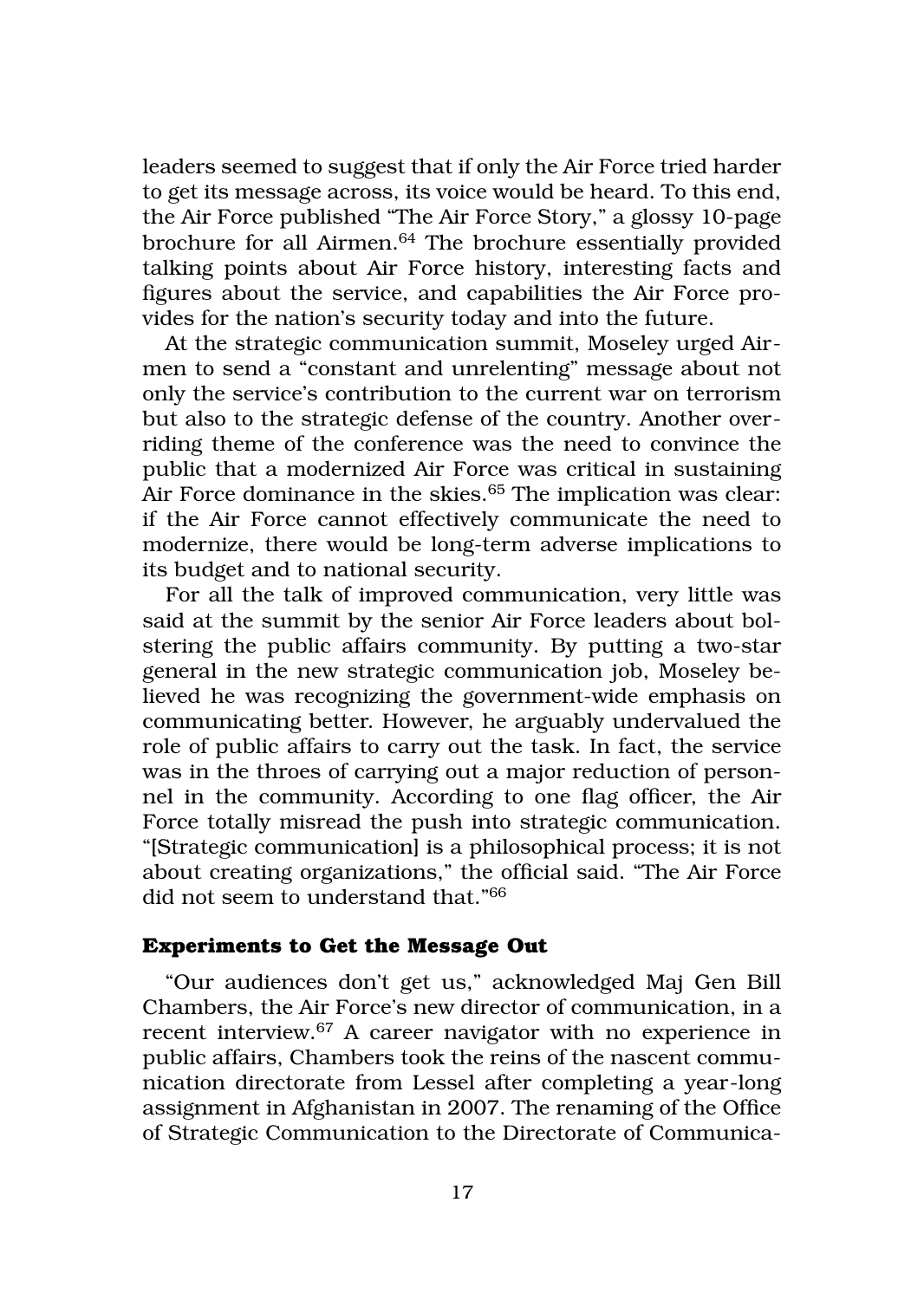tion marked the second significant reorganization of the office since the 9/11 terrorist attacks. Moseley understands the communication challenges, Chambers pointed out, and is fond of saying, "I've been in the Air Force 35 years, and we've never got this right." Chambers noted that the internal Air Force audience, which has weathered a significant drawdown in personnel in recent years, is one area of focus. He believes the Air Force reputation—and that of the military in general—is just fine in the heartland, according to recent polls the service has conducted.68 The primary "area of responsibility" for Chambers is Washington, DC, he said, because it plays such a tremendous role in how the Air Force's future is shaped.<sup>69</sup> The discussion in DC is ground-centric these days, which makes for a challenging environment as the Air Force gears up for difficult budget battles and a looming debate over roles and missions for the military.70

Under the organization Chambers oversees, he has an integrated planning division and a research and assessment division. Notably, the communication directorate has no direct oversight of Air Force public affairs, which is managed by the director of public affairs who reports directly to the secretary of the Air Force. The research and assessment division consists of two lieutenant colonels, neither of whom have a background in public affairs, and a small team of contractors. The division conducts a variety of surveys to gauge public perceptions of the Air Force. For example, if a special "Air Force week" is held in a US city, the division will conduct research before and after the event to monitor how perceptions of the Air Force may have changed. The division also performs in-depth media analysis of stories about the Air Force.

The planning shop, which is headed by a career public affairs colonel, pulls together subject matter experts from across the Air Force to handle particular communication issues. For example, over the summer the office collected information to highlight the Air Force's role in flying mine-resistant ambushprotected (MRAP) vehicles to Iraq. Col Marcella Adams, the career public affairs officer who leads the division made up of non–public affairs officers, says her group provides a capability public affairs has always wanted. "Now, we have bona fide analysis," she said. "[In the past] we never had the resources."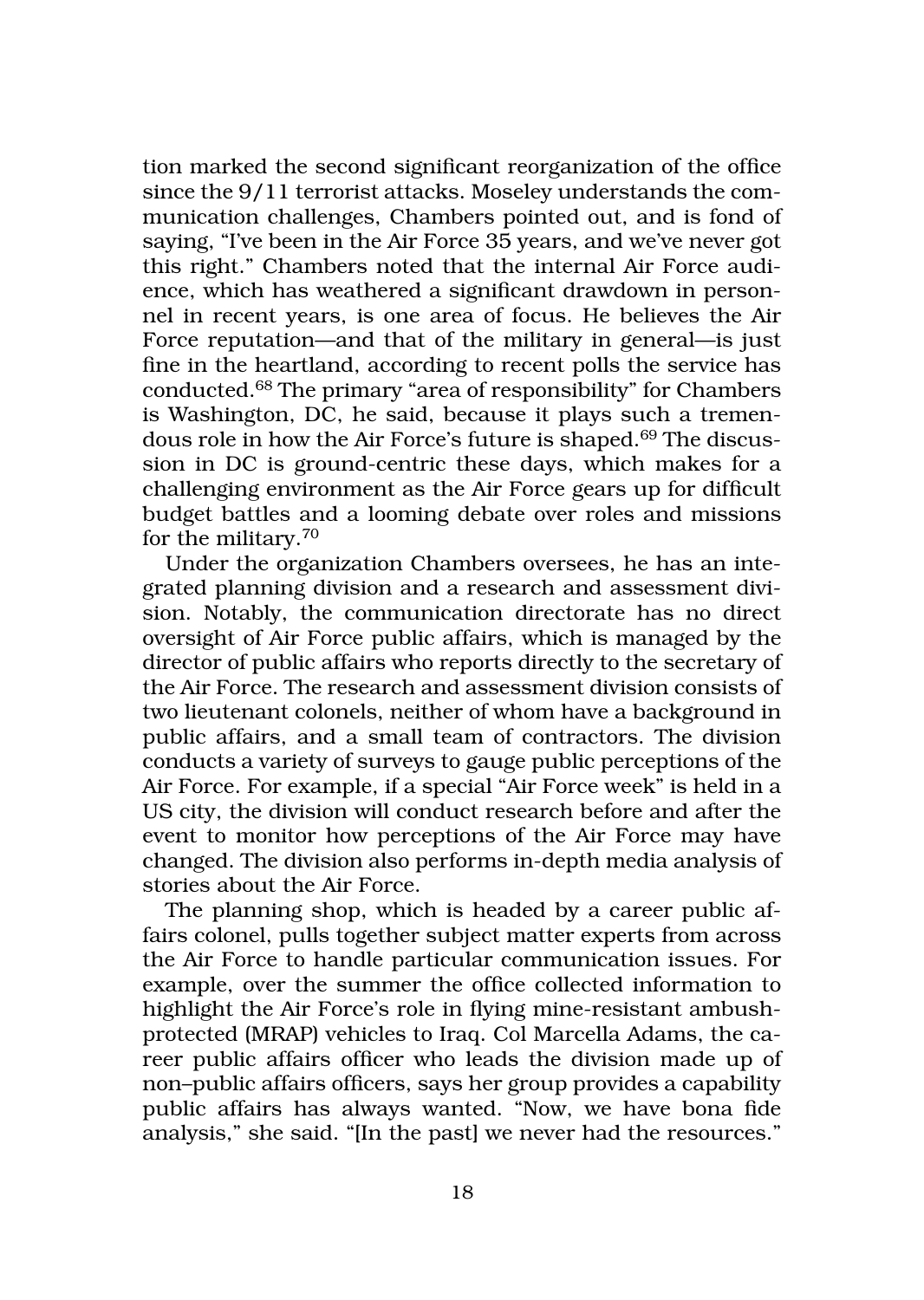Adams sees her division as a "facilitator" in "effects-based communication." In the case of the MRAPs, the integrated planning division compiled a specific breakdown in the number of aircraft used to transport the vehicles. "We need to be able to talk about our piece of this," she said.<sup>71</sup> The implication of failing in that task is that the Air Force's target audiences—to include Congress and the general public—might not understand the service's contribution.

For the Air Force, there is a larger budget debate about the need for strategic airlift that is obviously linked to the MRAP deliveries. The service is eager to grow its fleet of C-17 cargo aircraft, but the need for the planes is not clear to everyone.<sup>72</sup> In the end, though, the outreach effort to showcase the value of the C-17 in deploying MRAPs has not paid off, at least so far. Despite the best efforts of the Air Force to get the word out on the need for more C-17s, the fiscal year 2009 DOD budget request included no additional funding for the airlifter, and it remains to be seen whether Congress will save the day for the plane in a future budget supplemental.73

#### **Calling the Plays**

Using a sports analogy, Chambers likened his role to that of a football offensive coordinator, calling the plays from the coach's box in the stadium. Extending the analogy, Chambers said the athletic director is the Air Force chief of staff, who makes sure the larger service priorities are getting attention. The players running the plays on the field are the public affairs officers, doing the "blocking and tackling" basics of media engagement and crisis management, he added. As to why a public affairs officer is not designing and calling the plays, Chambers said the danger would be in losing the larger strategy in the daily tactics of fighting public affairs battles. As a two-star general, Chambers has relatively easy access to the top leaders of the Air Force, including the chief. This allows him to stay in tune with the service priorities.<sup>74</sup>

The office has not been around long enough to provide a definitive evaluation of its achievements. Nevertheless, it is hard to point to much success in either the tactical or strategic fronts these days. The Air Force was recently reminded that a Beltway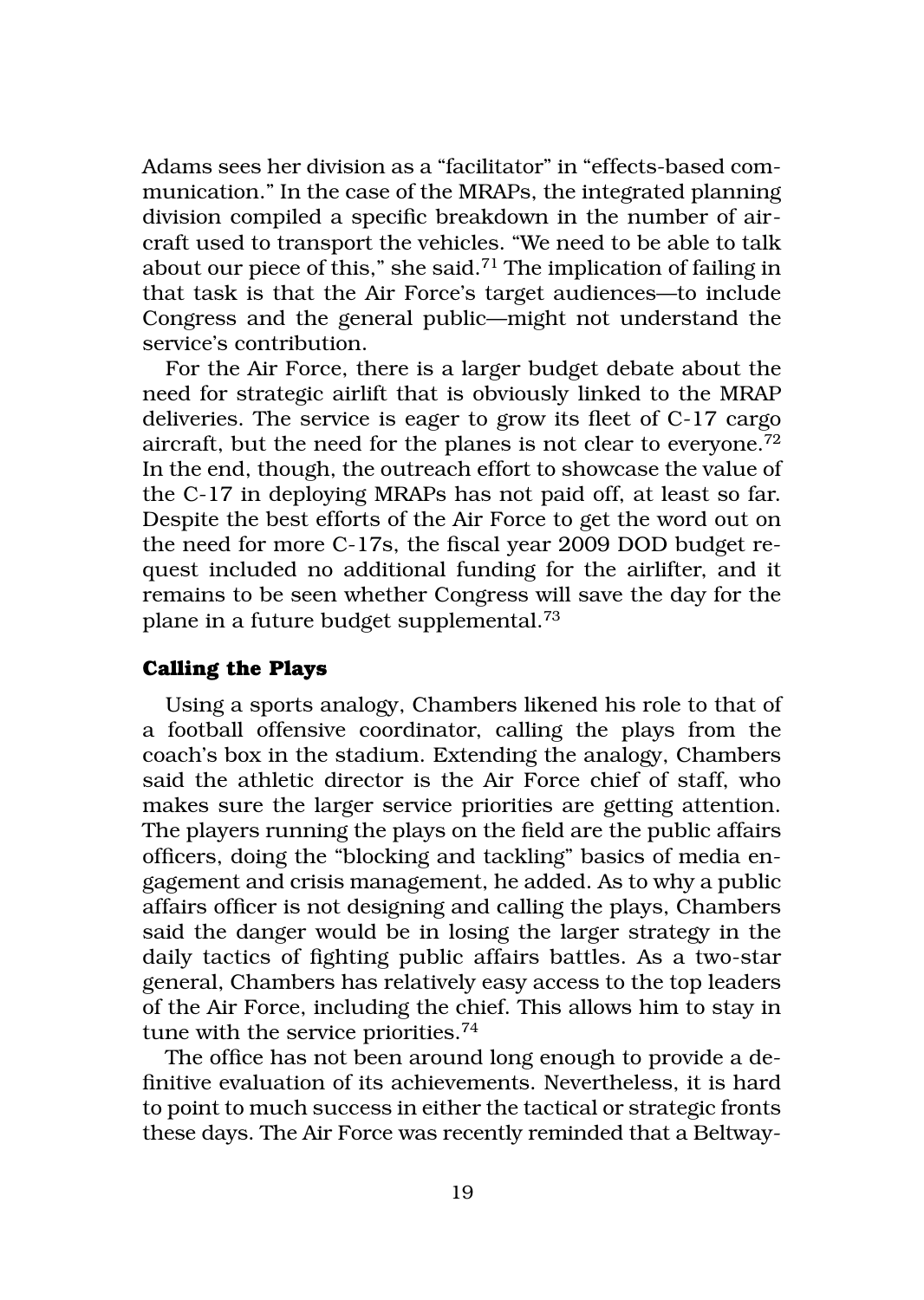centric focus can sometimes be myopic, as incidents far from Washington, DC, can inflict serious damage on the service's reputation. An Air Force investigation, reported by the media to involve the inadvertent transportation of nuclear-armed cruise missiles, resulted in waves of bad headlines worldwide and may have temporarily shaken the Pentagon's confidence in the Air Force.75 Any positive press from "selling" the Air Force contribution to the war in Iraq—for example, how many MRAPs it is transporting to the theater—is easily wiped out by such embarrassing episodes. Even the best public affairs team would have a tough time explaining the incident, but it is also worth noting how ill prepared the Air Force was for the crisis. When the story first broke, the Air Force did not have a public affairs officer on the scene at Minot Air Force Base, North Dakota, where the illfated flight began. Thanks to downsizing, the public affairs officer billet that had been assigned to Minot no longer exists. As a result, media queries were initially handled by a noncommissioned officer with a multimedia background and little to no public affairs training. Eventually, the Air Force mobilized a reserve public affairs officer to temporarily assist in the crisis.76 The Air Force–led investigation team did not include a public affairs representative, as is common for such high-profile incidents.<sup>77</sup> Unsurprisingly then, the Air Force leadership did not foresee any press interest in the flap, according to an internal service document.<sup>78</sup> It is hard to imagine anyone with any public affairs experience coming to that conclusion. In fact, the Air Force's director of public affairs only received an executive summary of the investigation—not the entire report—two days before holding a press conference on the topic.79

One may be inclined to write off the incident as a fluke but could just as easily see it as a failure of strategic communication. It certainly fails the Air Force's own definition of "synchronizing and integrating" communication efforts. The incident turned out to be damaging on several levels. On the one hand, the American public saw the service as bungling its responsibility of caring for the nation's most sensitive weapons. A retired Air Force general described the munitions incident as one of the most "disturbing" in the history of nuclear weapons.80 There was international fallout as well. Some news outlets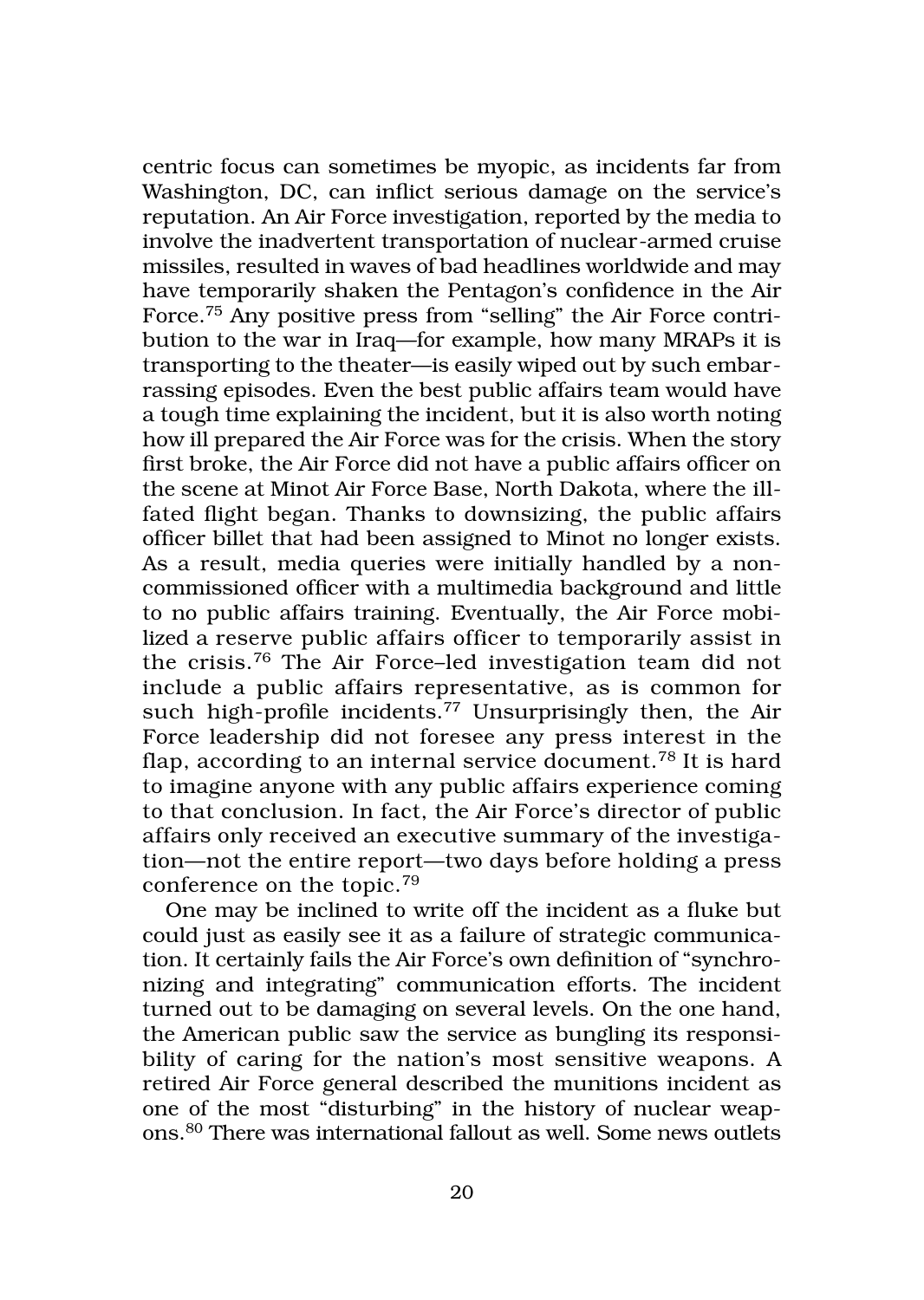latched onto the incident, speculating that the weapons involved in the incident were intended to be used against Iran before well-intentioned Air Force officials quashed the plan by leaking word to the media.<sup>81</sup> What may sound like a crazy conspiracy theory gained some credence due to the reputation and visibility of a former government official who fanned the conspiratorial flames on the Internet.<sup>82</sup> As with Obama, this case suggests the Air Force is abdicating some of its responsibility to inform key audiences about how it operates and to correct inaccurate information.

The episode leads to three possible conclusions. One is that the Air Force is simply not aware of how an incident like the accidental munitions transfer is perceived in different circles. Another possibility is that it knows but does not care. Lastly, it may know but simply does not have the resources to engage the media outlets putting out false reports. Ironically, the notion of the Air Force nuking Iran had actually already been raised by the mainstream media, such as in Robert Kaplan's fawning piece on the B-2s stationed on Guam in *Atlantic Monthly*. 83 By contrast, it is hard to find much mention at all on the Internet of US submarines nuking Iran in any war plan, even though they are surely capable of doing so. Public affairs planning is important, but the same Air Force that is desperate to show how it is sending much-needed MRAPs to Iraq should never take for granted the trust of the American public, which can be tainted by incidents that no one really plans for. To ameliorate those incidents, a robust public affairs capability is needed.

#### **Losing the Honest Broker**

Choosing a non–public affairs officer to lead Air Force communication activities presents other problems for the service. One issue is that those currently leading the Air Force communication directorate and public affairs office are, by virtue of their career fields, eligible for promotion. When public affairs officers like Rand were in charge in the past, it was traditionally a terminal assignment. This is also typically how it functions for the Navy's chief of information. However, for an aviator holding such a position, there are still many future opportunities in the Air Force for advancement. "The real Achilles' Heel of the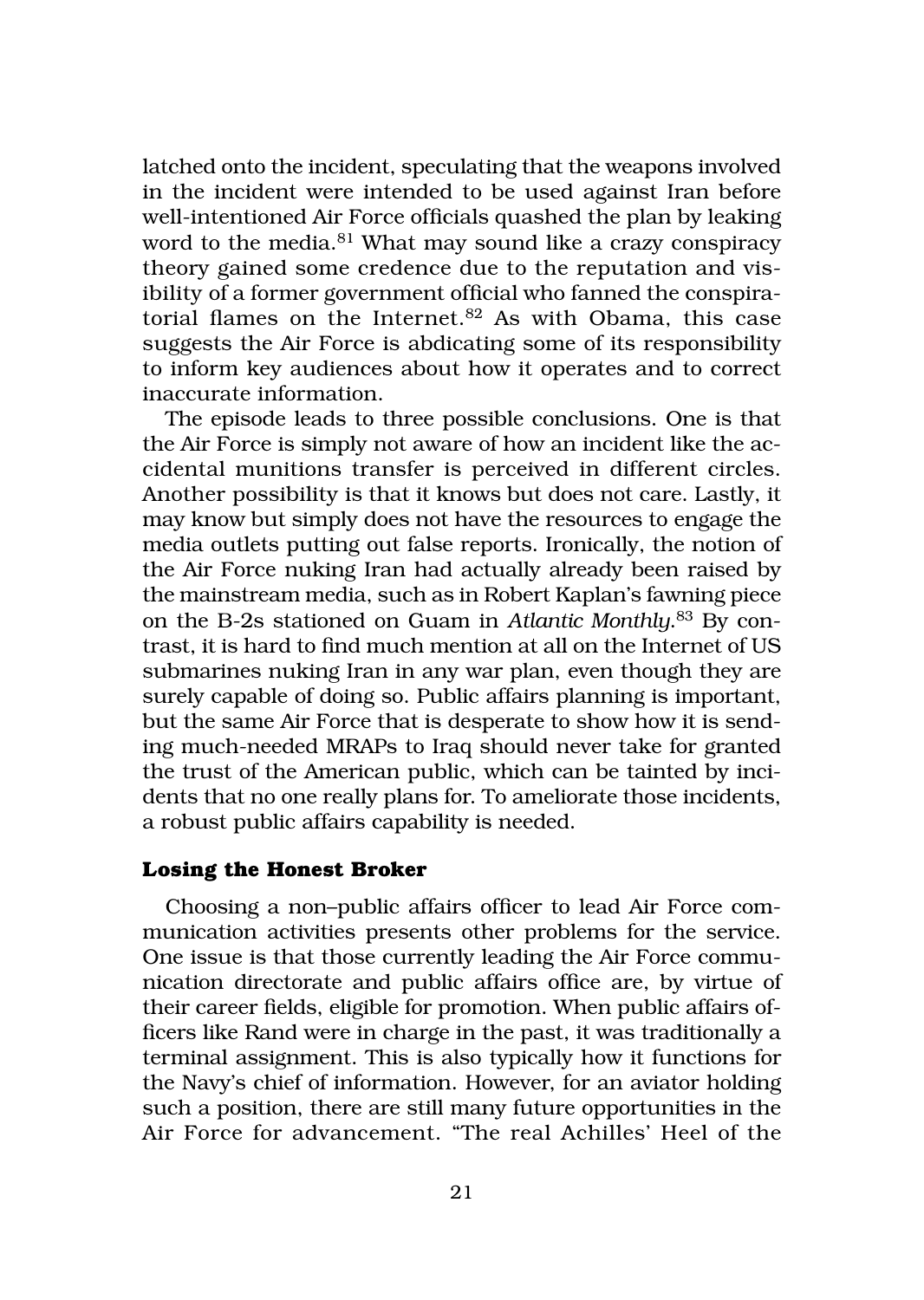arrangement is that this person relies on the chief for future success," said a former Air Force public affairs leader. "This person can't get promoted unless he or she is seen as a success in the eyes of the chief." The official said the job loses its ability to act as an honest broker and moves a step closer to being a publicist position. He recalled working for a four-star in Europe who was fond of saying to him, "You're the only person on my staff who can tell me I have no clothes on." Without such a check on a commander's judgment with regard to public affairs, the new structure is a failed one because the person is going to be focused on getting promoted, he added.84

Despite deciding not to have a career public affairs officer at the general officer level, the Air Force has taken one step to shore up its in-house media expertise. In 2005, the Air Force communication directorate hired award-winning defense journalist Dave Moniz away from *USA Today*. Moniz's new job is to find newsworthy stories in the Air Force and help the service pitch them to the media.85 He reports directly to the director of communication.86 One former senior public affairs officer, while supportive of the move to hire Moniz, said that it was a "tragic measure of what the Air Force communication team has lost." In the past, the official noted there was a strong cadre of public affairs officers who understood the media and had good relations with civilian journalists. "[Moniz's position] is no substitute for an officer with all the clearances fully integrated into the institution," he said. The larger problem, he added, is that the vast majority of public affairs officers in the career field lack even a basic understanding of the basic conventions of journalism like deadlines, the need to balance stories, and the importance of subject matter experts. Basic rules of engagement, such as on the record, off the record, and background, are also widely misunderstood, he said.87

#### **Effect of Personnel Cuts on Air Force Public Affairs**

As part of a phased downsizing of 40,000 Airmen, the Air Force public affairs community is absorbing heavy losses. Under Presidential Budget Directive (PBD) 720, signed in December 2005, the public affairs community was projected to draw down from a force of 287 officers in 2005 to 190 in 2009.88 This is a record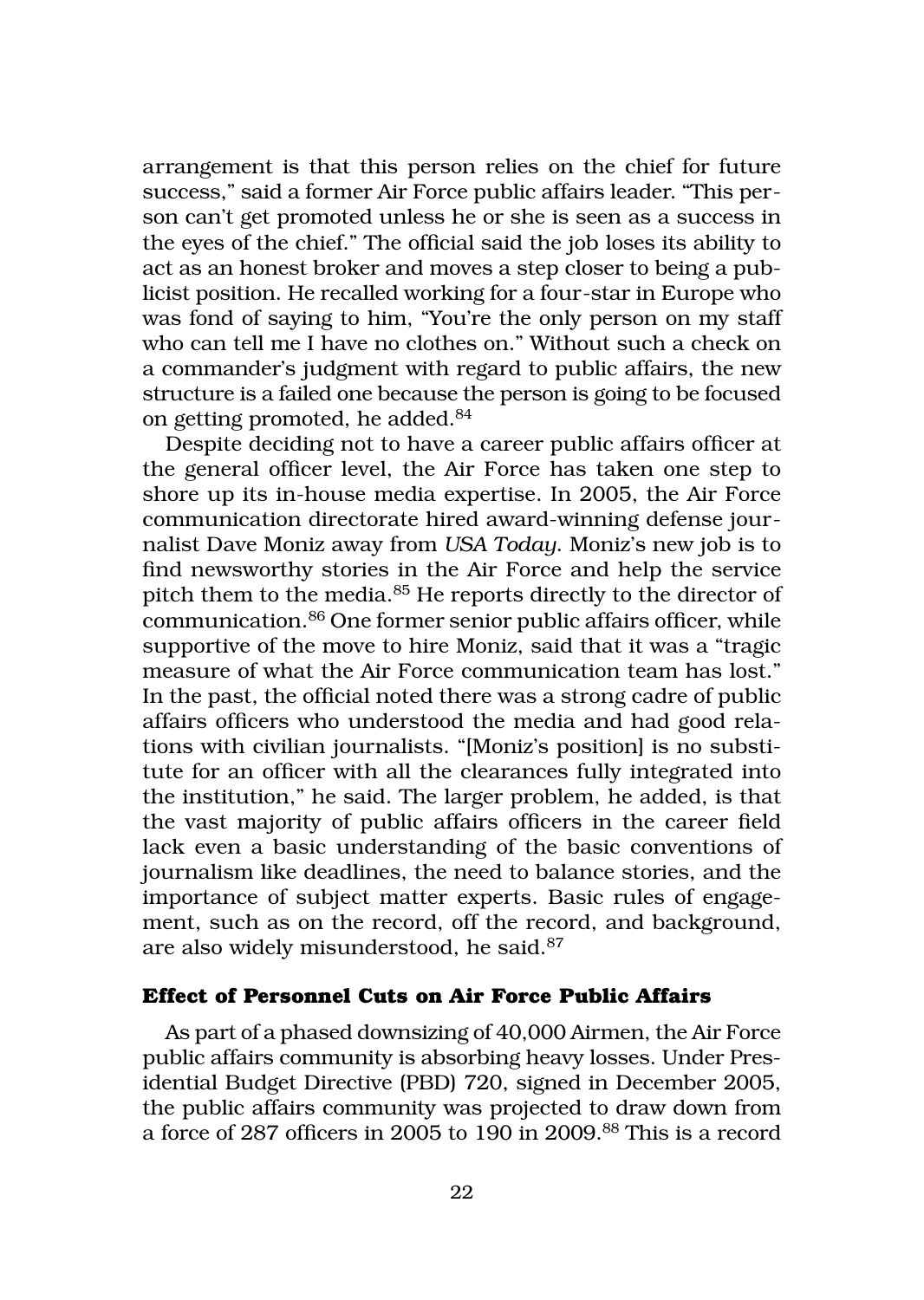low number of public affairs officers. For example, the Air Force had 503 public affairs officers in 1989. The number began to dip significantly in the 1990s, falling to 335 in 1995. These raw numbers are deceiving and only tell part of the story. Of the 16 colonel billets Air Force public affairs will be authorized in 2009, only 10 will actually be available to work in Air Force public affairs. The six unavailable are committed to joint assignments or tied up in other deployment requirements. Of the 10 colonel billets working directly for the Air Force and aimed at explaining to the American public and Congress the basic Title 10 functions of the service, the Air Force is only likely to have five colonels available to fill them.89

Additionally, the Air Force is unable to grow new colonels fast enough to fix the shortfall. As a result, many colonel jobs will be filled by lieutenant colonels, stressing an existing problem at that pay grade as well. For example, lieutenant colonel manning for the public affairs career field is currently only 64 percent. The Air Force is therefore likely to have pinned only half of the number of public affairs billets authorized in the plan. The gaps are even more formidable for midgrade officers.90 It is hard to underestimate the impact of this reduction on the Air Force's ability to communicate with the American public. In a best-case scenario for the post-PBD 720 world, there will be 34 public affairs officers communicating on behalf of the Air Force—half will be major command public affairs directors or assigned to the secretary of the Air Force's Pentagon public affairs office, and the other half will be first and second lieutenants.

Fortunately, there are some signs that the Air Force leadership is revisiting its thinking on the reductions. The service recently halted voluntary separation pay incentives for public affairs officers, in effect acknowledging too many of them had been cut.<sup>91</sup> In recent internal budget deliberations, the Air Force decided to restore 20 of the officer billets that were targeted for cuts in PBD 720.<sup>92</sup> The senior Air Force leadership is also aware of the shortfalls in the public affairs community, which has a stated requirement of  $300$  public affairs officers.<sup>93</sup> Unfortunately, it could be too little, too late. Much of the Air Force's young public affairs talent has already departed and will not return. In fact, the Navy recently absorbed as interservice transfers five Air Force captains who were af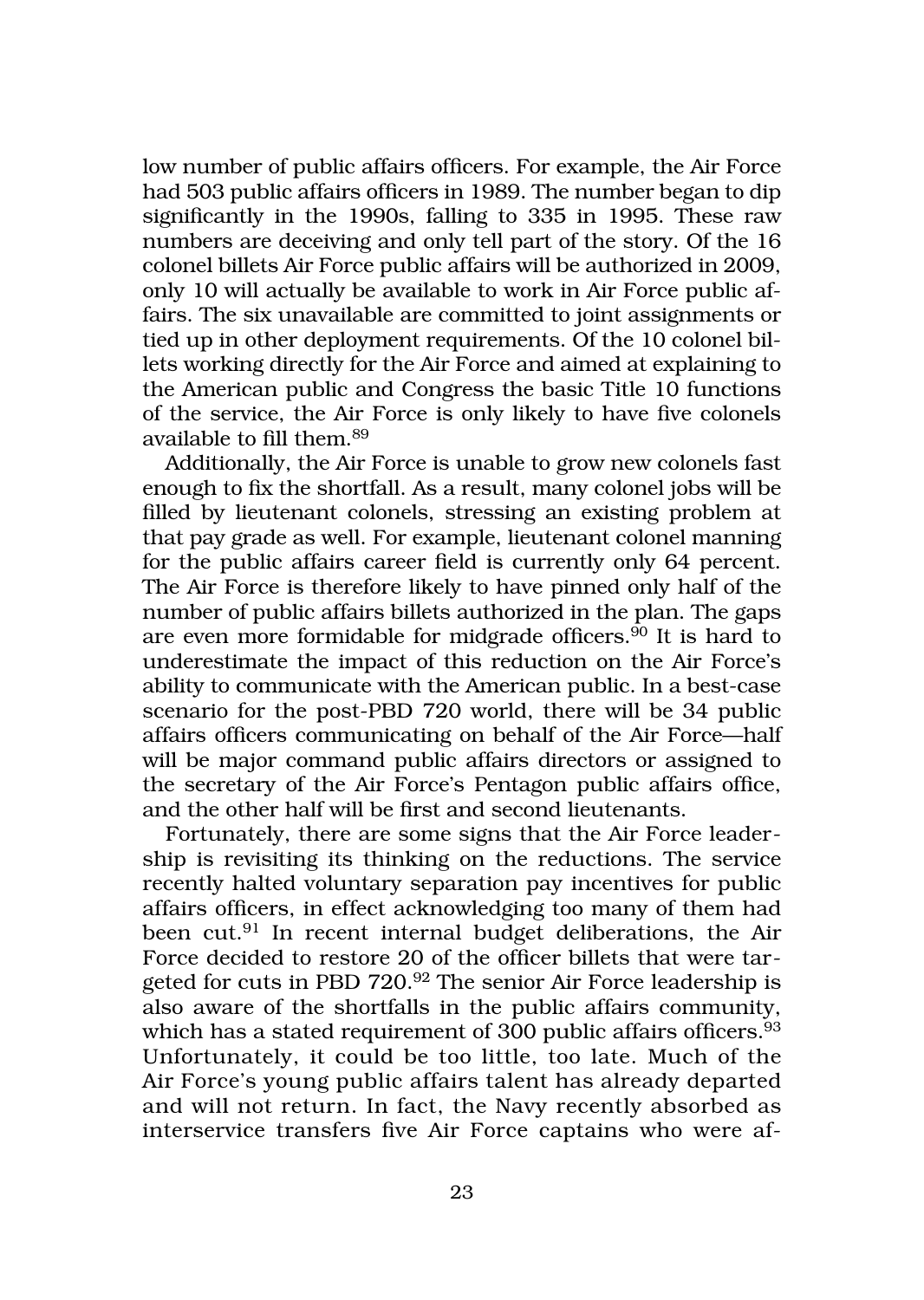fected by PBD 720 reductions in order to meet shortfalls in its own public affairs requirements.<sup>94</sup>

#### **Conclusion**

In recent years, the Air Force public affairs community has weathered various organizational models amid steep manning cuts. None of the models seem to have worked particularly well. As the service looks to the future, it now is faced with the task of rebuilding the public affairs community. The Air Force might do well to look to another branch of the armed forces—the US Navy—for a benchmark as it approaches this complicated and daunting task. Like the Air Force, the Navy has not exactly been the centerpiece of the ongoing military efforts in Iraq and Afghanistan, yet its role in national security appears well understood and its place at the strategic leadership table of the US government seems very secure. And perhaps most surprisingly, its communication structure finds more in common with the Air Force public affairs community of old rather than the new strategic-communication-laced models implemented since 2001.

# **An Alternative Model: US Navy Public Affairs**

The only military service right now with a flag-level career public affairs officer running its public affairs community is the Navy. Like the other services, it has been influenced by the DOD-wide push into strategic communication, but it has not been subsumed by it. The community is thriving in numbers and holds many key public affairs jobs throughout the military. The Air Force and Navy are the only services whose public affairs officers predominantly stay in that career field for their entire time in service, but the two services have taken very different approaches to bolstering their capability in recent years. The Navy, then, is a good model for comparison with the Air Force, and as such this section examines the Navy's success in communicating its role in national security as well as its approach to public affairs.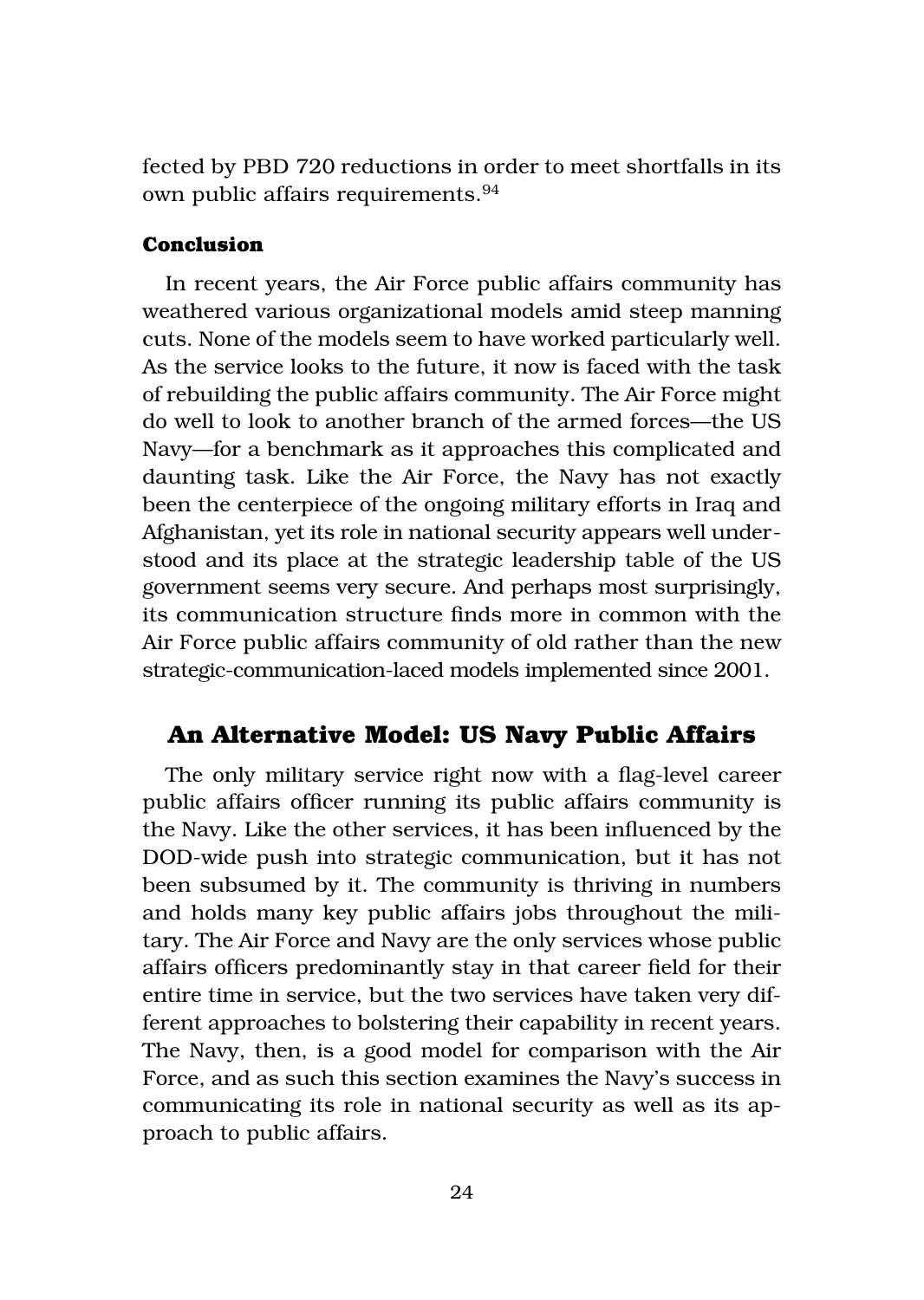#### **A New Era with Admiral Mullen?**

With Admiral Mullen's appointment as the new Joint Chiefs of Staff chairman, changes to the strategic communication construct could be afoot. Mullen played a largely unnoticed role in reshaping the direction of the communication effort in Baghdad this year. During a visit to Iraq last Christmas, Gen David Petraeus, the top US commander in Iraq, told Mullen how well Navy public affairs officers were performing there. As a result, Mullen offered to send over a team led by his chief of information, Rear Adm Greg Smith, to strengthen the communication efforts. That plan was rejected, but Petraeus did request that Smith lead an "assessment team" to examine his command's communication efforts. The team made dozens of recommendations, nearly all of which Petraeus accepted. Smith said the most important recommendation of the team was to put seasoned public affairs officers in key leadership positions.95 Not long after most of the recommendations were implemented, Petraeus asked Smith to lead the public affairs operations in Iraq after the current spokesman, Rear Adm Mark Fox, completed his tour.<sup>96</sup> The decision signaled an important shift as the trend of line officers in the chief spokesman role was ended. The Iraq communication office is still called "Strategic Effects," but a public affairs officer will be in charge for the foreseeable future. In short, Petraeus fixed a communication problem with a public affairs officer, not an operator. Smith, whose tour will be up in May 2008, will be replaced by another Navy one-star who will be selected in the fall, according to Pentagon sources.97

Notably, Mullen is a believer in the Navy public affairs model in which a one-star public affairs officer leads the community. Mullen has also given up a second line-officer billet to a public affairs officer to fill a communication job in the OSD. Rear Adm Frank Thorp, a public affairs officer who had served as the director of joint communications in the OSD, replaced Smith as the Navy's chief of information during Smith's tour in Iraq. In theory, those two billets could be filled by operators, as do the rest of the services. Mullen also heavily relied on public affairs in his major initiatives as chief of naval operations. Mullen took a keen interest in humanitarian operations after he saw posi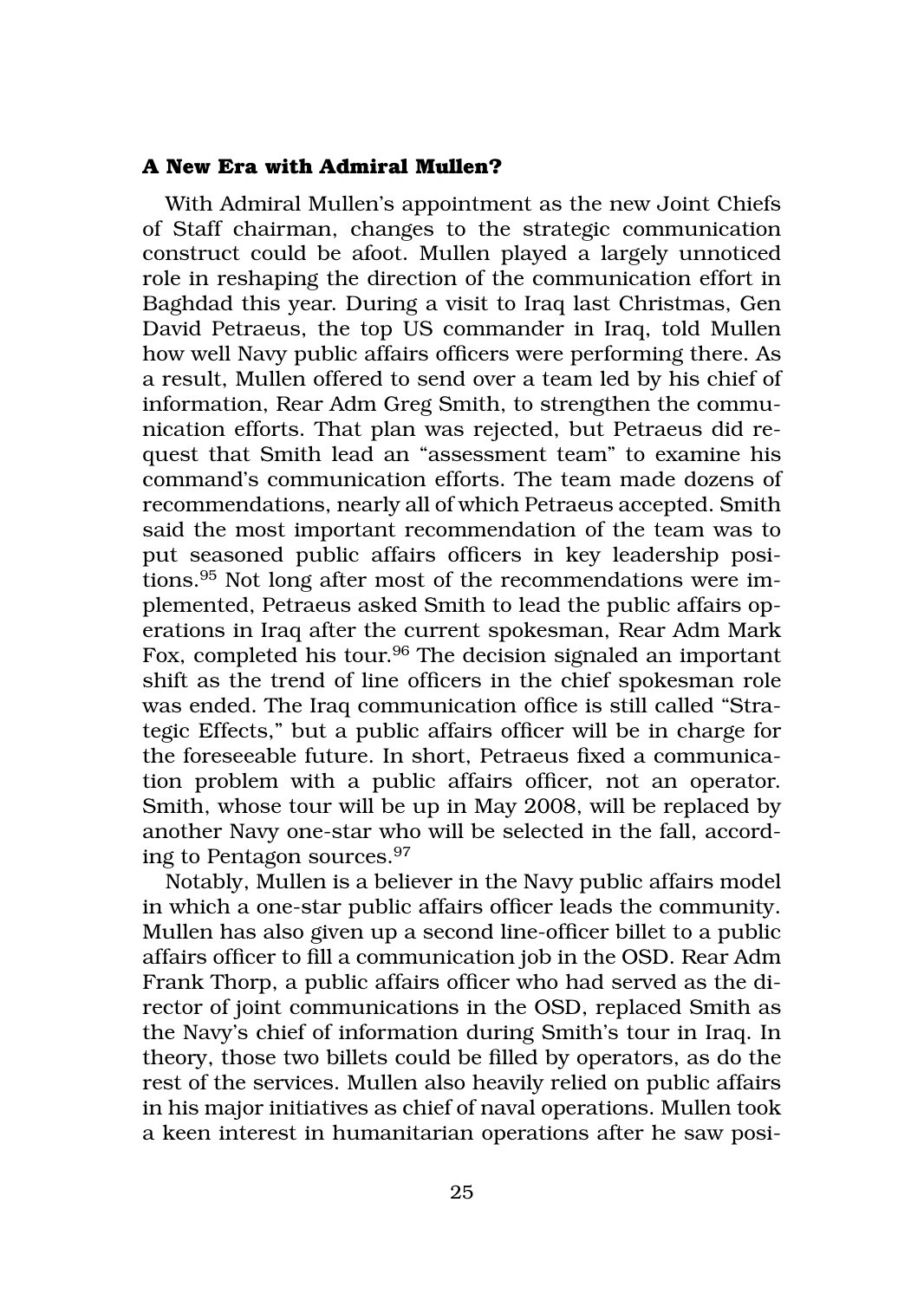tive opinions of the United States soar in some of Asia's Muslim nations following the tsunami relief efforts there.98 Last year, he sent the USNS *Comfort*, a hospital ship, on a four-month deployment to South America to perform medical goodwill missions in several countries, generating rafts of favorable publicity.99 One of his priorities leading the sea service was to develop a 1,000-ship navy based on global maritime partnerships as a way for countries to provide aid for each other in a time of disaster. The relationships would foster security and stability, as well as deter terrorism.<sup>100</sup> Mullen, according to one source, believes the military should be "doing good things," though he is not necessarily convinced a special strategic communication construct needs to be set up to describe those things.101 Furthermore, there are some who believe the whole strategic communication concept will be tossed out by the Pentagon as a failed transformation relic of the Rumsfeld era after the next presidential administration is in place. Either way, the end for strategic communication could be near.

#### **Navy Gets the Gravy?**

Given Mullen's interest in public affairs and Petraeus's appreciation of the Navy's approach to communication, it is instructive to review the Navy's recent efforts in this regard since 9/11. The Cold War's end, the global war on terrorism's emergence, and the continuing operations in Iraq and Afghanistan have all presented unique challenges to the Navy, just as they have the Air Force. Notably, the Navy has not engaged in a major sea battle since World War II. However, the service does not seem to share the same frustration the Air Force has for not getting "credit" for current operations. The Navy's power inside the Beltway is in many ways the greatest in recent memory, despite the DC discussions of protracted ground wars. With the ascension of Mullen to chairman of the joint chiefs, the Navy now holds the top job in the US military. In addition, another Navy admiral, William Fallon, is the combatant commander for US Central Command and responsible for the conflicts in Iraq and Afghanistan. A third Navy admiral is in charge of US Pacific Command and responsible for the world's largest area of operations, to include potential peer competitor China. Navy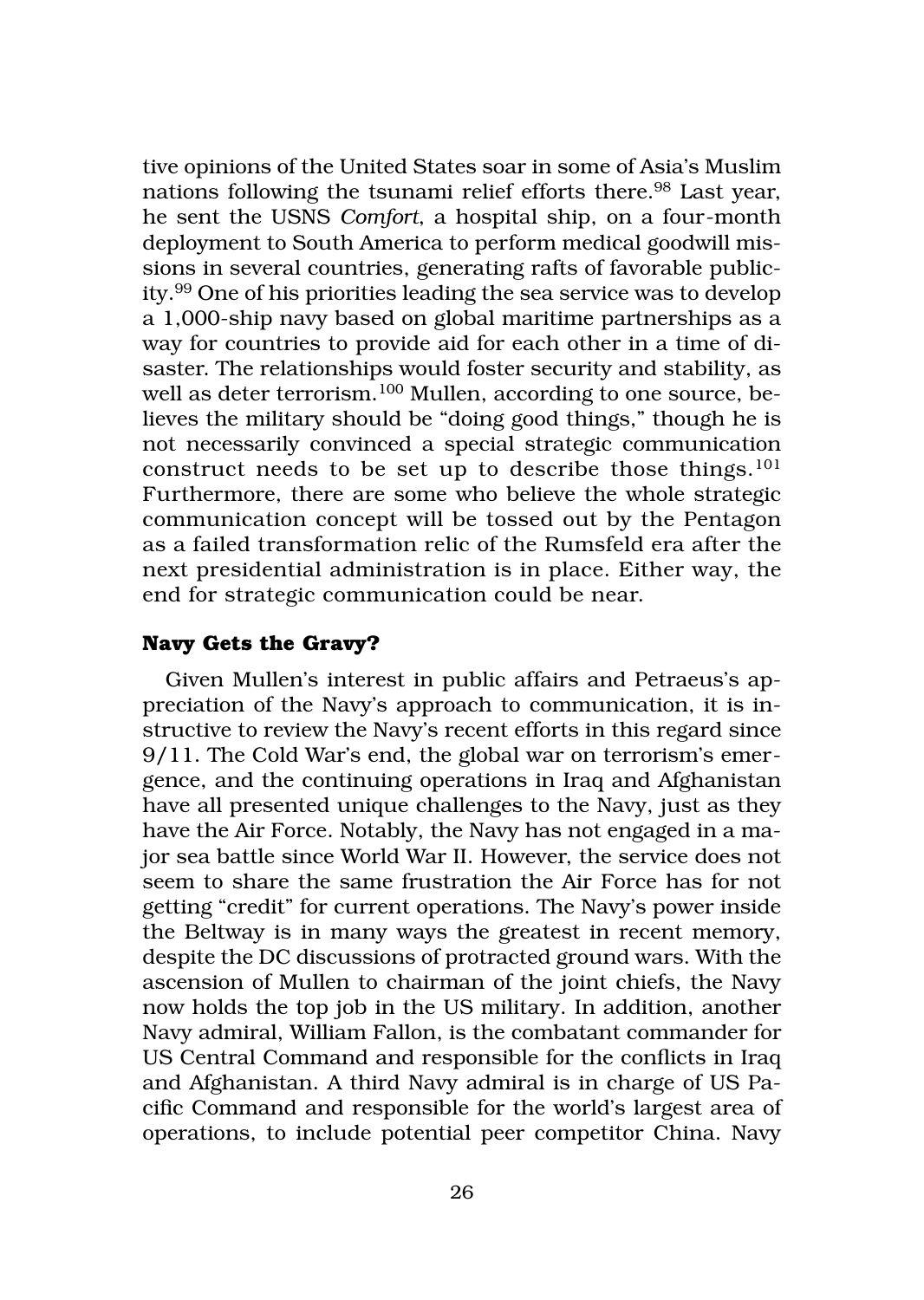leaders control three of the eight unified commands overall, while the Air Force only holds two—US Transportation Command and US Strategic Command.

According to one analyst who predicts the trend will continue, several factors help explain why the Navy is so effective in getting these top assignments. For one, senior Navy leaders have stood out as less parochial and more imaginative. Over the years, the Navy has also attracted top-notch civilian leaders from both political parties, to include Senator John Warner and former secretaries of the Navy John Lehman and Richard Danzig. In addition, the Navy has not really tried to reinvent itself as an expeditionary force, despite its pledge to assist the ground effort in Iraq. Admirals tend to view their expeditionary strike groups less as blunt instruments of military force and more as "versatile tools in a global strategy." The analyst concludes that because the Navy thinks strategically rather than tactically, its leaders are more comfortable with the nuances and ambiguity of political processes than war fighters in the other services. As a result, Navy leaders get along better with political appointees, ascending to the top jobs.102

#### **Navy Public Affairs Model**

No communication strategy alone could have engineered the Navy's recent successes. However, it is useful to explore its communication structure for the purpose of comparison with the Air Force. Since 1971, the Navy public affairs community has been led by a flag-level public affairs officer. There was a brief exception to this arrangement, when a one-star line officer held the post in the mid-1970s. From 1993 to 1998, Kendell Pease led the community as a two-star admiral. The public affairs community has thus been successful, with one exception, in fending off attempts to install a line officer in charge of the community during the entire period since it named its first flag officer.<sup>103</sup> Adm Vern Clark, the longest serving chief of naval operations in recent history, said the current Navy model works well. He said the leader of the public affairs community should be "a real professional, not someone trying to learn on the job. That leads me to believe that the Navy is being well served with their current approach . . . a professional field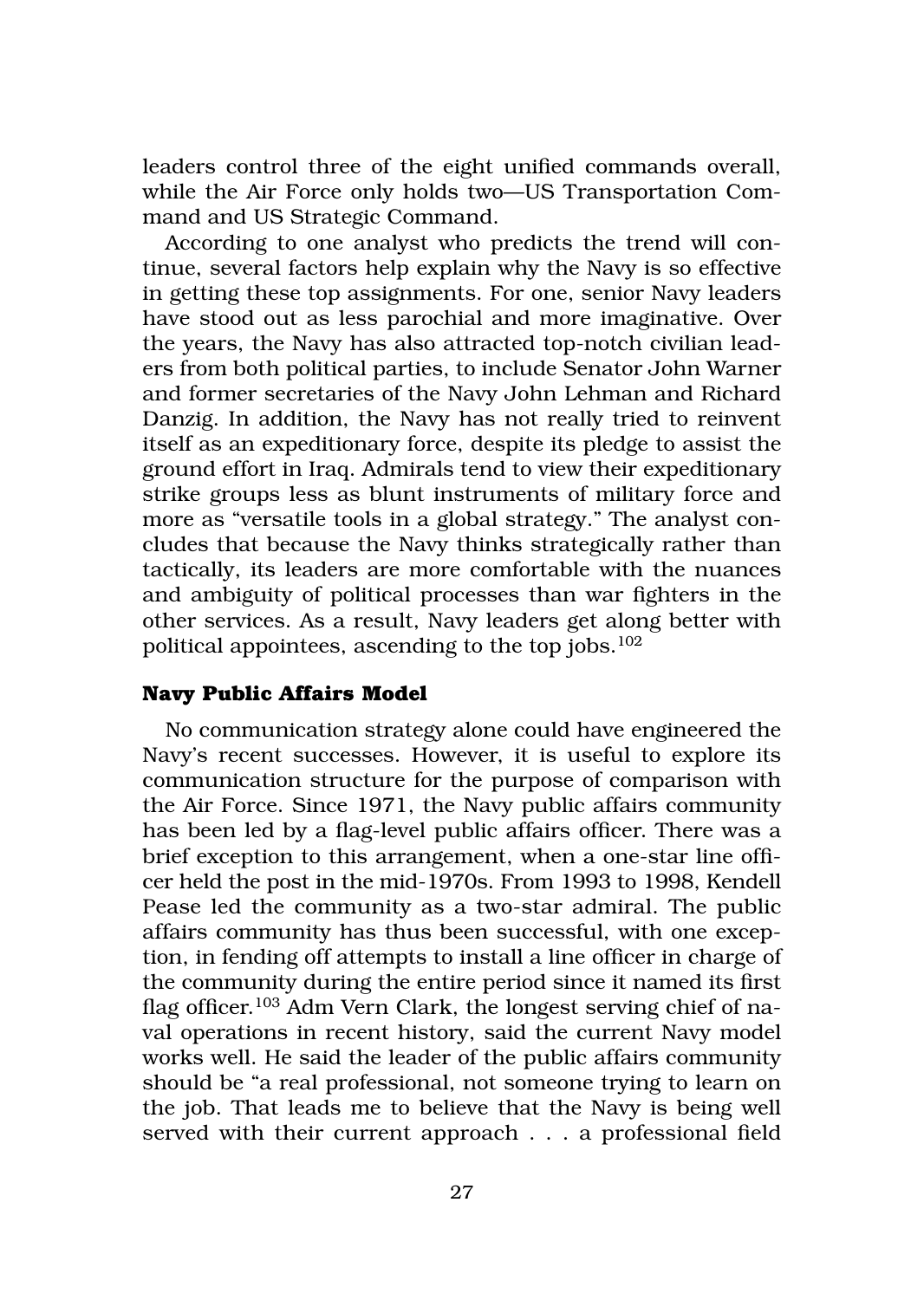focused on the life-long development of people who know what needs to be done and how to do it." Clark added he would not rule out the possibility that an operator would be up to the task but said it would be "very difficult" for somebody without an extensive background in public affairs to perform in the current media environment.104

While the Navy controls many of the leadership jobs in the combatant commands, it has an even firmer lock on the public affairs jobs for those commands. The senior public affairs officers for US Central Command, Pacific Command, Transportation Command, European Command, Joint Forces Command, and the chairman of the Joint Chiefs of Staff are all Navy captains. To meet its growing requirements in the fleet as well as in joint assignments, the Navy last year decided to significantly grow the size of its public affairs force. Navy leaders approved adding 60 public affairs billets to its current end strength of 209 billets.105 In addition, the Navy is merging the photo limited duty officer community into the public affairs community, thereby adding 47 billets to the public affairs end strength. In all, the public affairs officer community will swell to 316 billets by 2010, a move the Navy chief of information described as a "historic and significant move forward."106

#### **Conclusion**

The Air Force and Navy have taken different approaches in recent years to their public affairs communities. The Air Force, once considered the proud owner of the jewel of military public affairs, has seen its communication prowess suffer amid leadership and organizational changes. Notably, the Air Force has selected three consecutive pilots to lead the public affairs community since its last career one-star communicator retired. The Navy, meanwhile, continues to be led by a career public affairs flag officer. Additionally, it has selected two career public affairs officers for promotion to flag rank since 1999 to serve in the OSD.107 Although having more public affairs officers from a particular service in top jobs may not automatically improve that service's reputation with the American public or inside the Beltway, the Navy model does seem to resonate with two of the most influential US military officers today—the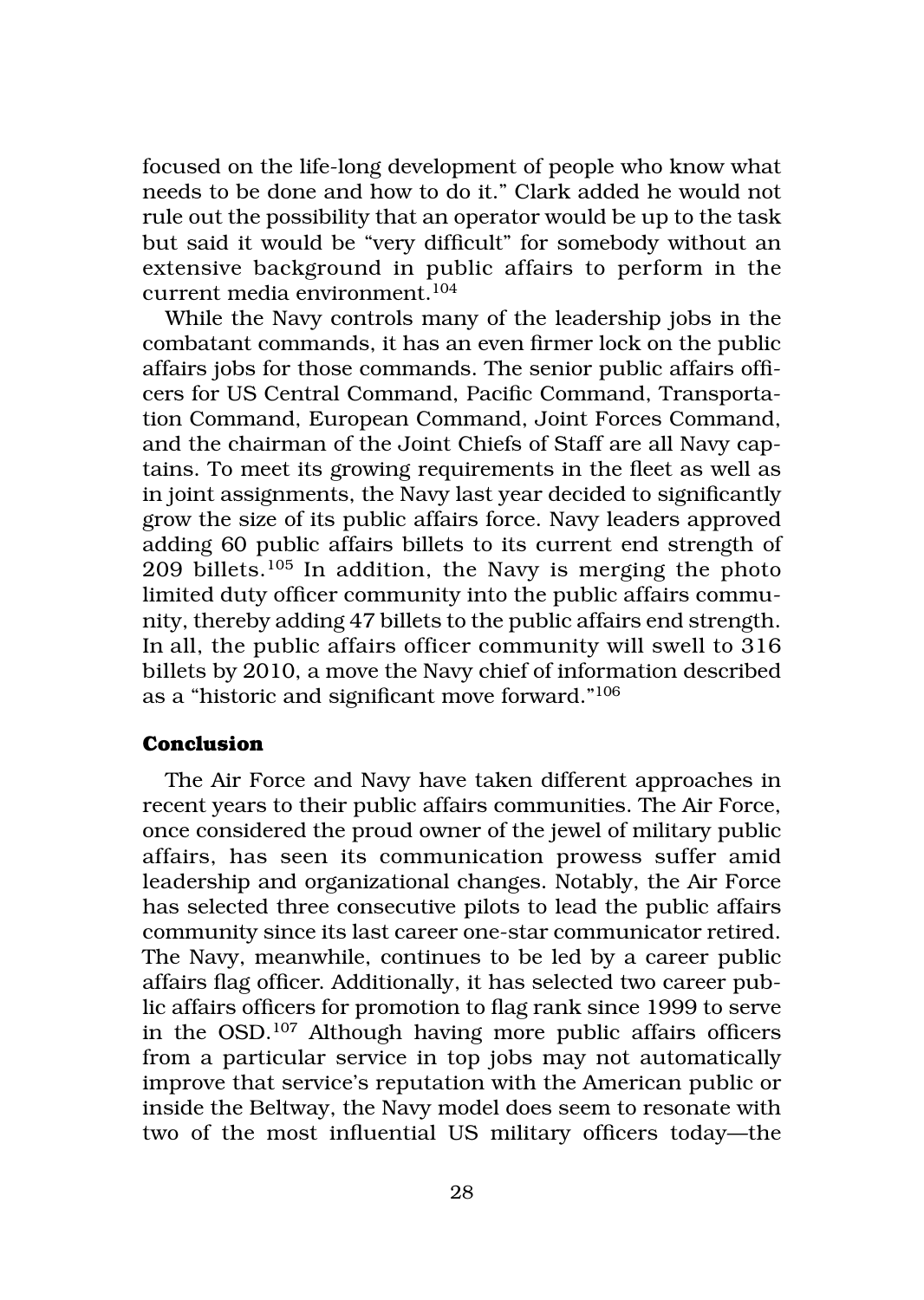chairman of the Joint Chiefs of Staff and the commander of operations in Iraq. Their conclusions: keep the communicators in charge of communication.

# **Recommendations for Air Force Communication Efforts**

The coming years present a host of communication challenges for the Air Force as well as the other services. The American public and lawmakers eventually will focus on rebuilding the military as the conflict in Iraq settles, and each military branch must be ready to effectively communicate its strategy for the future. Several steps should be taken to put the Air Force on a better course for presenting its case to its key audiences.

#### **Get off the Strategic Communication Bandwagon**

The next administration, Republican or Democrat, is very likely to bail from the strategic communication construct soon after taking charge due to persistent confusion over the concept. Two senior Air Force public affairs officers acknowledged in interviews that the biggest problem for strategic communication is that nobody agrees on its meaning. Communication good or bad—certainly can have strategic consequences, but the focus of strategic communication seems to be improved planning and coordination of various service activities with public affairs. "[Strategic communication] is just really good staff work," one admiral said. The Air Force would be hard pressed to point to much "good staff work" in some of the recent media storms it has weathered.

As seen in the 2007 budget cuts for strategic communication noted earlier, Congress is finally taking notice of the confusion. Dropping the concept would be a good way of getting ahead of the political curve. Furthermore, it is hard to definitively link many Air Force successes to strategic communication. If it is only a process, as the term is defined, then it is a broken process. It was a good first step for the Air Force to drop the "strategic" from the formal title of the Directorate of Communication. It needs to go a step further now and strip the term from its career planning literature for public affairs. Investing in the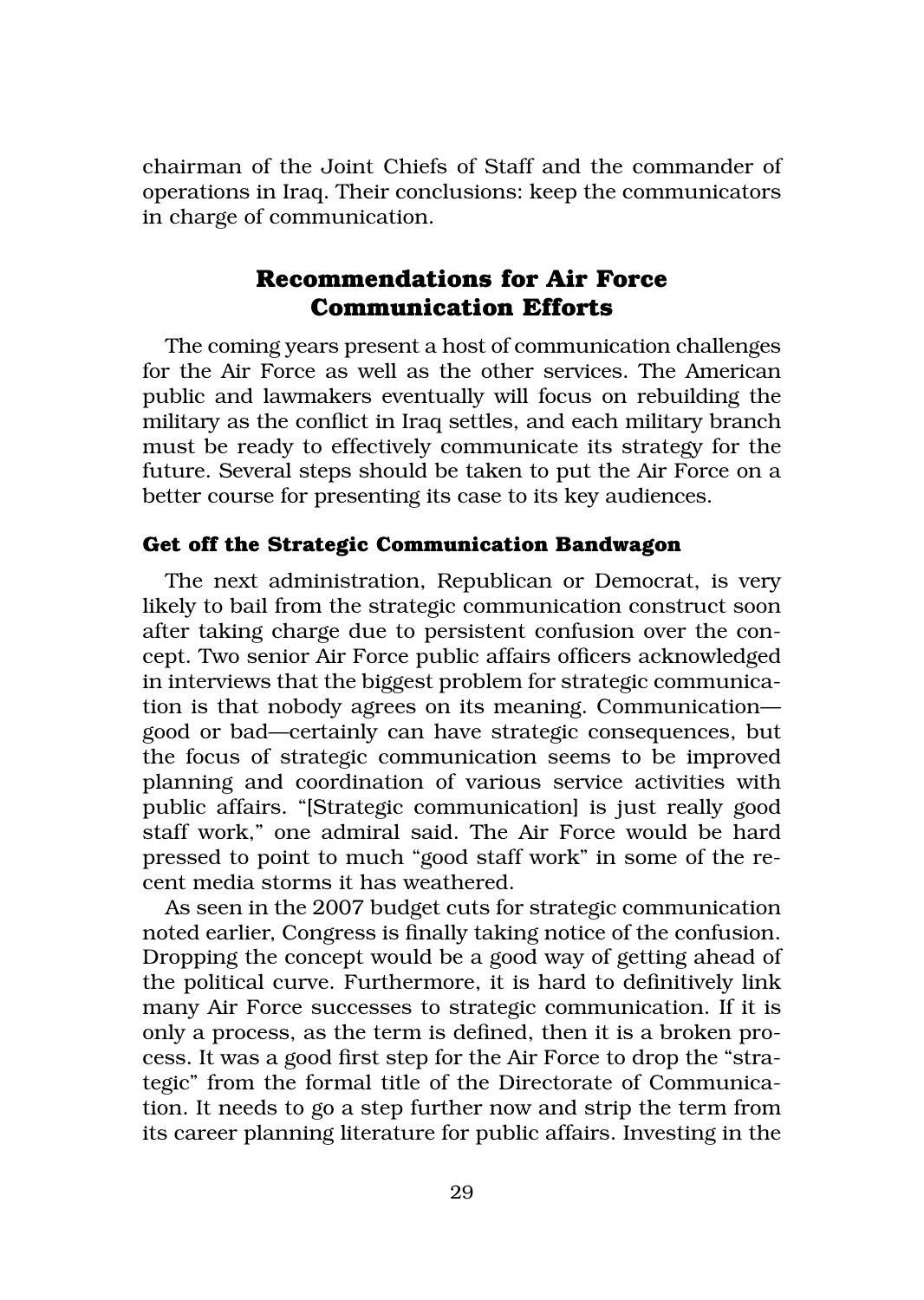public affairs community, rather than exerting more energy on a confusing and unfruitful concept, is the better path for the Air Force.

#### **Rebuild the Public Affairs Career Field**

Thanks to deep manpower cuts and questionable leadership changes, it appears that the Air Force public affairs community is broken. It should either be rebuilt in a serious way or dismantled altogether. Right now, it is somewhere in between. If Moseley still wants "12 Ron Rands," he will not get them from the current structure. It is difficult to see how any successful communication strategy could be carried out without a strong corps of public affairs officers, the only Air Force cadre specifically trained and educated to communicate effectively. If the military intends to start treating public affairs more as a capability like logistics or close air support, as top Pentagon leaders have frequently said, then the public affairs community needs to be a strong, integral part of any communication effort.

In this respect, the Air Force is expending much effort on communication, but whether the capability is improving is debatable. As in any other career field, developing this capability takes time and a career of assignments. A little cross-training will not cut it. It is unlikely that pilots, intelligence officers, or medical doctors would settle for a similar "dumbing down" of their career path, so one wonders why public affairs officers should be any different. An important step in growing the career field would be to separate public affairs officers from the rest of the line community for promotions, as they are in the Navy and in the Air Force's judge advocate general and medical fields. In the current arrangement, public affairs officers have limited leadership and command opportunities, important prerequisites for moving up the promotion ladder. The system is slanted against them. Shuffling in talented operators who are good leaders to command the public affairs community is not a good alternative. The best way to send a signal that the service is serious about creating a strong career field is having someone lead the community who has spent the majority of his or her career in that field. No functional area in the military should settle for anything less.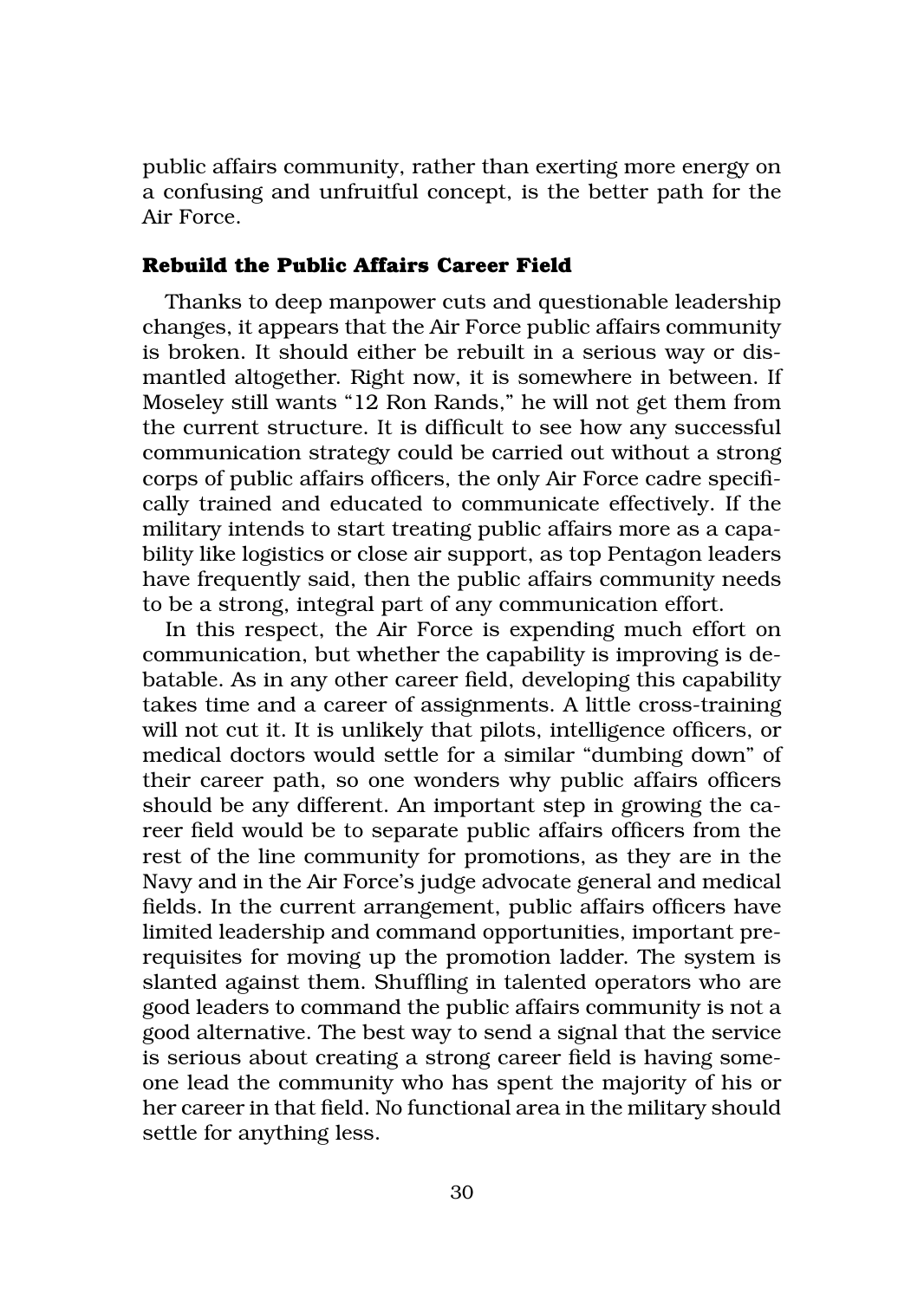Additionally, the Air Force should set aside a two-star billet for public affairs if it is indeed serious about elevating the communication function. The description of the director of communication as an "offensive coordinator" does not hold up to serious analysis. Putting somebody in charge of all service communication when it is his or her very first job in the communication field is shortsighted. To reference Chambers' analogy, it would be like a football team hiring an offensive coordinator who has never previously played in or coached a football game. Bodie said one of the things he was unsuccessful in seeing through when he was director of communication was elevating the Air Force public affairs office in the Pentagon to the same level as the Air Force's legislative liaison office, which is run by a two-star general.<sup>108</sup> The current organizational construct assumes the congressional audience is more important than the larger American audience, a debatable stance.

With the media field undergoing rapid transformation right now with a proliferation of Internet publications, blogs, and other new media, the Air Force should also consider a direct commissioning program to bring in media experts off the street who could make an immediate contribution to the career field. It all starts with building a community. If the Air Force decides that communication is something that can be developed on the fly, then it might as well outsource the function to contractors altogether. As preposterous as it sounds, such a move would free up a lot of money that could go toward important modernization efforts and allow some of the intelligence officers and logisticians currently learning to be strategic communicators in midcareer to be better used in their core war-fighting competencies. This would be a terrible move but a logical one if the Air Force really does believe effective communication can be viewed as a pickup game.

#### **Messages Alone Do Not Cut It**

The establishment of the resources and analysis group in the communication directorate has in recent years enabled the Air Force to conduct thorough research on many hot topics. This is an increase in the communication capability that should be maintained. One thing, however, is clear: in many cases, the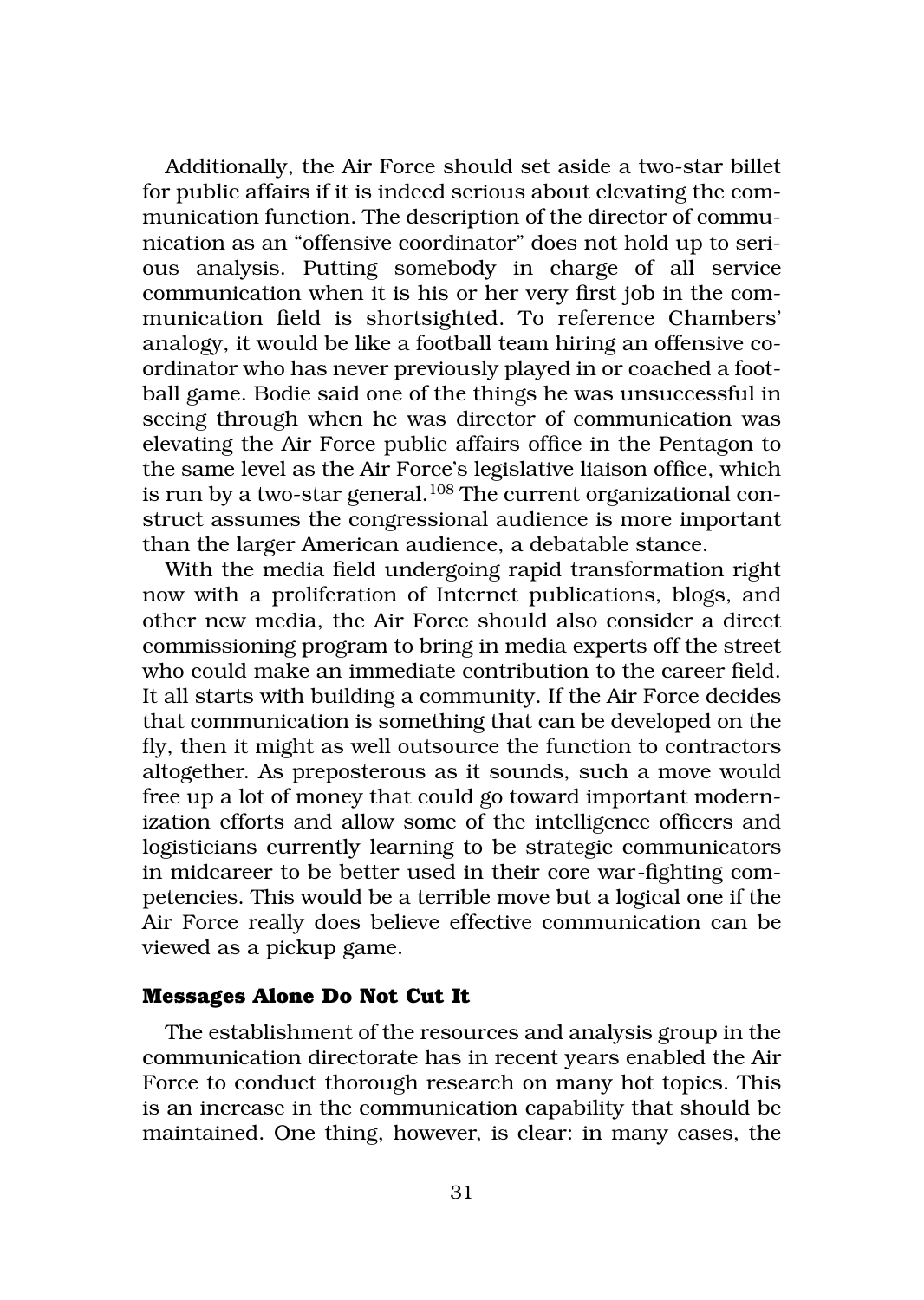messages coming from the leadership in Washington, DC, and from Air Force commanders in the field are often not aligned. For example, the specific requirements for the next-generation tanker aircraft seemed to vary among different commander remarks.109 Space, another Air Force acquisition area that has been controversial due to its high cost, has experienced an improvement in some of the media coverage it has received, according to an Air Force official. The reason for the positive coverage is not simply Air Force officials staying "on message" but mostly because the programs are actually performing better. "It is more than the messages," the official said. "You have to have something to back them up."<sup>110</sup> It is certainly important to effectively communicate with simple, clear, and understandable messages, but one should recognize that facts will win over messages every time. Real problems cannot simply be spun away with some sort of public relations magic, something the Air Force must understand if it expects to influence any audience.

#### **Go on the Offense**

For any branch of the military, the next crisis could always be just around the corner. Today such dangers are more pronounced because each branch of the military is actively involved in combat operations around the world. Operational mistakes will occur, and program cost estimates will miss their mark. The more the American public is informed on how the military operates, the more likely it will understand the dangers inherent in such operations and the challenges of modernizing. For the Air Force, the most pressing issue is better explaining airpower, not just to the American public but also to key influencers inside the Beltway. It still has a long way to go. Tellingly, Obama never backed down from his misguided comments on the campaign trail despite some public pressure to soften his remarks about airpower destroying villages in Afghanistan.111 It makes one wonder if after the incident his office was offered a basic airpower briefing by the Air Force.

In the recent crop of the nine top-tier presidential candidates from both parties, only one—McCain—is a veteran.112 Although McCain now appears to have sewed up the Republican nomination, there had been a distinct possibility the upcoming presi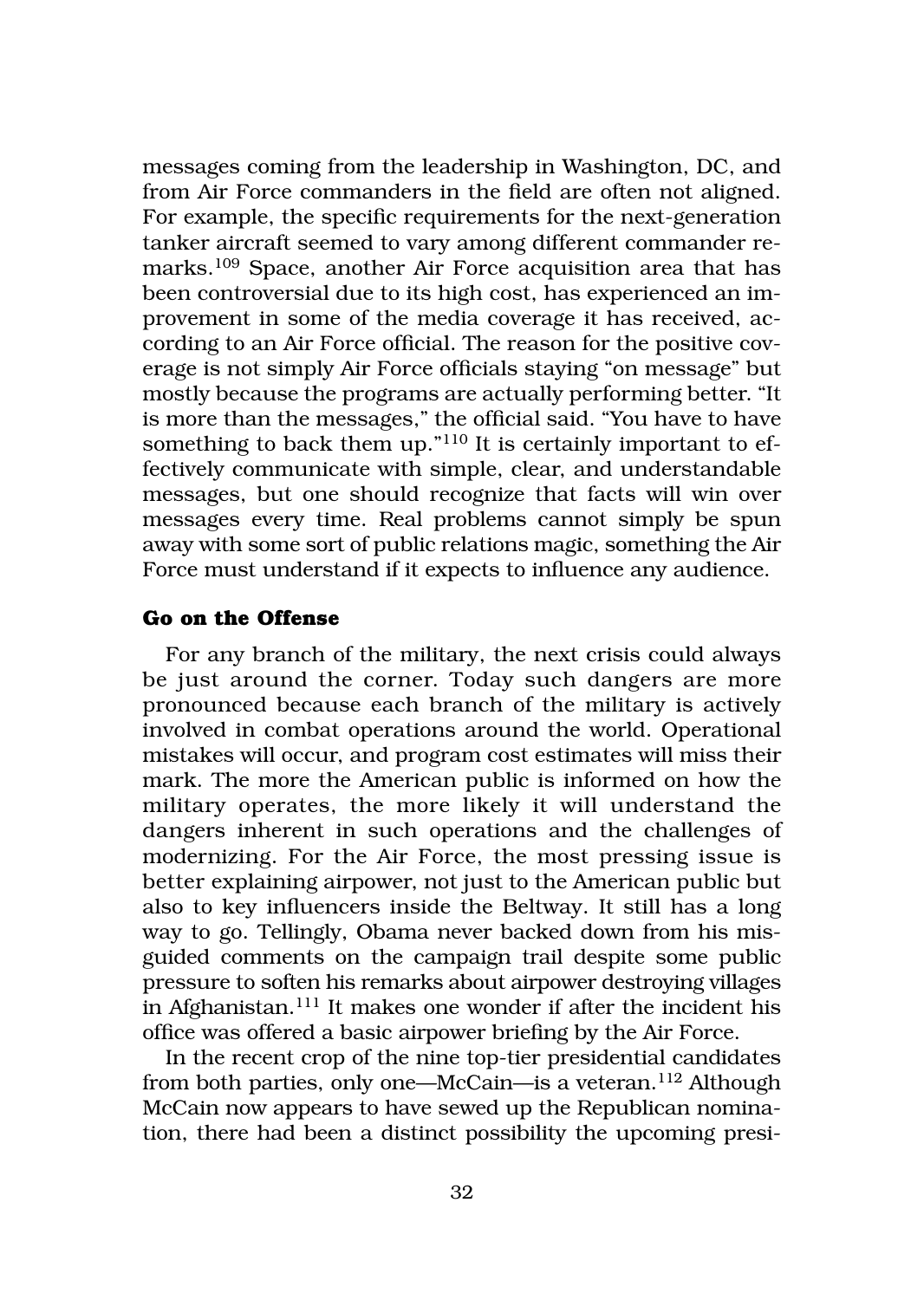dential election would have been the first since World War II in which neither candidate at the top of the ticket had military experience.113 All the presidential candidates should be offered thorough briefings from the Air Force on how it operates in an area like Afghanistan. News outlets should be routinely briefed on Air Force acquisition programs, and the service's director of transparency should be very visible in discussing how the service is responding to the challenges of program development.

There is no time to waste. The winner of the 2008 election will almost certainly face a Congress with a historic low number of legislators with military experience. Currently, only 29 percent of the Senate and 23 percent of the House have served in the military.114 In 1991, 68 percent of the Senate and 48 percent of the House were veterans.115 The new data on lack of military experience for the ruling political class suggests a new strategic landscape for the military, a challenge that can only be met with an aggressive education campaign. The communication directorate's effort in the fall to explain to the public the Air Force's role in transporting new mine-resistant vehicles to Iraq was clearly well intentioned, but one wonders if such a one-day story is truly strategic or if it qualifies as the "blocking and tackling" Chambers said was a tactical public affairs job.

The recent film *Transformers* showed off the newest Air Force military equipment, to include the F-22 fighter. In one scene in the movie, one of the characters says, "We don't go to war without the Air Force." The Directorate of Communication has gone so far as to draw up a briefing slide on *Transformers* to pass around to senior Air Force generals, pointing to the film as an example of the creative ways the Air Force is getting its message out. If you assume the Air Force has a good story to tell, then such additional exposure cannot hurt. Getting a decent shot of publicity every now and then in a movie or a sound bite from a Beltway pundit is not a bad thing for the Air Force, but most of the Air Force's victories—such as the exposure in *Transformers*—thus far are tactical.

The larger strategic challenge will always be staying in tune with the American public, and there is new research indicating that public attitudes toward the military are shifting. It is only a matter of time before those views have an effect on the entire military. According to a recent poll, 49 percent of the public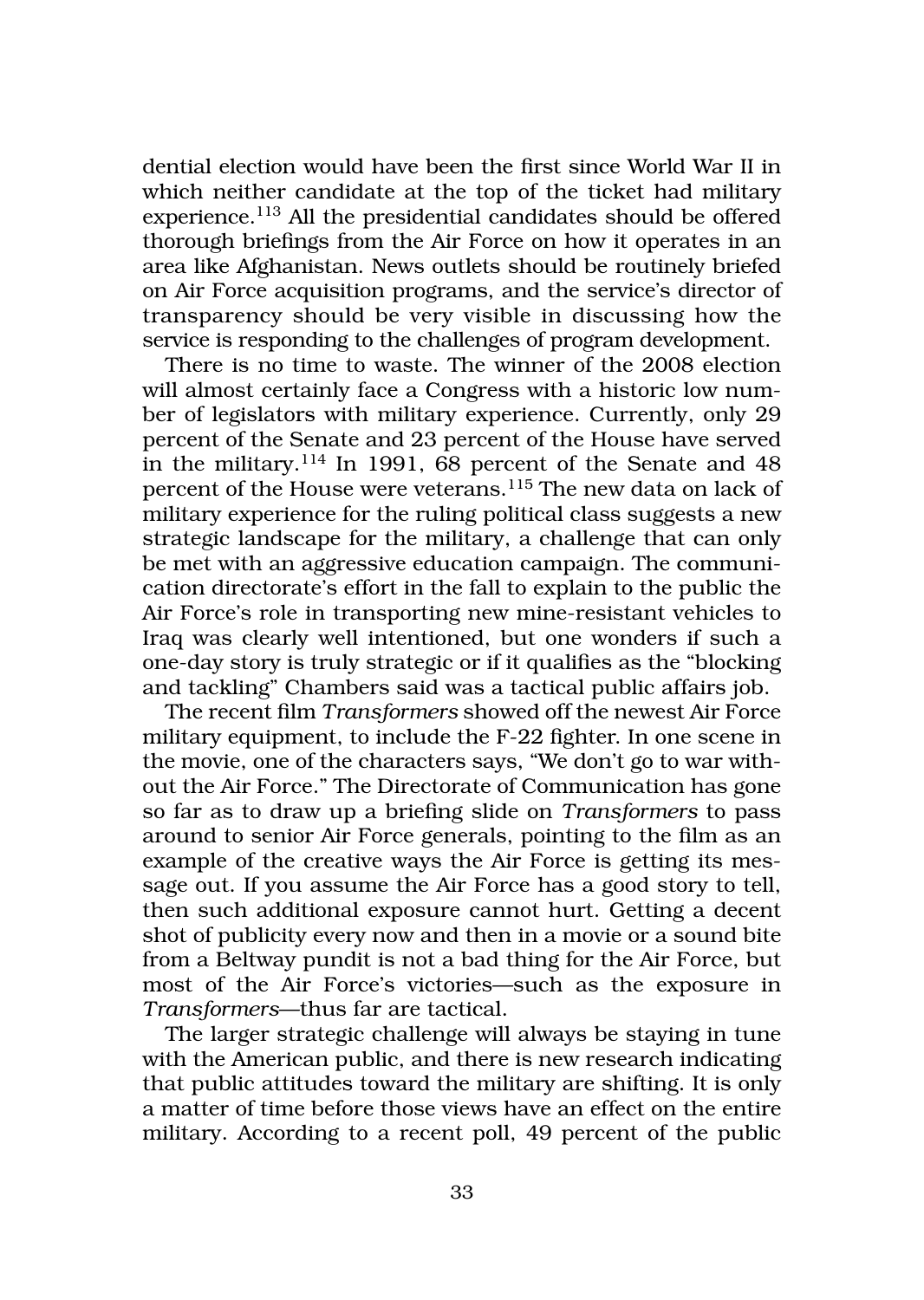believes military strength is the best way to ensure peace.<sup>116</sup> That is the lowest level of positive responses to this question in over two decades of polling public attitudes.117 Ironically, this trend could be a sweet spot for the Air Force, which performs a variety of humanitarian missions around the world. A recent *Washington Post* story on the Navy's hospital ship USNS *Comfort* provided all sorts of interesting data on cavities filled and limbs fixed during the ship's humanitarian deployment to South America. At the end of the story, the author pointed out how crossing the equator was an interesting experience for Air Force medical personnel participating in the mission.<sup>118</sup> What was a humorous aside for the story's author is emblematic of the potential good-news stories that currently exist in the Air Force. There is no reason the Navy needs to be the only one getting the credit for these types of missions.

#### **Conclusion**

As the military continues to be engaged in one of the most protracted periods of armed conflict in US history, the Air Force faces a unique challenge to get its message out. In recent years, the service has experimented with different organizational models to improve communications efforts. A corporate model dissolved in the aftermath of the tanker scandal and gave way to a government-wide push into strategic communication. Though the Air Force leadership put a lot of faith in an organization dedicated to this concept—even selecting a two-star general officer to run it—strategic communication could never quite live up to its billing. Meanwhile, service-wide cuts took a big slice out of the public affairs force, making the implementation of these new models that much more challenging and compounding existing Air Force communication problems. In addition to this manpower loss, the service has elected to have operators, not career public affairs officers, running both the public affairs community and the strategic communication directorate in recent years.

By contrast, the Navy has continued to have career public affairs officers lead its community as one-star admirals. It has also picked career public affairs officers to serve in the OSD, also as flag officers, in communication jobs. This approach has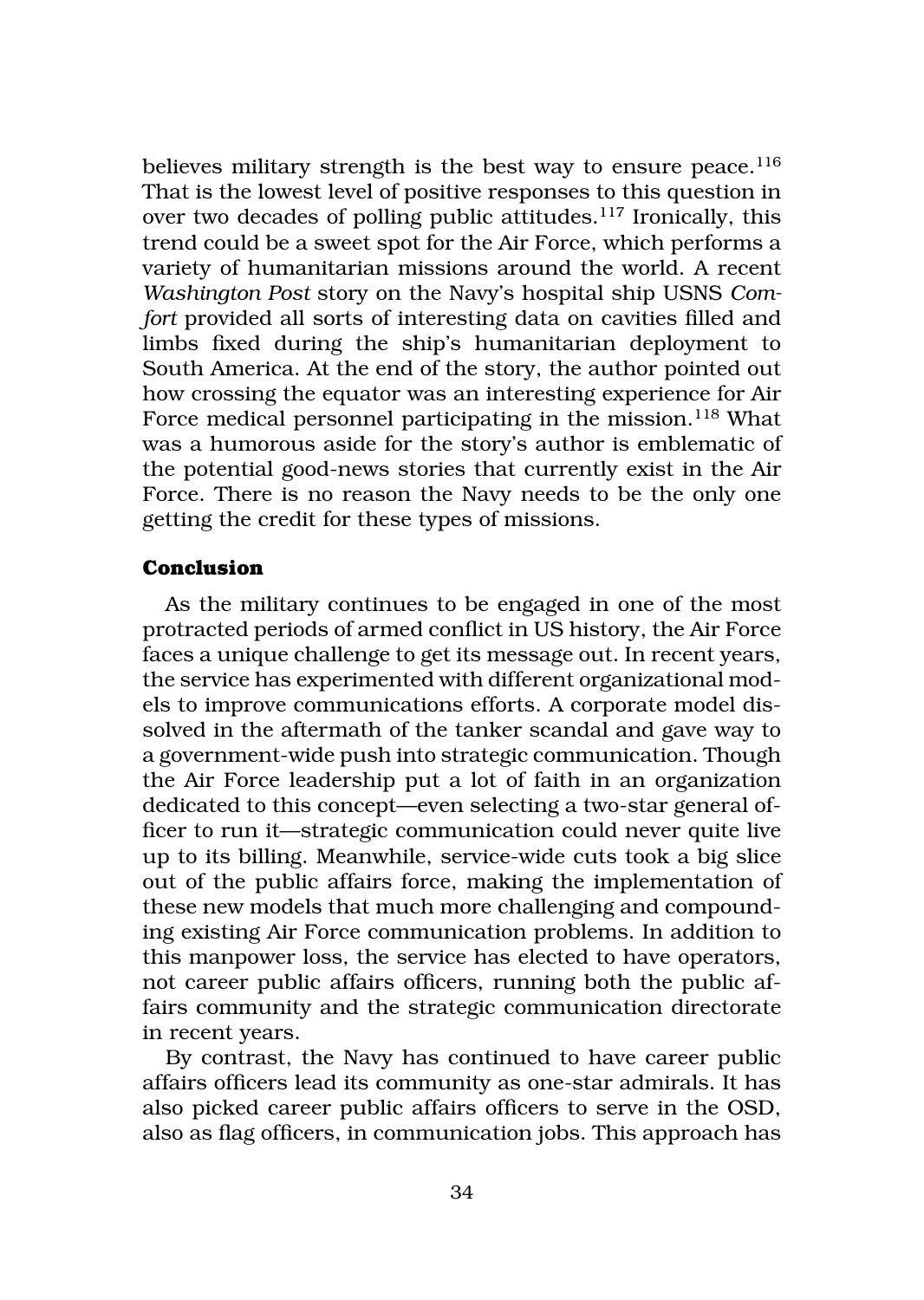been blessed by both Admiral Mullen, the top military officer in the United States, and General Petreaus, the top American military officer in Iraq and mastermind behind recent military successes there.

To improve its communication efforts, the Air Force needs to first rebuild the public affairs force by restoring downsized billets, improving promotion opportunities, and putting a career public affairs brigadier general in charge of Air Force communication. The Air Force also needs to distance itself from the confusing construct of strategic communication, a concept that has never been understood well in the military and that has started to fall out of favor in the US government. Additionally, the Air Force must proactively communicate about its role in national security and its needs to defend the nation. In doing so, it must also understand that "messaging" is not a panacea, that audiences are best influenced by facts, and that no amount of spin can fix real problems.

The Air Force does not need such public relations trickery because it has an amazing story to tell. Airpower's role in defending the nation may be somewhat obscured by the groundcentric operations in Iraq and Afghanistan today, but the Air Force's vital role in current and future operations across the spectrum of conflict can hardly be questioned. By fine-tuning its processes and valuing its communicators, the Air Force can once again regain its title as the service with the best military public affairs corps and, in so doing, help the American people understand the service and commitment of the proud Airmen defending the nation today.

#### **Notes**

(Some interviews were conducted in confidentiality, and the names of those interviewees are withheld by mutual agreement. The author takes full responsibility for any citation or content discrepancies.)

1. Charles J. Hanley, "Robo Air Attack Squadron Bound for Iraq," Associated Press, 15 July 2007, http://www.drudgereportarchives.com/data/ 2007/ 07/15/20070715\_235911.htm.

2. Intermarkets, which manages advertising sales for the *Drudge Report*, claims that on 7 Nov 2006, election day, the site broke its own traffic records, with 25.1 million page views reaching over 2.3 million unique visitors.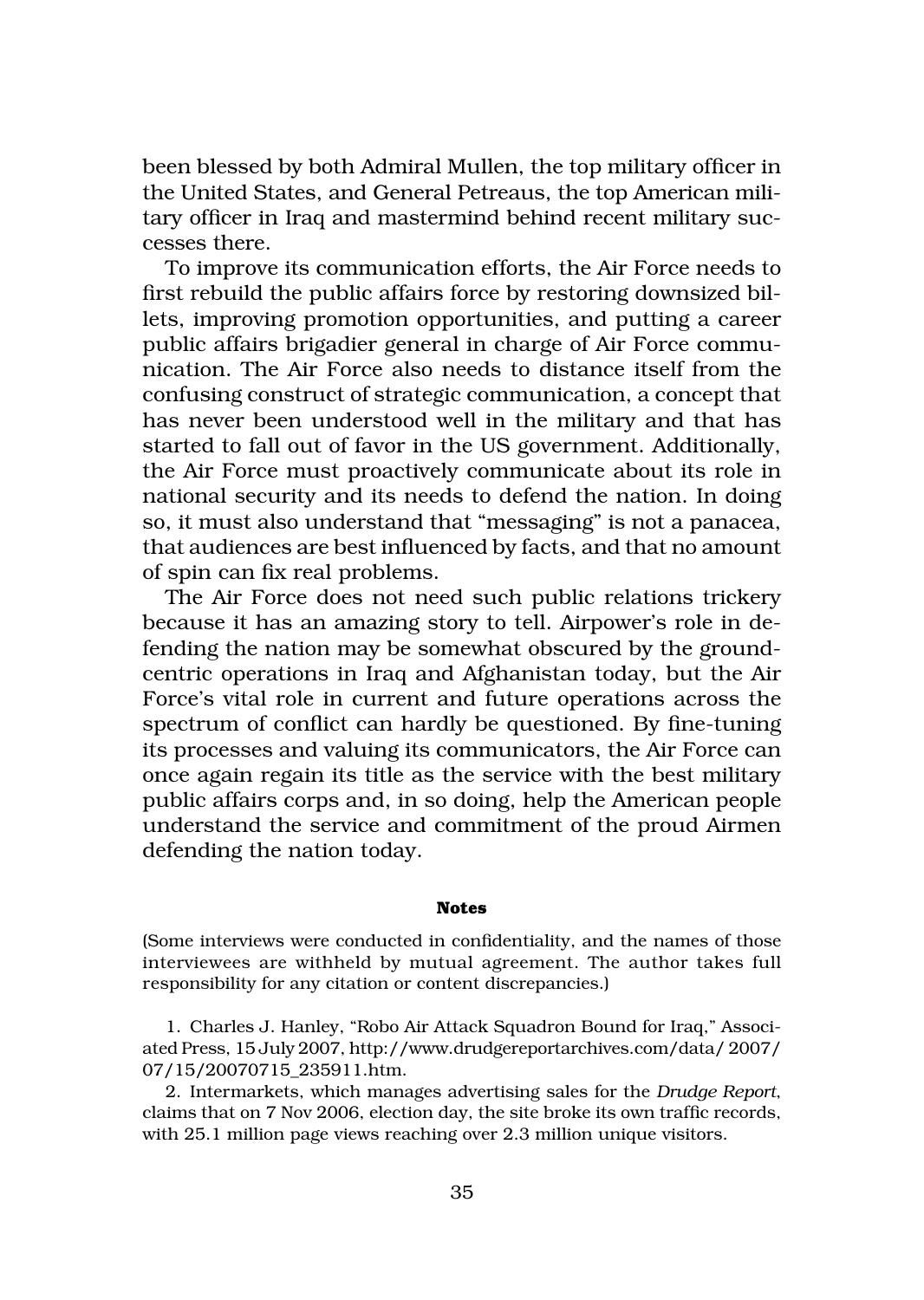3. David S. Hirschman, "Washington Post Editor Downie: Everyone in Our Newsroom Wants to Be a Blogger," *Editor and Publisher*, 6 Oct 2006.

4. Phillip Elliott, "Obama Gets Warning from Voter," Associated Press, 13 Aug 2007.

5. Jen DiMascio, "Casey: Army Too Consumed with Current Conflict," *Defense Daily*, 15 Aug 2007.

6. The complete VOA charter can be read at http://www.voanews.com/ english/about/FastFacts.cfm.

7. Edward P. Djerejian, *Changing Minds, Winning Peace: A New Strategic Direction for U.S. Public Diplomacy in the Arab & Muslim World* (Washington, DC: Advisory Group on Public Diplomacy for the Arab and Muslim World, 1 Oct 2003), 25.

8. J. Michael Waller, "Losing a Battle for Hearts and Minds," *Insight Magazine*, 1 April 2002.

9. International Public Information (IPI) PDD 68, "Reorganization Plan and Report, Submitted by President Clinton to the Congress on December 30, 1998, Pursuant to Section 1601 of the Foreign Affairs Reform and Restructuring Act of 1998, as contained in Public Law 105-277."

10. Ibid.

11. See its Web site for more information, http://www.whitehouse.gov/ogc.

12. Eric Schmitt, "Bush Seals Fate of Office of Influence in Pentagon," *New York Times*, 26 Feb 2002.

13. Ann Scott Tyson, "Rumsfeld Urges Media to Fight Terror," *Washington Post*, 18 Feb 2006, A7.

14. William Matthews, "Rumsfeld: U.S. Needs Online Strategic Communications Agency," 23 Jan 2008, *DefenseNews.com*.

15. Ibid.

16. Joint Publication 5-0, *Joint Operations Planning*, 26 Dec 2006.

17. Telephone interview, 15 July 2007. (unattributed interview)

18. Maj Gen William "Bill" Chambers (director of communication, Office of the Secretary of the Air Force, Pentagon, Washington, DC), interview by the author, 29 June 2007.

19. US Air Force Public Affairs Center of Excellence and the Eaker College of Professional Development Public Affairs Intermediate Leadership Course Syllabus, *US Air Force Public Affairs Development and Follow-On Training Guide*, June 2007.

20. Ann Scott Tyson, "Rumsfeld Urges Media to Fight Terror," *Washington Post*, 18 Feb 2006, A7.

21. Ibid.

22. Michael Dimock, "Who Do You Trust for War News," Pew Research Center for People and the Press, 5 Apr 2007.

23. An NBC News/*Wall Street Journal* poll 20–22 Jan 2008 found that 59 percent of Americans did not think getting rid of Saddam Hussein was worth the casualties and financial cost of the war.

24. To read a copy of the speech, go to http://www.whitehouse.gov/news/ releases/2003/05/20030501-15.html.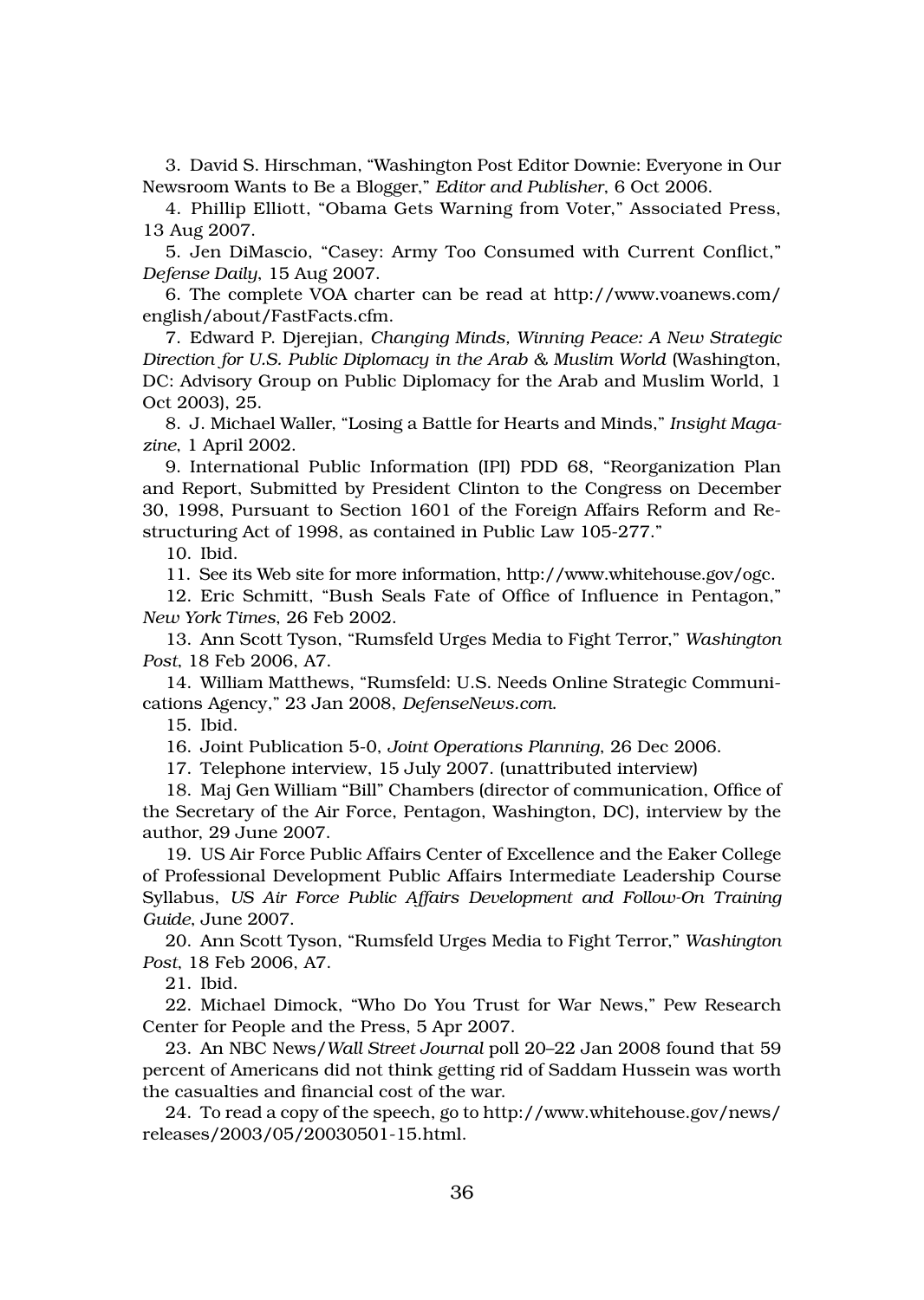25. The running daily total number of days is mentioned several times a week on MSNBC's *Countdown*.

26. Sebastian Sprenger, "Congress Balks at DoD's 'Strategic Communication' Plans," *Federal Computer Week*, 14 Aug 2007.

27. Christopher J. Catelli, "Mullen: 'We Need To Be Better Listeners' in Global Discourse," *Inside the Pentagon*, 10 Jan 2008.

28. Ibid.

29. "Air Force Reorganizes Communications Structure, Bodie to Head New Operations," *Defense Daily*, 12 Mar 2002.

30. William "Bill" Bodie (special assistant to former Air Force secretary James Roche), interview by the author, Arlington, VA, 2 July 2007.

31. Ibid.

32. Former senior Air Force public affairs officials, interview by the author, 31 July 2007. (unattributed interview)

33. Bodie, interview, 29 Oct 2007.

34. Ibid.

35. Ibid.

36. Capt Jeff Alderson (Navy's Fifth Fleet public affairs officer during the two campaigns who ran the embed program), telephone interview by the author, 30 Jan 2008.

37. Ibid.

38. Amy Butler, "Despite Losing PACOM, Martin Says He Remains Focused on AFMC," *Defense Daily*, 10 Dec 2004.

39. Ibid.

40. Dana Hedgpeth, "A Mission to Rebuild Reputations: Upcoming Deals to Test Reforms at Air Force, Boeing," *Washington Post*, 17 Jan 2008, D1. 41. Ibid.

42. Jen DiMascio, "SASC Bill Likely to Include Portions of McCain Acquisition Reform Bill," *Defense Daily*, 24 May 2007.

43. Hedgpeth, "Mission to Rebuild Reputations," D1.

44. Robert O'Harrow Jr., "Air Force Arranged No-Work Contract," *Washington Post*, 1 Oct 2007, A1.

45. Gayle S. Putrich, "Official's Death Puts Harsh Light on USAF Acquisition," *Defense News*, 29 Oct 2007.

46. Frank Rich, "Suicide Is Not Painless," *New York Times*, 21 Oct 2007, 14.

47. Telephone interview, 6 Aug 2007. (unattributed interview)

48. Bodie, interview.

49. F. Whitten Peters (former Secretary of the Air Force), telephone interview by the author, 10 Aug 2007.

50. Telephone interview with retired senior Air Force public affairs official. (unattributed interview)

51. Bodie, interview.

52. Sydney J. Freedberg Jr., "Air Force Aims for Fresh Image with Public Affairs Overhaul," *National Journal*, 17 Feb 2006.

53. Gen Merrill McPeak, USAF, retired (14th chief of staff of the Air Force), e-mail response to author, 8 Aug 2007.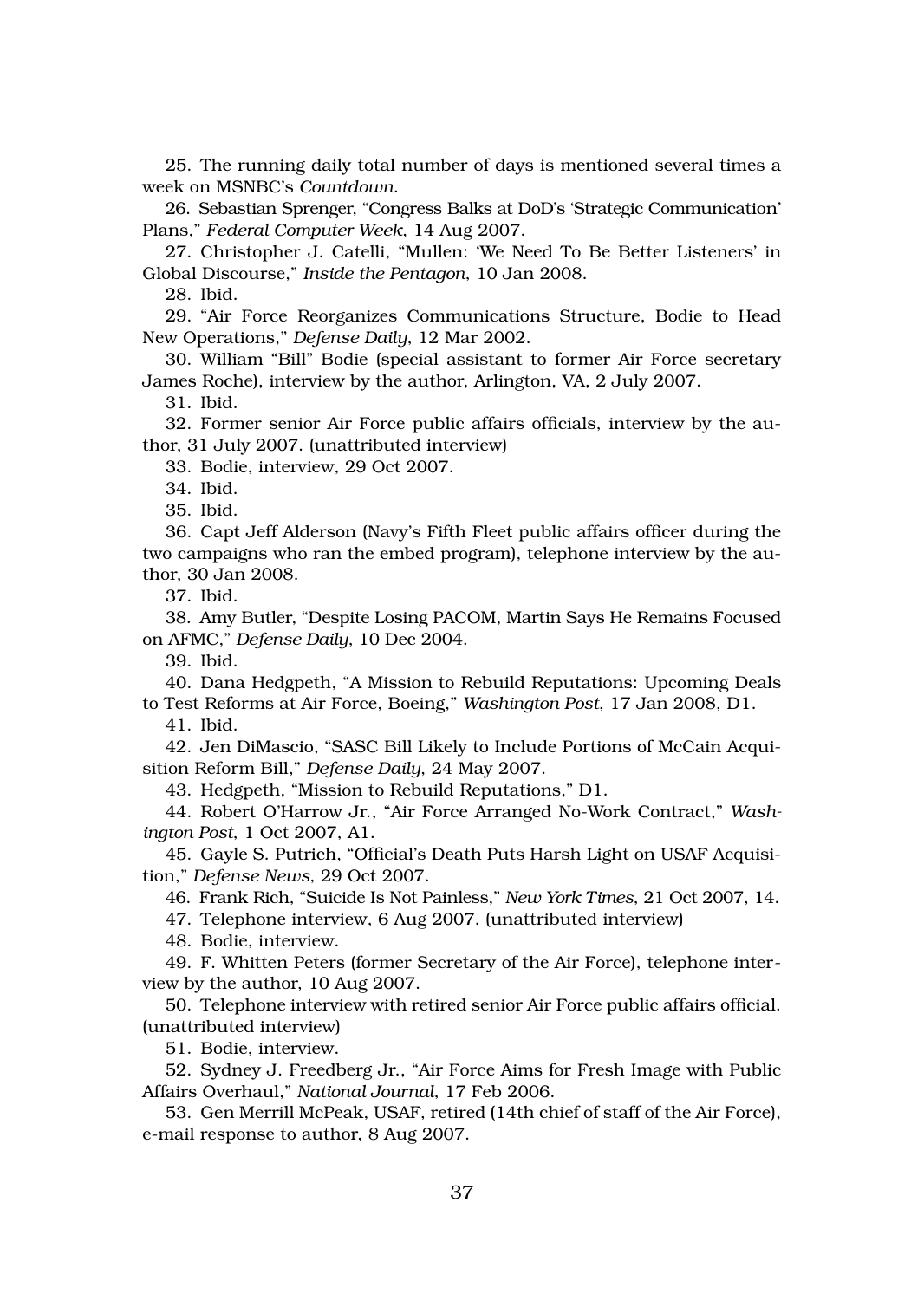54. Telephone interview with retired senior Air Force official. (unattributed interview)

55. "The Military-Media Relationship 2005," *McCormick Tribune Conference Series Conference Report*, 108.

56. Interview with Air Force official, 17 Sept 2007. (unattributed interview)

57. Nicole Gaudiano, "USAF Chief Seeks Boost in Intel Presence," *Air Force Times*, 22 Nov 2005.

58. Ibid.

59. Ibid.

60. For examples of the strategic communication concept in Air Force public affairs documents, see the *US Air Force Public Affairs Development and Follow-On Training Guide*; and Air Force Instruction 35-101, *Public Affairs Policies and Procedures,* 29 Nov 2005.

61. SSgt Julie Weckerlein, "Air Force Officials Take Strategic Communication to Next Level," *Air Force Print News*, 22 Dec 2006.

62. Ibid.

63. Ibid.

64. The brochure can be viewed at http://www.af.mil/shared/media/ document/AFD-060919-007.pdf

65. Weckerlein, "Air Force Officials."

66. Interview with senior DOD public affairs official. (unattributed interview) 67. Chambers, interview.

68. Ibid.

69. Ibid.

70. Ibid.

71. Col Marcella Adams (public affairs officer), interview by the author, 9 Aug 2007.

72. Ibid.

73. Jen DiMascio, "Air Force Seeks \$143.9 Billion In FY '09 Dollars," *Defense Daily*, 5 Feb 2008.

74. Chambers, interview.

75. Thomas E. Ricks and Joby Warrick, "Tough Punishment Expected for Warhead Errors," *Washington Post*, 18 Oct 2007, A9.

76. Interview with Air Force public affairs official, 17 Sept 2007. (unattributed interview)

77. Interview with senior Air Force public affairs official, 17 Oct 2007. (unattributed interview)

78. Joby Warrick and Walter Pincus, "Missteps in the Bunker," *Washington Post*, 23 Sept 2007, A1.

79. Interview with senior Air Force public affairs official, 17 Oct 2007. (unattributed interview)

80. Ibid.

81. Larry Johnson, "Staging Nukes for Iran," *The Coffee House*, 5 Sept 2007.

82. Johnson, a former counterterrorism official for the State Department, has been very visible in recent years on cable television and even provided a democratic response to President Bush's weekly radio address on 23 July 2005.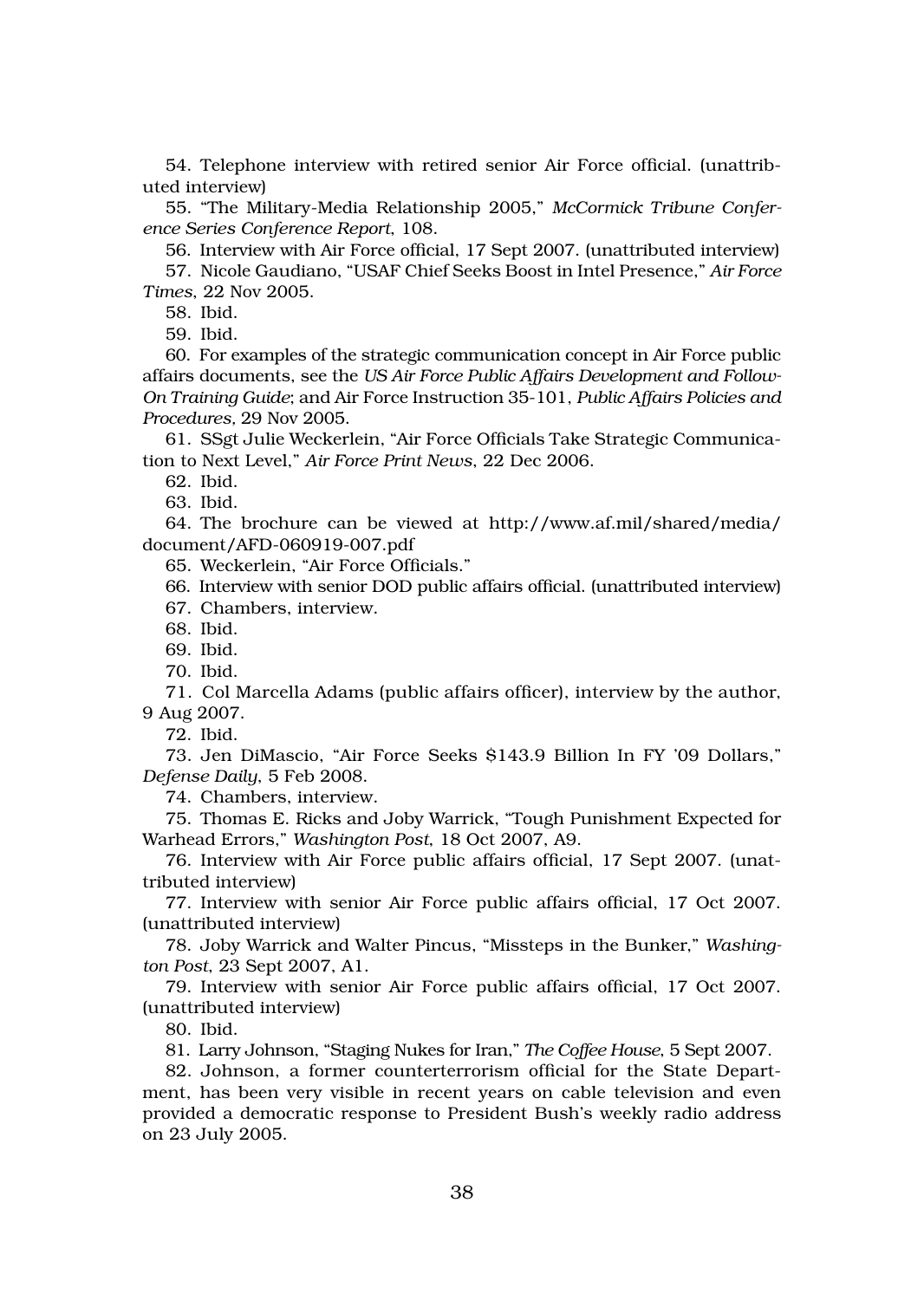83. Robert D. Kaplan, "The Plan That Would Bomb Iran," *Atlantic Monthly*, September 2007.

84. Interview with former senior Air Force public affairs official, 2 Aug 2007. (unattributed interview)

85. Peters made a similar move, hiring Jim Wolf, editor of *Air Force Times*, as a media adviser.

86. Interview with former senior Air Force public affairs official, 2 Aug 2007. (unattributed interview)

87. Ibid.

88. Background briefing on reductions were disclosed in a 17 Sept 2007 interview with senior Air Force public affairs officials. (unattributed interview)

89. Ibid.

90. Ibid.

91. Bruce Rolfson, "Too Many Cuts, So No More Bonuses for PAOs," *Air Force Times*, 19 Oct 2007.

92. Brig Gen Michelle Johnson, director of public affairs, memorandum, 16 Nov 2007.

93. Ibid.

94. Interview with Navy public affairs official. (unattributed interview)

95. Interview, 10 Sept 2007.

96. Ibid.

97. Interview with Navy official. (unattributed interview)

98. Geoff Fein, "CNO Calls for New Maritime Strategy to Take on Effects of Globalization," *Defense Daily*, 16 June 2006.

99. "USNS Comfort Brings Free Medical Care to Latin America," American Forces Press Service, 24 July 2007.

100. Geoff Fein, "Global Maritime Partnership Gaining Steam at Home and with International Navies," *Defense Daily*, 26 Oct 2006.

101. Interview with Pentagon source. (unattributed interview)

102. Loren Thompson, "Why Do Navy Dept. Alumni Get the Pentagon's Plum Jobs?" Lexington Institute, 31 July 2007.

103. Kendell Pease (former Navy chief of information; head of government relations and public affairs, General Dynamics), telephone interview by the author.

104. Adm Vern Clark, e-mail response to author, 10 Aug 2007.

105. Rear Adm Frank Thorp, Navy chief of information, memorandum, 14 Nov 2007.

106. Ibid.

107. In addition to Admiral Thorp's stint in DOD joint communications from 2005 to 2007, Rear Adm Craig Quigley served as deputy assistant secretary of defense from 1999 to 2002.

108. Bodie, interview.

109. Interview with official in Air Force research and assessments division of CM, 20 July 2007. (unattributed interview)

110. Ibid.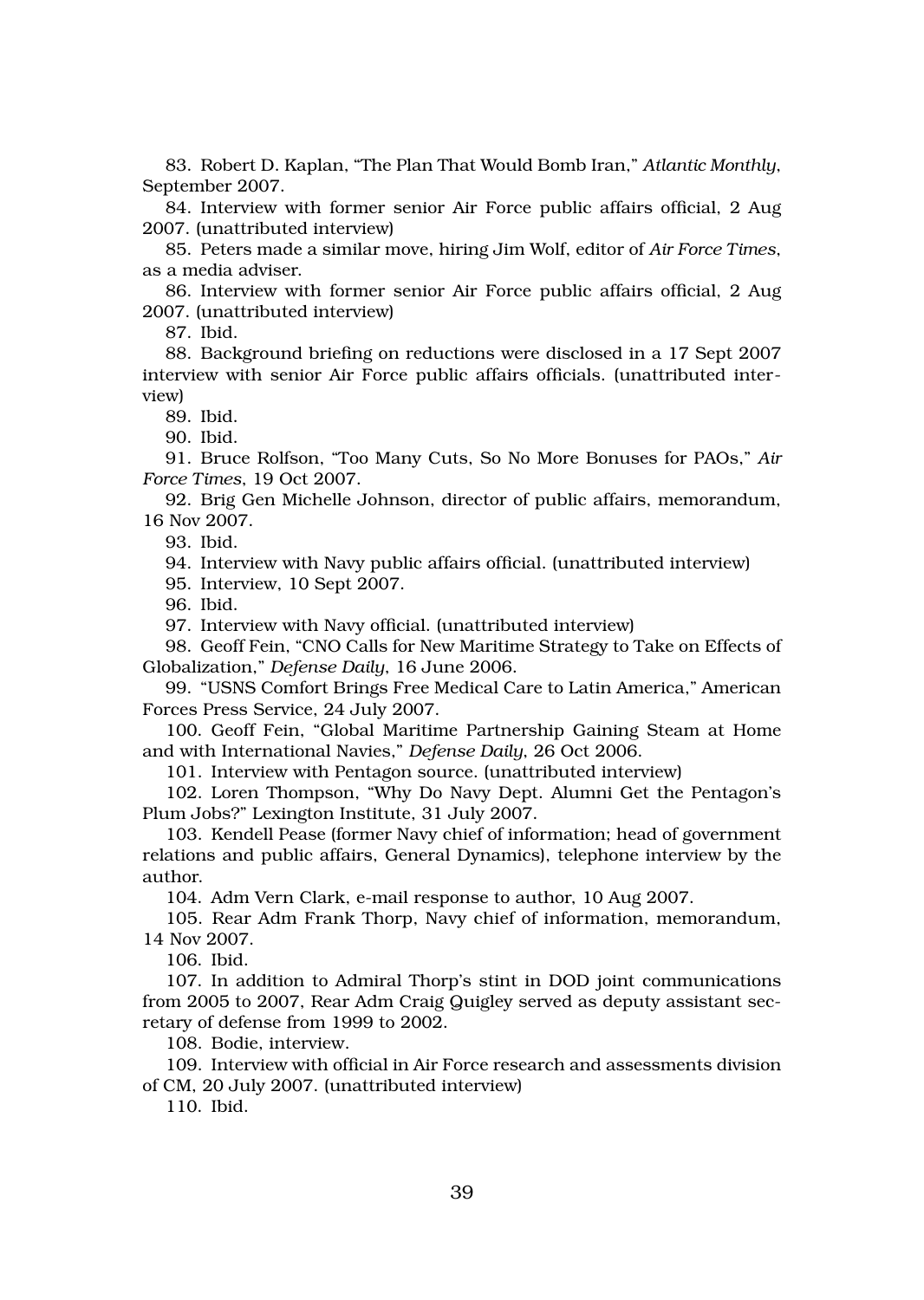111. Bill Sammon, "Obama's Comments on Afghanistan Draw Sharp Rebuke from Romney Campaign," *Washington Examiner*, 14 Aug 2007.

112. Peter Baker, "2008: The Year of the Civilian," *Washington Post*, 24 Aug 2007, A3.

113. Ibid.

114. Ibid.

115. Ibid.

116. Andrew Kohut and Carroll Doherty, "Permanent Republican Majority? Think Again," *Washington Post*, 19 Aug 2007, B1.

117. Ibid.

118. Steve Vogel, "Getting to the Heart of a Medical Mission," *Washington Post*, 16 Aug 2007, T15.